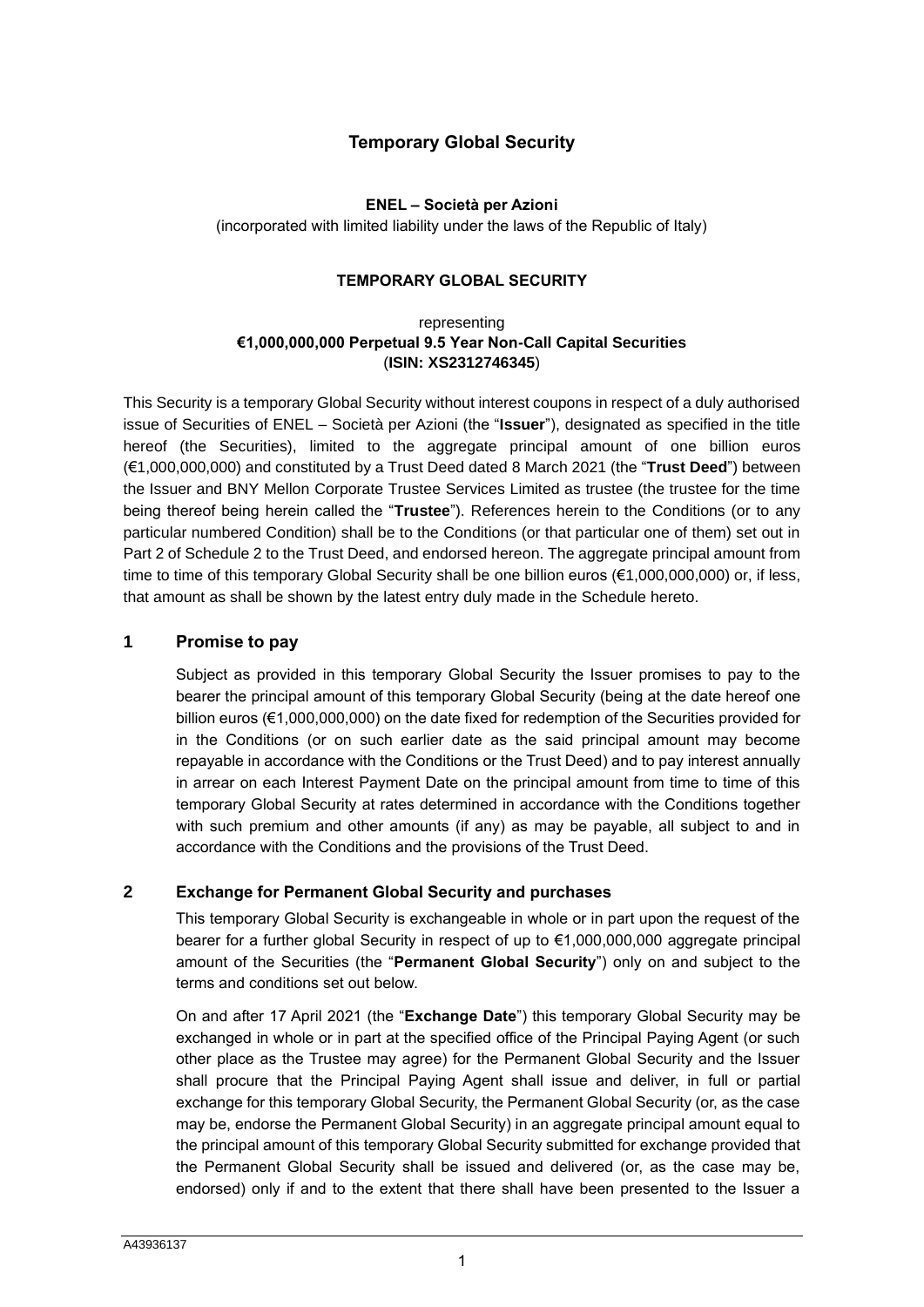certificate from Euroclear Bank SA/NV ("**Euroclear**") or from Clearstream Banking, S.A. ("**Clearstream**") to the effect that it has received from or in respect of a person entitled to a particular principal amount of the Securities represented by this temporary Global Security (as shown by its records) a certificate of non-US beneficial ownership in the form required by it.

Any person who would, but for the provisions of this temporary Global Security, the Permanent Global Security and the Trust Deed, otherwise be entitled to receive a definitive Security or definitive Securities shall not be entitled to require the exchange of an appropriate part of this temporary Global Security for a like part of the Permanent Global Security unless and until he shall have delivered or caused to be delivered to Euroclear or Clearstream a certificate of non-US beneficial ownership in the form required by it.

Upon (a) any exchange of a part of this temporary Global Security for a like part of the Permanent Global Security or (b) the purchase by or on behalf of the Issuer or any Subsidiary of the Issuer and cancellation of a part of this temporary Global Security in accordance with the Conditions, the portion of the principal amount hereof so exchanged or so purchased and cancelled shall be endorsed by or on behalf of the Principal Paying Agent on behalf of the Issuer on [Part II](#page-7-0) of the Schedule hereto, whereupon the principal amount hereof shall be reduced for all purposes by the amount so exchanged or so purchased and cancelled and, in each case, endorsed.

# **3 Payments**

Until the entire principal amount of this temporary Global Security has been extinguished, this temporary Global Security shall in all respects be entitled to the same benefits as the definitive Securities for the time being represented hereby and shall be entitled to the benefit of and be bound by the Trust Deed, except that the holder of this temporary Global Security shall not (unless upon due presentation of this temporary Global Security for exchange, issue and delivery (or, as the case may be, endorsement) of the Permanent Global Security is improperly withheld or refused and such withholding or refusal is continuing at the relevant payment date) be entitled (a) to receive any payment of interest on this temporary Global Security except (subject to (b) below) upon certification as hereinafter provided or (b) on and after the Exchange Date, to receive any payment on this temporary Global Security. Upon any payment of principal, premium or interest on this temporary Global Security the amount so paid shall be endorsed by or on behalf of the Principal Paying Agent on behalf of the Issuer on [Part I](#page-6-0) of the Schedule hereto.

Payments of interest in respect of Securities for the time being represented by this temporary Global Security shall be made to the bearer only upon presentation to the Issuer of a certificate from Euroclear or from Clearstream to the effect that it has received from or in respect of a person entitled to a particular principal amount of the Securities represented by this temporary Global Security (as shown by its records) a certificate of non-US beneficial ownership in the form required by it. Any person who would, but for the provisions of this temporary Global Security and of the Trust Deed, otherwise be beneficially entitled to a payment of interest on this temporary Global Security shall not be entitled to require such payment unless and until he shall have delivered or caused to be delivered to Euroclear or Clearstream a certificate of non-US beneficial ownership in the form required by it.

Upon any payment of principal and endorsement of such payment on [Part I](#page-6-0) of the Schedule hereto, the principal amount of this temporary Global Security shall be reduced for all purposes by the principal amount so paid and endorsed.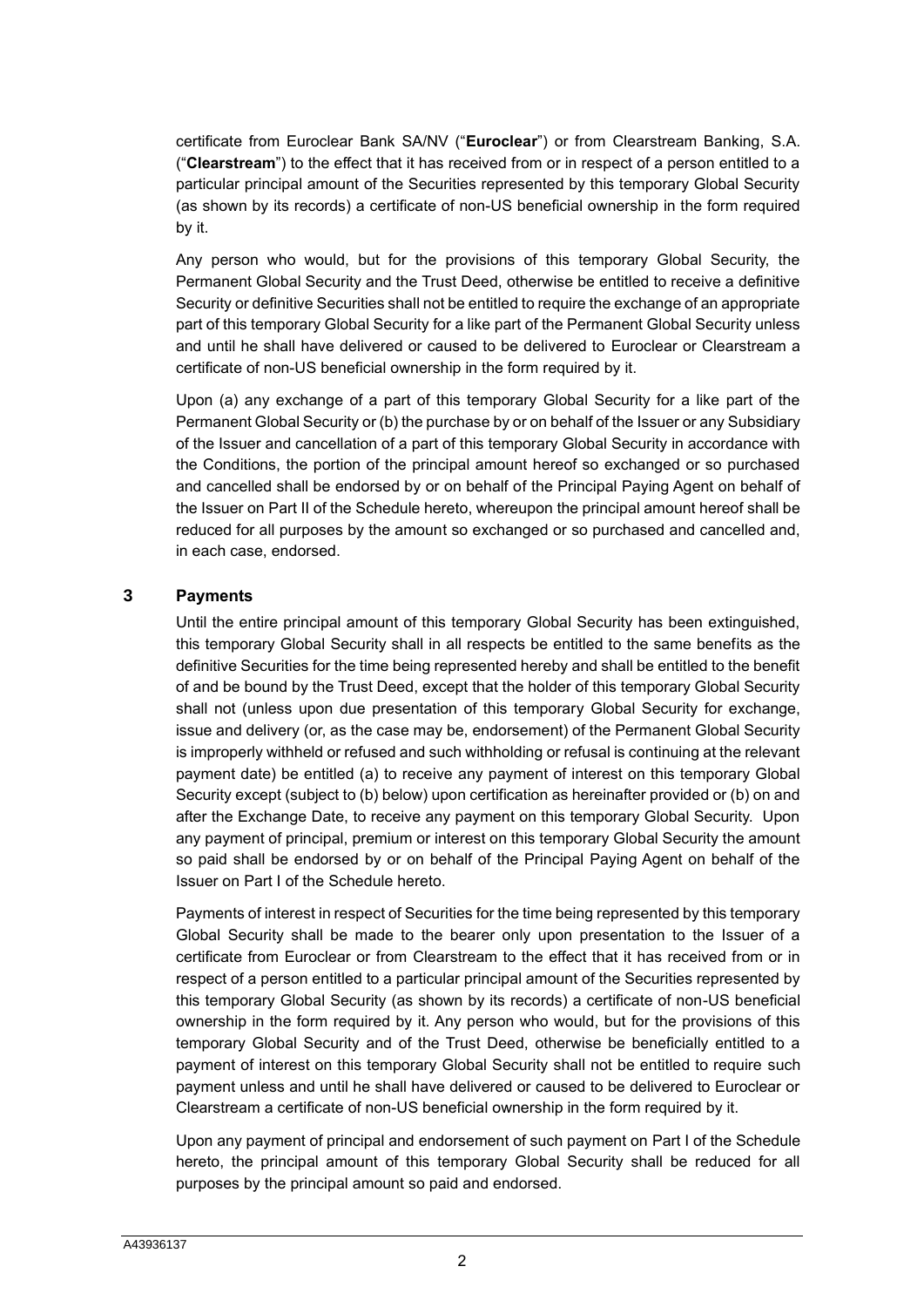All payments of any amounts payable and paid to the bearer of this temporary Global Security shall be valid and, to the extent of the sums so paid, effectual to satisfy and discharge the liability for the moneys payable hereon, on the Permanent Global Security and on the relevant definitive Securities and Coupons.

# **4 Accountholders**

For so long as all of the Securities are represented by one or both of the Permanent Global Security and this temporary Global Security and such Global Security(s) is/are held on behalf of Euroclear and/or Clearstream, each person who is for the time being shown in the records of Euroclear or Clearstream as the holder of a particular principal amount of such Securities (each an "**Accountholder**") (in which regard any certificate or other document issued by Euroclear or Clearstream as to the principal amount of such Securities standing to the account of any person shall be conclusive and binding for all purposes) shall be treated as the holder of such principal amount of such Securities for all purposes (including for the purposes of any quorum requirements of, or the right to demand a poll at, meetings of the Securityholders) other than with respect to the payment of principal, premium and interest on such Securities, the right to which shall be vested, as against the Issuer and the Trustee, solely in the bearer of the relevant Global Security in accordance with and subject to its terms and the terms of the Trust Deed. Each Accountholder must look solely to Euroclear or Clearstream, as the case may be, for its share of each payment made to the bearer of the relevant Global Security.

# **5 Notices**

For so long as all of the Securities are represented by one or both of the Permanent Global Security and this temporary Global Security and such Global Security(s) is/are held on behalf of Euroclear and/or Clearstream, notices to Securityholders may be given by delivery of the relevant notice to Euroclear and/or Clearstream (as the case may be) for communication to the relative Accountholders rather than by publication as required by Condition 12 (*Notices*) provided that, so long as the Securities are listed on Euronext Ireland, all requirements of Euronext Dublin have been complied with. Any such notice shall be deemed to have been given to the Securityholders on the day after the day on which such notice is delivered to Euroclear and/or Clearstream (as the case may be) as aforesaid.

Whilst any Securities held by a Securityholder are represented by a Global Security, notices to be given by such Securityholder may be given by such Securityholder to the Principal Paying Agent through Euroclear and/or Clearstream, as the case may be, in such a manner as the Principal Paying Agent and Euroclear and/or Clearstream, as the case may be, may approve for this purpose.

# **6 Prescription**

Claims against the Issuer in respect of principal or premium and interest on the Securities represented by the Permanent Global Security or this temporary Global Security will be prescribed after 10 years (in the case of principal and premium) and five years (in the case of interest) from the Relevant Date (as defined in Condition 2 (*Definitions and Interpretation*)).

# **7 Euroclear and Clearstream**

References herein to Euroclear and/or Clearstream shall be deemed to include references to any other clearing system approved by the Trustee.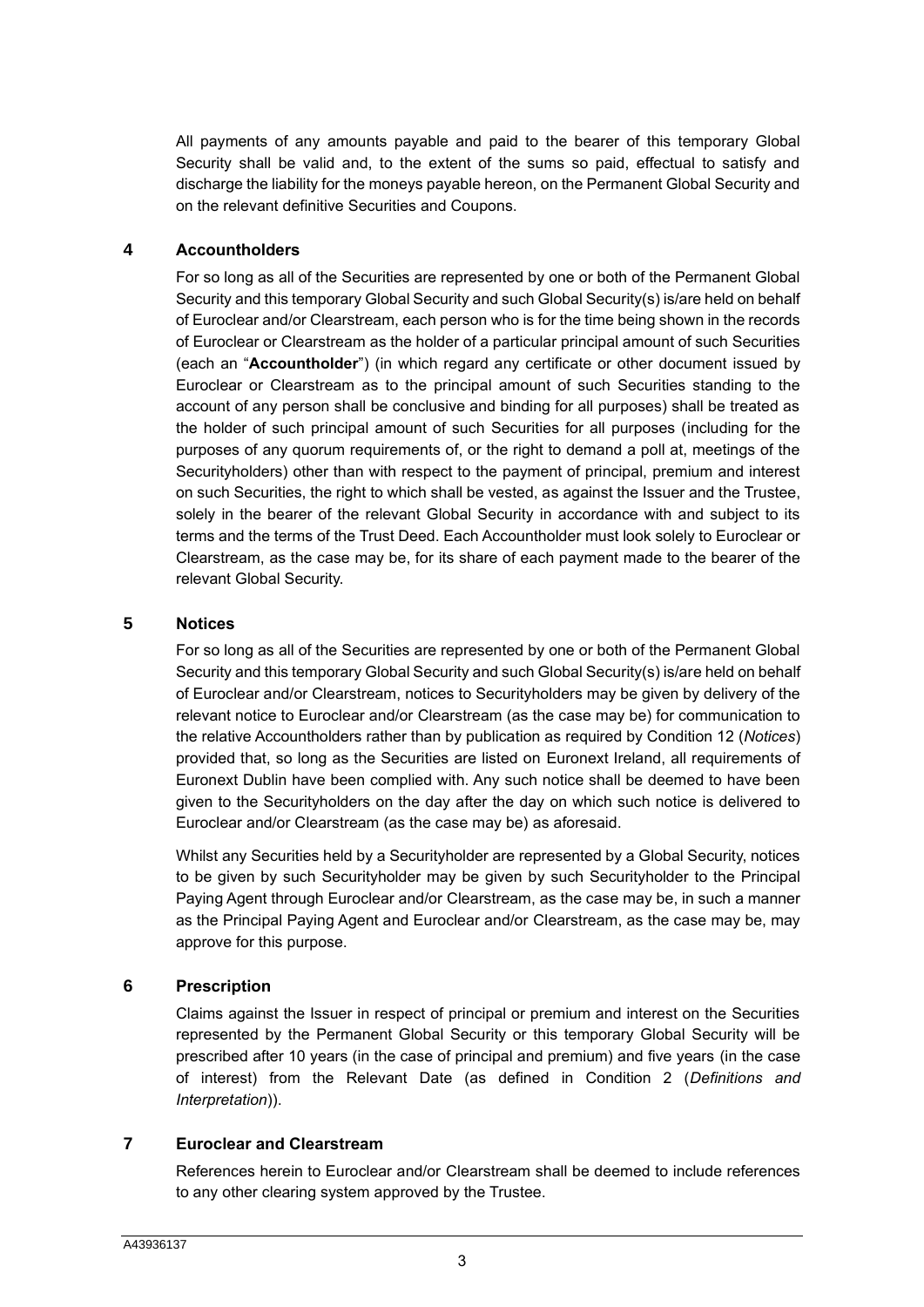# **8 Authentication**

This temporary Global Security shall not be or become valid or obligatory for any purpose unless and until authenticated by or on behalf of the Principal Paying Agent.

# **9 Governing law and Jurisdiction**

This temporary Global Security and any non-contractual obligations arising out of or in connection with it are governed by, and shall be construed in accordance with, the laws of England and the Issuer has in the Trust Deed submitted to the jurisdiction of the courts of England for all purposes in connection with this temporary Global Security.

# **10 Contracts (Rights of Third Parties) Act 1999**

No rights are conferred on any person under the Contracts (Rights of Third Parties) Act 1999 to enforce any term of this temporary Global Security, but this does not affect any right or remedy of any person which exists or is available apart from that Act.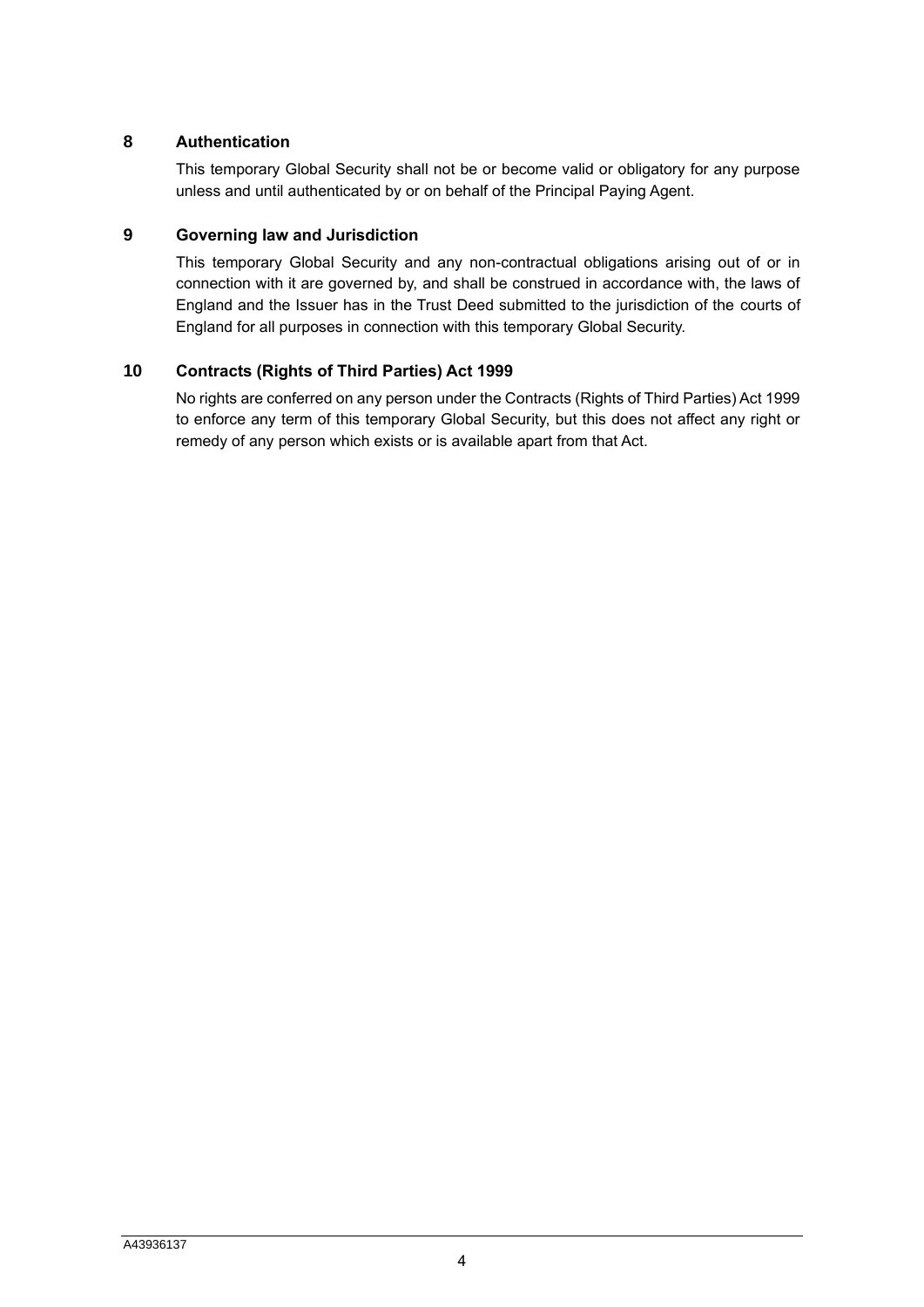**In witness** whereof the Issuer has caused this temporary Global Security to be signed manually or in facsimile by a person duly authorised on its behalf.

ENEL – Società per Azioni

By: (Duly authorised)

Issued in London on 8 March 2021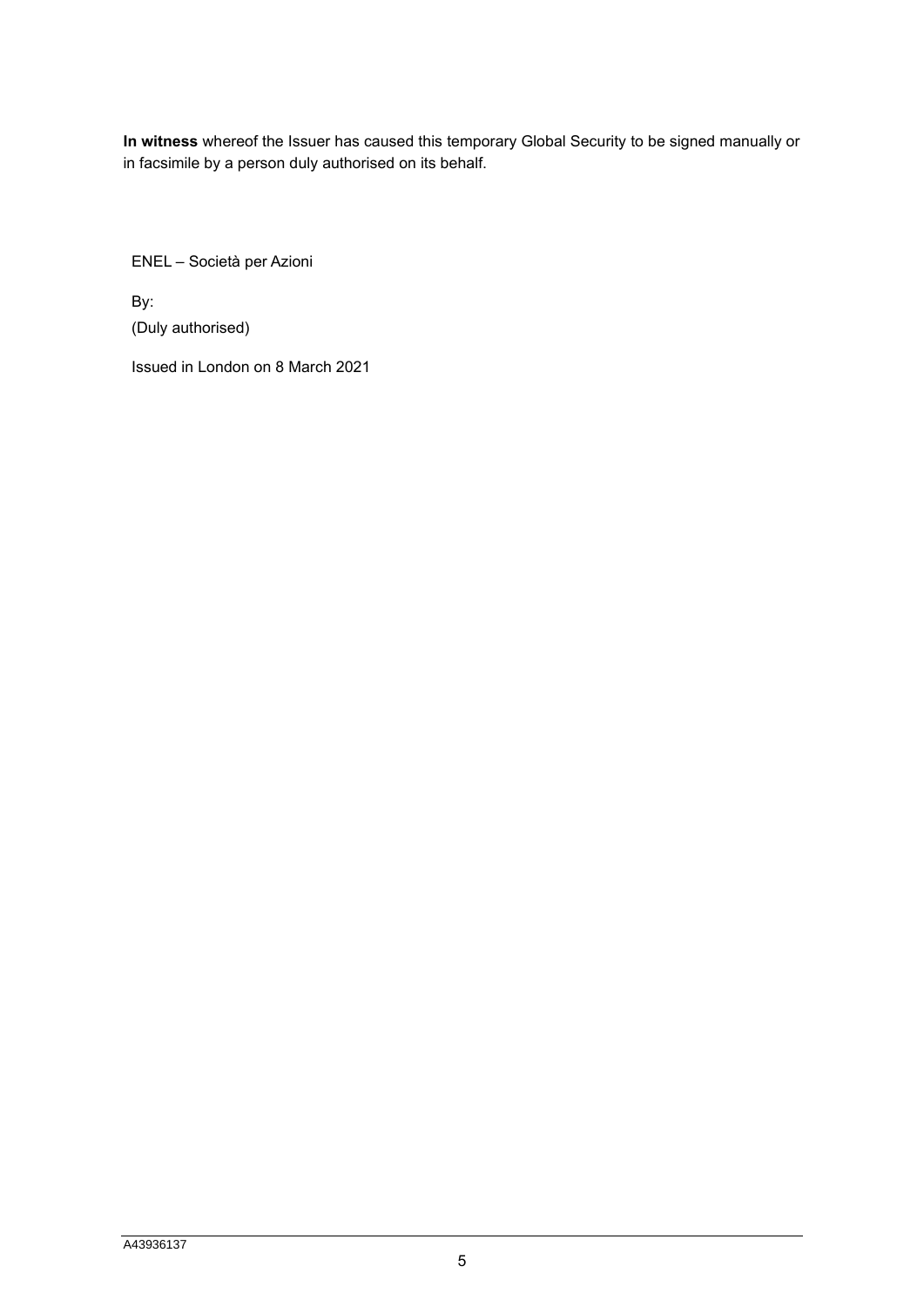# **Certificate of authentication**

This temporary Global Security is duly authenticated without recourse, warranty or liability.

Duly authorised for and on behalf of

The Bank of New York Mellon, London Branch

as Principal Paying Agent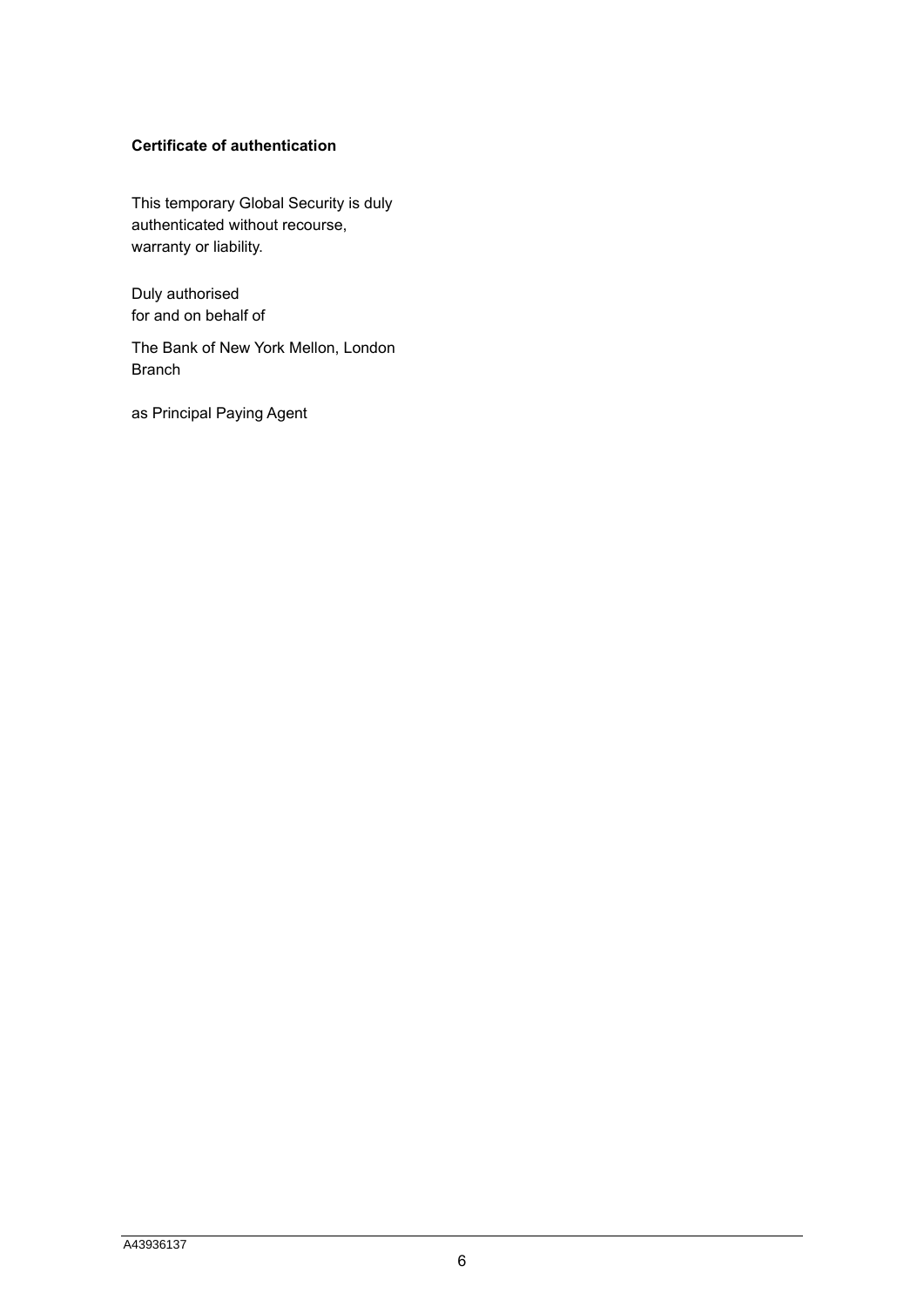# **The Schedule**

# **Part I**

# **Payments of Principal, Premium and Interest**

<span id="page-6-0"></span>The following payments on this temporary Global Security have been made:

| Date made | Interest paid | Premium<br>paid | <b>Principal</b><br>paid | Remaining<br>principal<br>amount of<br>this<br>temporary<br>Global<br><b>Security</b><br>following<br>such payment | <b>Notation made</b><br>on behalf of the<br><b>Issuer</b> |
|-----------|---------------|-----------------|--------------------------|--------------------------------------------------------------------------------------------------------------------|-----------------------------------------------------------|
|           | €             | €               | €                        | €                                                                                                                  |                                                           |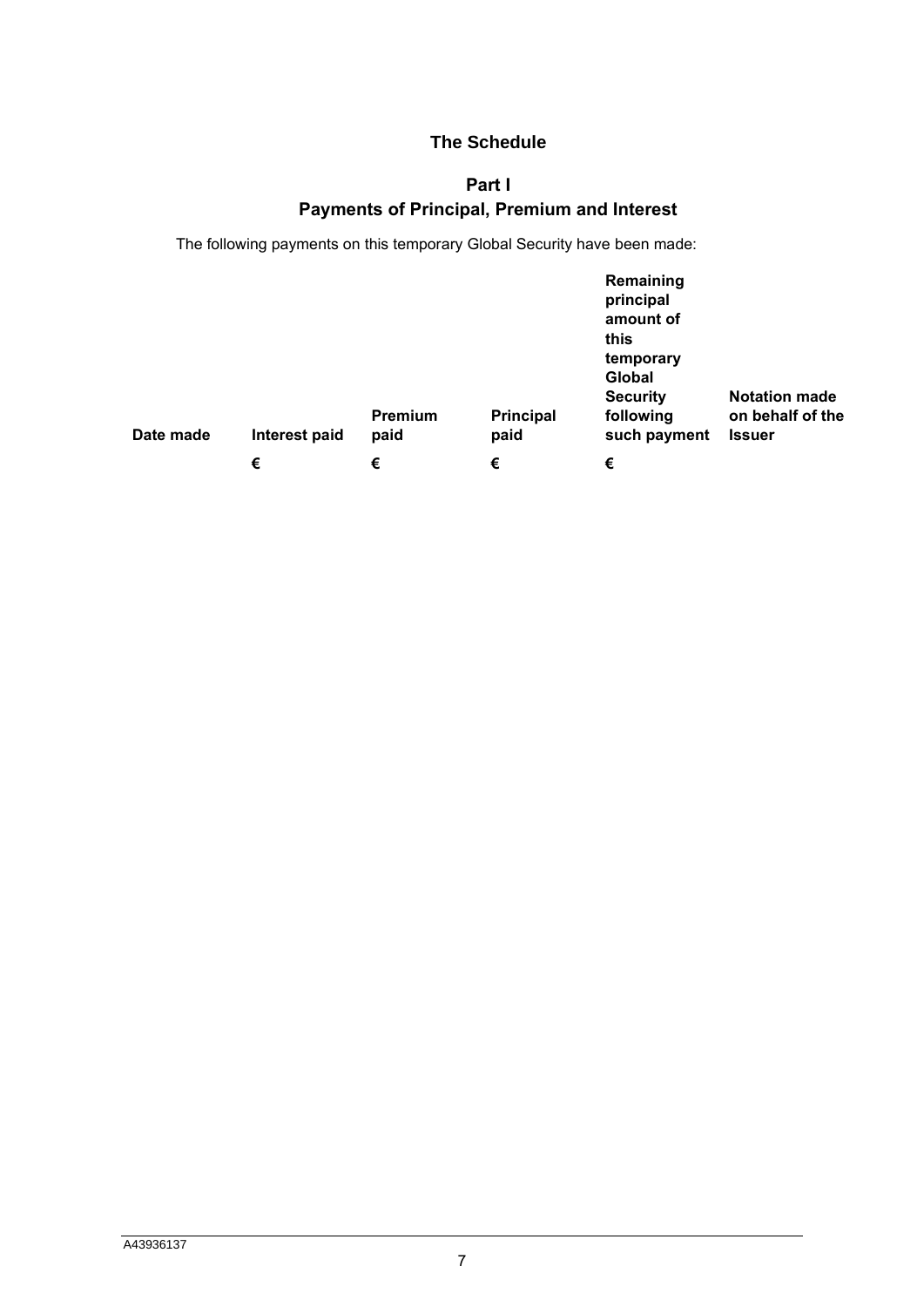# **Part II**

# <span id="page-7-0"></span>**Exchanges for Permanent Global Security and Purchases and Cancellations**

The following exchanges of a part of this temporary Global Security for a like part of the Permanent Global Security and/or purchases and cancellations of a part of this temporary Global Security have been made:

| Date made | Part of principal<br>amount of this<br>temporary Global<br><b>Security</b><br>exchanged for a<br>like part of the<br><b>Permanent Global</b><br><b>Security</b> | Part of principal<br>amount of this<br>temporary<br><b>Global Security</b><br>purchased and<br>cancelled | Aggregate<br>principal amount<br>of this temporary<br><b>Global Security</b><br>following such<br>exchange or<br>purchase and<br>cancellation | <b>Notation made on</b><br>behalf of the<br><b>Issuer</b> |
|-----------|-----------------------------------------------------------------------------------------------------------------------------------------------------------------|----------------------------------------------------------------------------------------------------------|-----------------------------------------------------------------------------------------------------------------------------------------------|-----------------------------------------------------------|
|           | €                                                                                                                                                               | €                                                                                                        | €                                                                                                                                             |                                                           |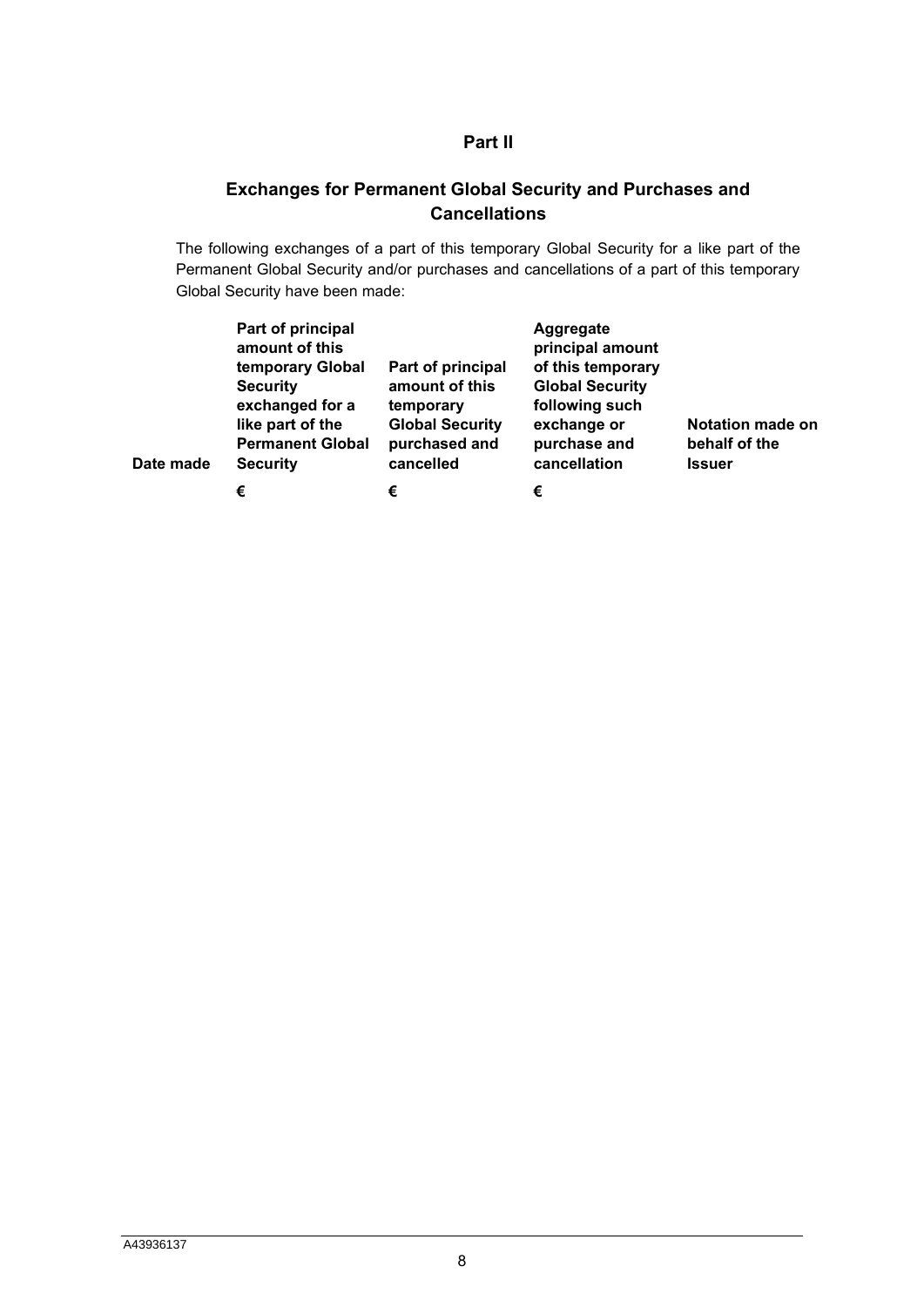| Date made | Part of principal<br>amount of this<br>temporary Global<br><b>Security</b><br>exchanged for a<br>like part of the<br><b>Permanent Global</b><br><b>Security</b> | Part of principal<br>amount of this<br>temporary<br><b>Global Security</b><br>purchased and<br>cancelled | Aggregate<br>principal amount<br>of this temporary<br><b>Global Security</b><br>following such<br>exchange or<br>purchase and<br>cancellation | Notation made on<br>behalf of the<br><b>Issuer</b> |
|-----------|-----------------------------------------------------------------------------------------------------------------------------------------------------------------|----------------------------------------------------------------------------------------------------------|-----------------------------------------------------------------------------------------------------------------------------------------------|----------------------------------------------------|
|           | €                                                                                                                                                               | €                                                                                                        | €                                                                                                                                             |                                                    |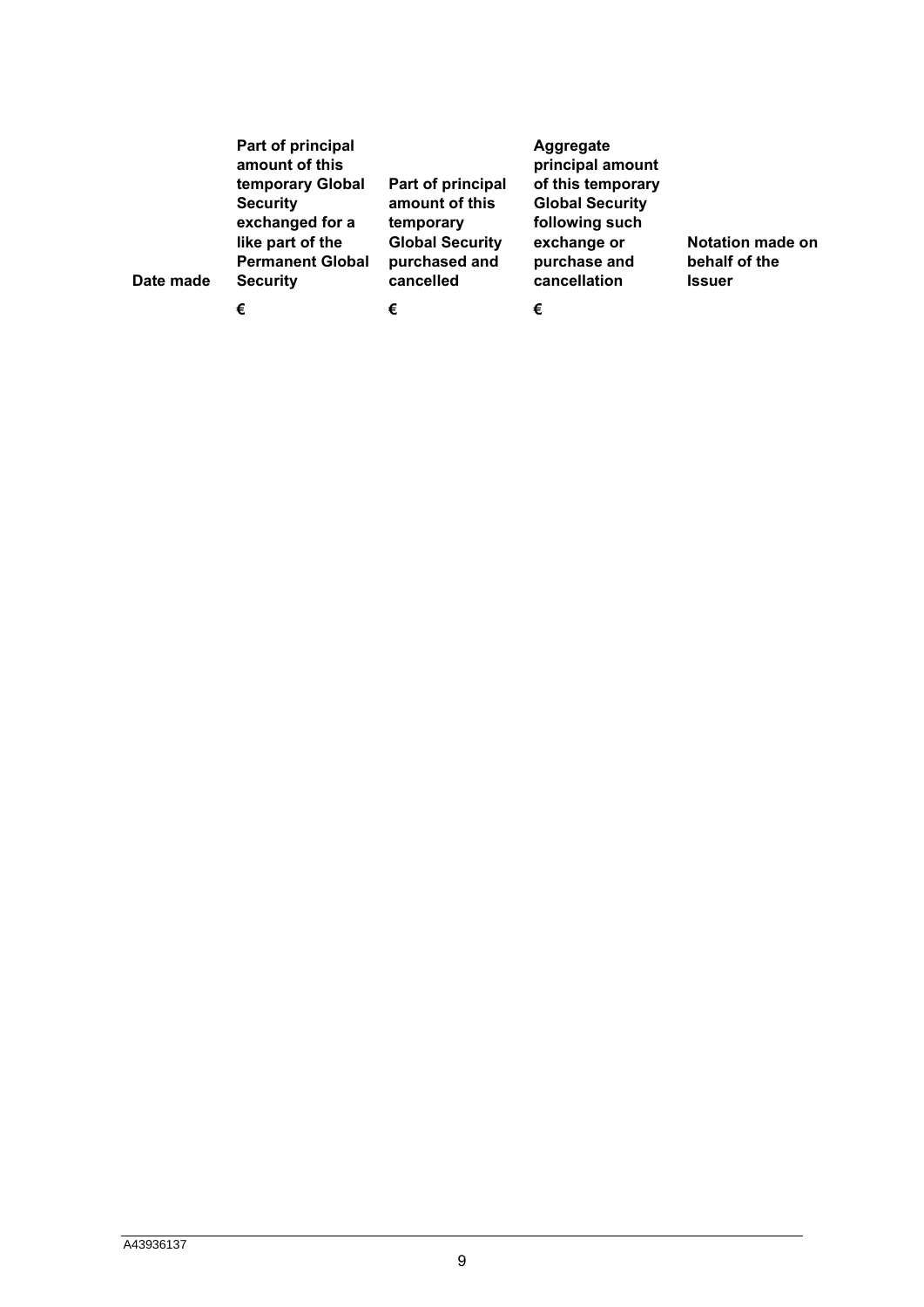# **PART III**

# **FURTHER INFORMATION RELATING TO THE ISSUER**

*The information set out in this Schedule 1 Part III is mandatory pursuant to Article 2414 of the Italian Civil Code.*

The purpose of the Issuer shall be to acquire and manage equity holdings in Italian or foreign companies and firms, as well as to provide such subsidiary companies and firms with strategic guidelines and coordination with regard to both their industrial organisation and the business activities in which they engage.

Through affiliates or subsidiaries the Issuer shall operate especially:

- (a) in the electricity industry, including the activities of production, importation and exportation, distribution and sale, as well as transmission within the limits of existing legislation;
- (b) in the energy industry in general, including fuels, and in the field of environmental protection, as well as in the water sector;
- (c) in the communications, telematics and information-technology industries and those of multimedia and interactive services;
- (d) in network-based sectors (electricity, water, gas, district heating, telecommunications) or those which, in any case, provide urban services locally;
- (e) in other sectors:
	- in any way related to or connected with the activities carried out in the sectors mentioned above;
	- allowing the facilities, resources and expertise employed in the sectors mentioned above (such as, by way of example and without limitation: publishing, real estate and services to firms) to be enhanced and better utilised;
	- allowing the profitable use of the goods produced and the services provided in the sectors mentioned above;
- (f) in the carrying out of activities involving systems and installations design, construction, maintenance and management; the production and sale of equipment; research, consulting and assistance; as well as the acquisition, sale, marketing and trading of goods and services, all activities connected with the sectors mentioned above under  $(a)$ ,  $(b)$ ,  $(c)$  and  $(d)$ .

In the interest of its affiliates or subsidiaries, the Issuer may also carry out directly any activity connected with or instrumental to its own business or that of its affiliates or subsidiaries themselves.

To this end, the Issuer shall in particular see to:

- the coordination of the managerial resources of its affiliates or subsidiaries, including the carrying out of appropriate training initiatives;
- the administrative and financial coordination of its affiliates or subsidiaries, effecting in their favour all appropriate transactions, including granting loans and, more in general, the framework and management of their financial activities;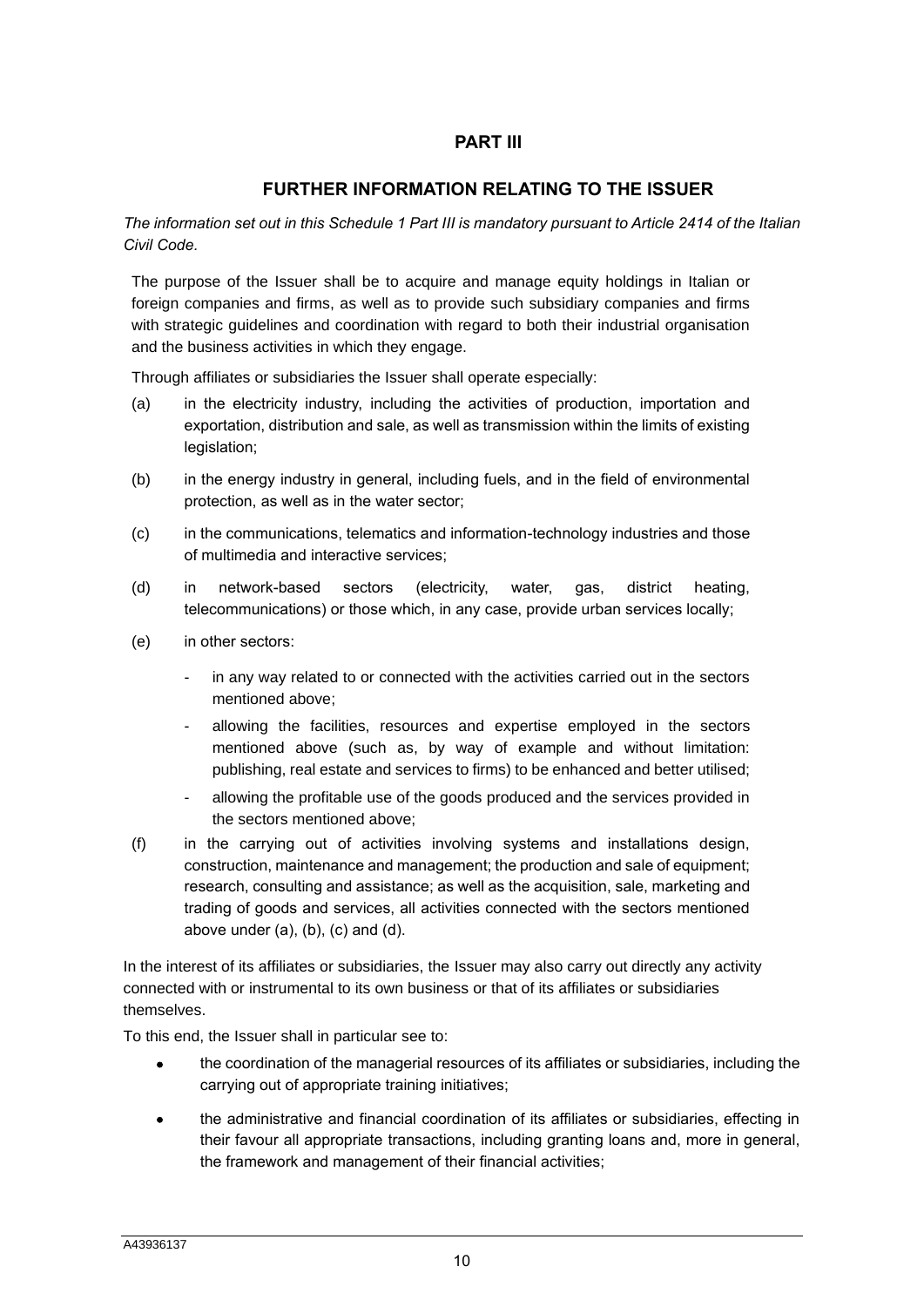• the supply of other services in favour of its affiliates or subsidiaries in areas of specific business interest.

In order to attain its corporate purpose, the Issuer may also carry out all transactions that are instrumentally necessary or useful or at any rate related, such as, by way of example: the provision of collateral and/or personal guarantees for both its own and third-party commitments; transactions involving movables and real-estate and commercial operations; and anything else that is connected with its corporate purpose or that allows better use of its own facilities and/or resources or those of its affiliates or subsidiaries, with the exception of accepting monetary deposits from the public and providing investment services as defined by legislative decree No. 58 of 24 February 1998, as well as the activities referred to in section 106 of legislative decree No. 385 of 1 September 1993 insofar as they are also exercised vis-à-vis the public.

| <b>Registered Office:</b>                                       | Viale Regina Margherita 137, Rome, Italy.                                                                                                                                                                                |  |  |
|-----------------------------------------------------------------|--------------------------------------------------------------------------------------------------------------------------------------------------------------------------------------------------------------------------|--|--|
| <b>Issuer's Registered Number:</b>                              | Companies' Registry of Rome No.<br>00811720580, Chamber of Commerce of Rome,<br>Italy.                                                                                                                                   |  |  |
| Amount of share capital and reserves:                           | Share capital: euro 10,166,679,946, consisting of<br>10,166,679,946 ordinary shares with a nominal<br>value of euro 1 each (of which 10.164.069.494<br>ordinary shares in circulation and 2.610.452<br>treasury shares). |  |  |
|                                                                 | 18.251.883.999<br>(divided<br>Reserves: euro<br>between legal reserves of euro 2,033,335,989<br>and other reserves of euro 16.218.548.010).                                                                              |  |  |
| Date of resolutions authorising the issue of the<br>Securities: | Resolution passed on 25 February 2021 and<br>registered at the Companies' Registry of Rome<br>on 26 February 2021.                                                                                                       |  |  |
|                                                                 | Decision ( <i>determina</i> ) passed on 2 March 2021<br>and registered at the Companies' Registry of<br>Rome on 3 March 2021.                                                                                            |  |  |
| Prospectus:                                                     | The Offering Circular of ENEL — Società per<br>Azioni dated 5 March 2021.                                                                                                                                                |  |  |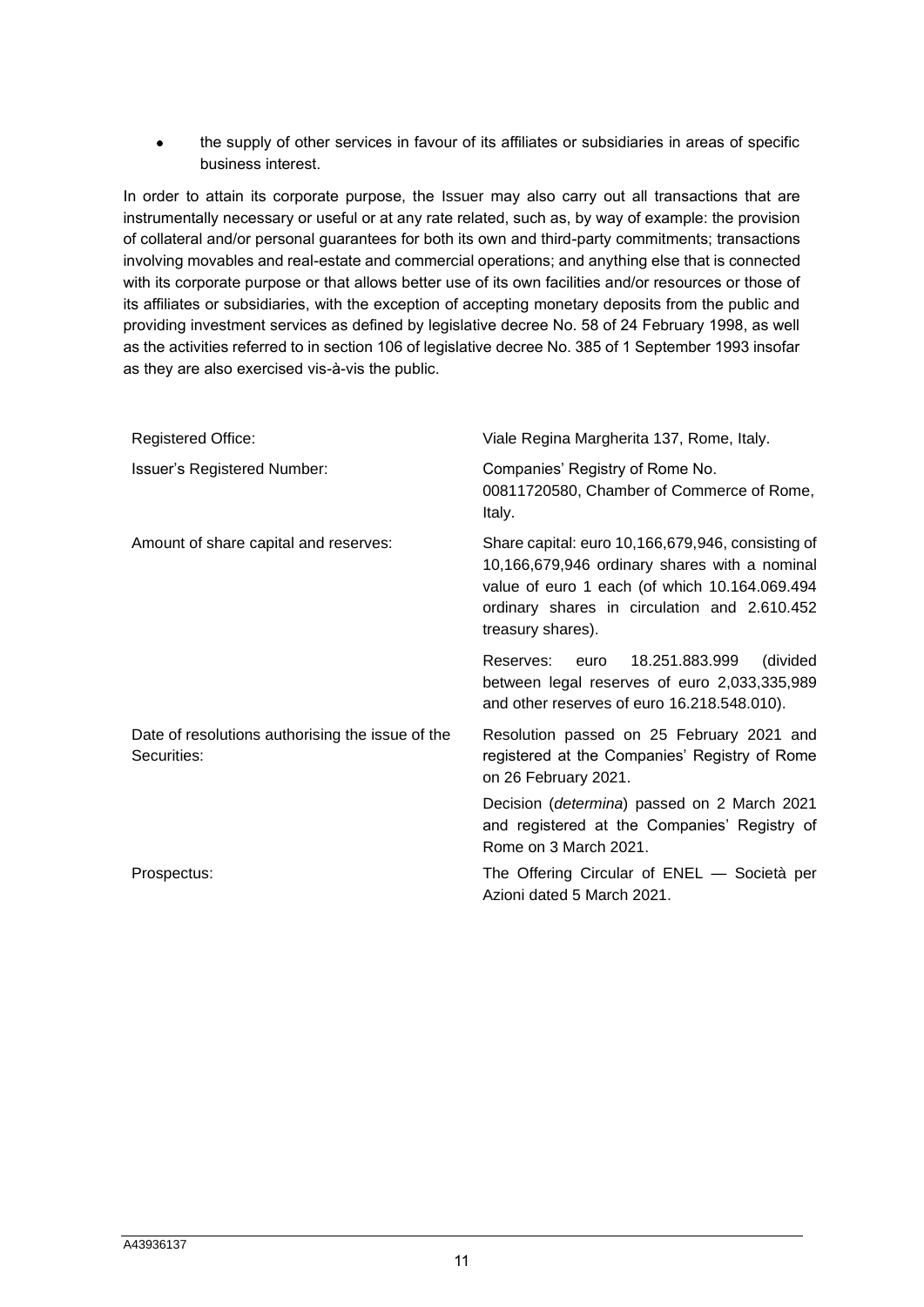# **PART IV**

# **TERMS AND CONDITIONS OF THE €1,000,000,000 PERPETUAL 9.5 YEAR NON-CALL CAPITAL SECURITIES**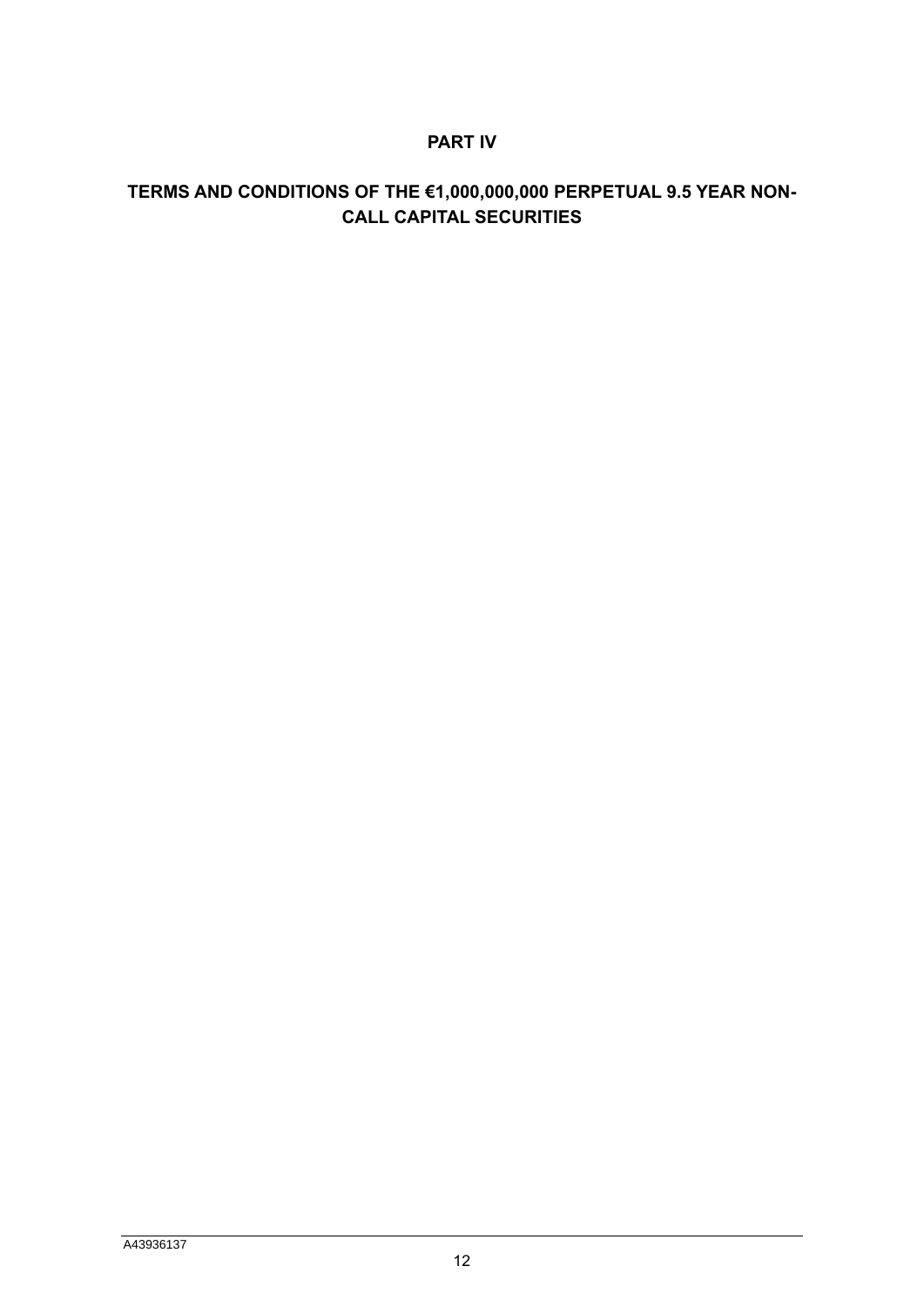# **TERMS AND CONDITIONS OF THE SECURITIES**

*The following is the text of the Terms and Conditions of the Securities which (subject to modification) will be endorsed on each Security in definitive form (if issued).* 

*Text set out within the Terms and Conditions of the Securities in italics is provided for information only and does not form part of the Terms and Conditions of the Securities.*

The €1,000,000,000 Perpetual 9.5 Years Non-Call Capital Securities (the "**Securities**", which expression shall in these Conditions, unless the context otherwise requires, include any further securities issued pursuant to Condition 15 and forming a single series with the Securities) of Enel S.p.A. (the "**Issuer**") are constituted by a Trust Deed dated 8 March 2021 (the "**Trust Deed**") made between the Issuer and BNY Mellon Corporate Trustee Services Limited (the "**Trustee**", which expression shall include its successor(s)) as trustee for the holders of the Securities (the "**Securityholders**") and the holders of the interest coupons appertaining to the Securities (the "**Couponholders**" and the "**Coupons**" respectively, which expressions shall, unless the context otherwise requires, include the talons for further interest coupons (the "**Talons**") and the holders of the Talons).

The statements in these Conditions include summaries of, and are subject to, the detailed provisions of and definitions in the Trust Deed. Copies of the Trust Deed and the Agency Agreement dated 8 March 2021 (the "**Agency Agreement**") made between the Issuer, The Bank of New York Mellon, London Branch, as principal paying agent (the "**Principal Paying Agent**") and agent bank (the "**Agent Bank**") (which shall be responsible for making certain determinations, as described in these Terms and Conditions) and the Trustee are available for inspection by appointment during normal business hours by the Securityholders and the Couponholders at the registered office for the time being of the Trustee, being at the date of issue of the Securities at One Canada Square, London E14 5AL, and at the specified office of each of the Paying Agents or at the Trustee's or Paying Agent's (as the case may be) option may be provided by email to such holder requesting copies of such documents, subject to the Paying Agent or the Trustee (as applicable) being supplied by the Issuer with copies of such documents. The Securityholders and the Couponholders are entitled to the benefit of, are bound by, and are deemed to have notice of, all the provisions of the Trust Deed and the provisions of the Agency Agreement applicable to them.

#### **1 Form, Denomination and Title**

#### **1.1 Form and Denomination**

The Securities are in bearer form, serially numbered, in the denominations of  $\epsilon$ 100,000 and integral multiples of  $\epsilon$ 1,000 in excess thereof, up to and including  $\epsilon$ 199,000, with Coupons and one Talon attached on issue.

#### **1.2 Title**

Title to the Securities and to the Coupons will pass by delivery.

#### **1.3 Holder Absolute Owner**

The Issuer, any Paying Agent and the Trustee may (to the fullest extent permitted by applicable laws) deem and treat the bearer of any Security or Coupon as the absolute owner for all purposes (whether or not the Security or Coupon shall be overdue and notwithstanding any notice of ownership or writing on the Security or Coupon or any notice of previous loss or theft of the Security or Coupon or of any trust or interest therein) and shall not be required to obtain any proof thereof or as to the identity of such bearer.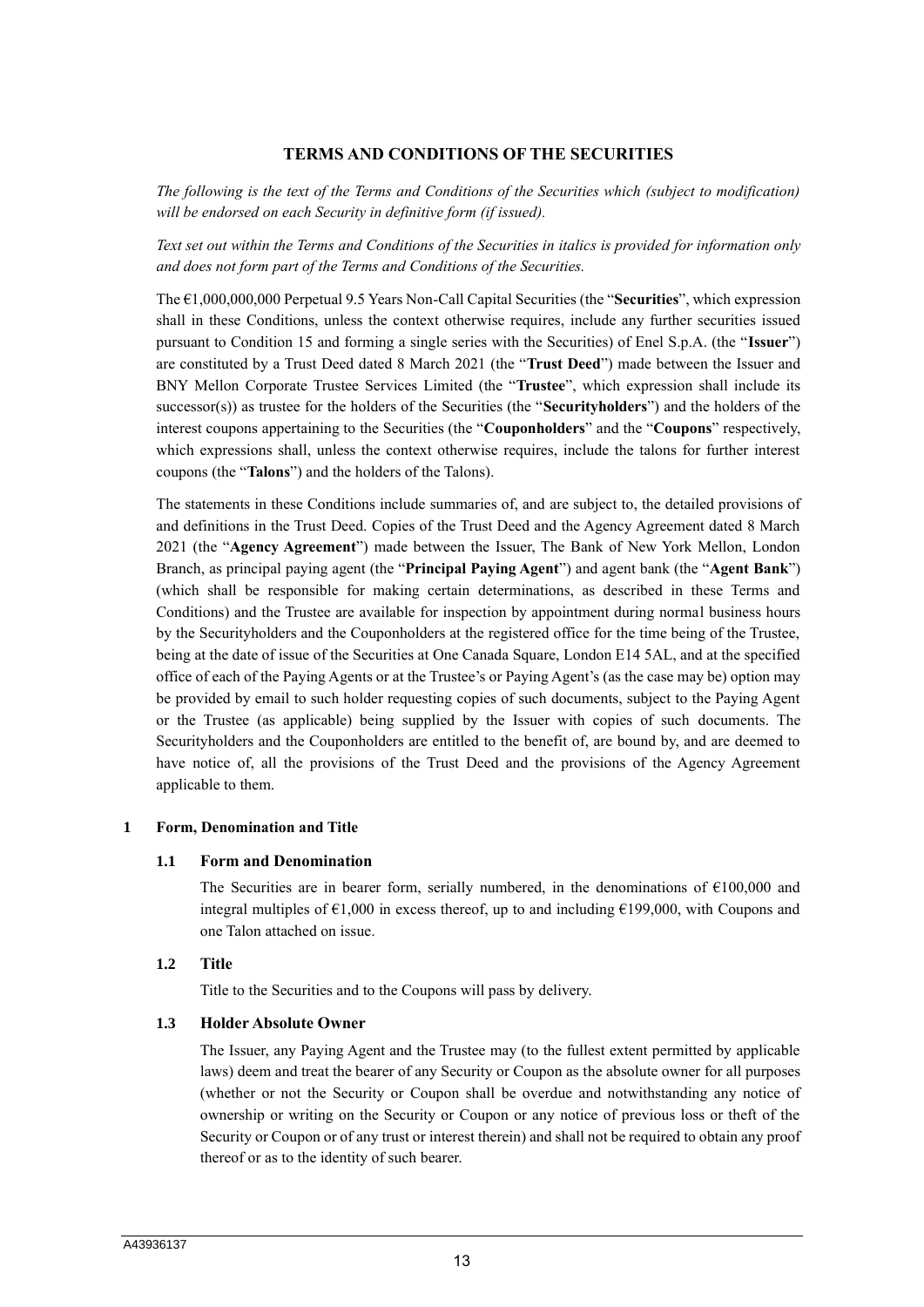#### **2 Definitions and Interpretation**

As used in these Conditions:

An ''**Accounting Event**" shall occur if as a result of a change in the accounting practices or principles applicable to the Issuer, which currently are the international accounting standards (International Accounting Standards — IAS and International Financial Reporting Standards — IFRS) issued by the International Accounting Standards Board (IASB), the interpretations of the International Financial Reporting Interpretations Committee (IFRIC) and the Standing Interpretations Committee (SIC), adopted by the European Union pursuant to Regulation (EC) 1606/2002 ("IFRS"), or any other accounting standards that may replace IFRS which becomes effective after the Issue Date (the "**Change**"), the obligations of the Issuer in respect of the Securities, following the official adoption of such Change, which may fall before the date on which the Change will come into effect, can no longer be recorded as "equity" (*strumento di capitale*), in accordance with accounting practices or principles applicable to the Issuer at the time of the next Financial Statements, and a recognised accountancy firm of international standing, acting upon instructions of the Issuer, has delivered an opinion, letter or report addressed to the Issuer to that effect, and the Issuer cannot avoid the foregoing by taking reasonable measures available to it.

"**Accrual Period**" has the meaning given to it in Condition 4.1(c).

"**Additional Amounts**" has the meaning given to it in Condition 8.1.

"**Adjustment Spread**" means either (a) a spread (which may be positive, negative or zero) or (b) a formula or methodology for calculating a spread, in each case to be applied to the Successor Rate or the Alternative Rate (as the case may be) and is the spread, formula or methodology which:

- (A) in the case of a Successor Rate, is formally recommended in relation to the replacement of the EUR 5-year Swap Rate with the Successor Rate by any Relevant Nominating Body; or (if no such recommendation has been made, or in the case of an Alternative Rate);
- (B) the Independent Adviser determines, is customarily applied to the relevant Successor Rate or the Alternative Rate (as the case may be) in international debt capital markets transactions to produce an industry-accepted replacement rate for the EUR 5-year Swap Rate; or (if the Independent Adviser determines that no such spread is customarily applied);
- (C) the Independent Adviser determines, is recognised or acknowledged as being the industry standard for over-the-counter derivative transactions which reference the EUR 5-year Swap Rate, where such rate has been replaced by the Successor Rate or the Alternative Rate (as the case may be).

"**Alternative Rate**" means an alternative benchmark or screen rate which the Independent Adviser determines in accordance with Condition 4.4(b) is customary in market usage in the international debt capital markets for the purposes of determining rates of interest (or the relevant component part thereof) in Euro and with an interest period of a comparable duration to the relevant Reset Period.

"**Arrears of Interest**" has the meaning given to it in Condition 4.2(a).

"**Benchmark Amendments**" has the meaning given to it in Condition 4.4(d).

#### "**Benchmark Event**" means:

(A) the EUR 5-year Swap Rate ceasing to be published for a period of at least 5 Business Days or ceasing to exist or to be administered; or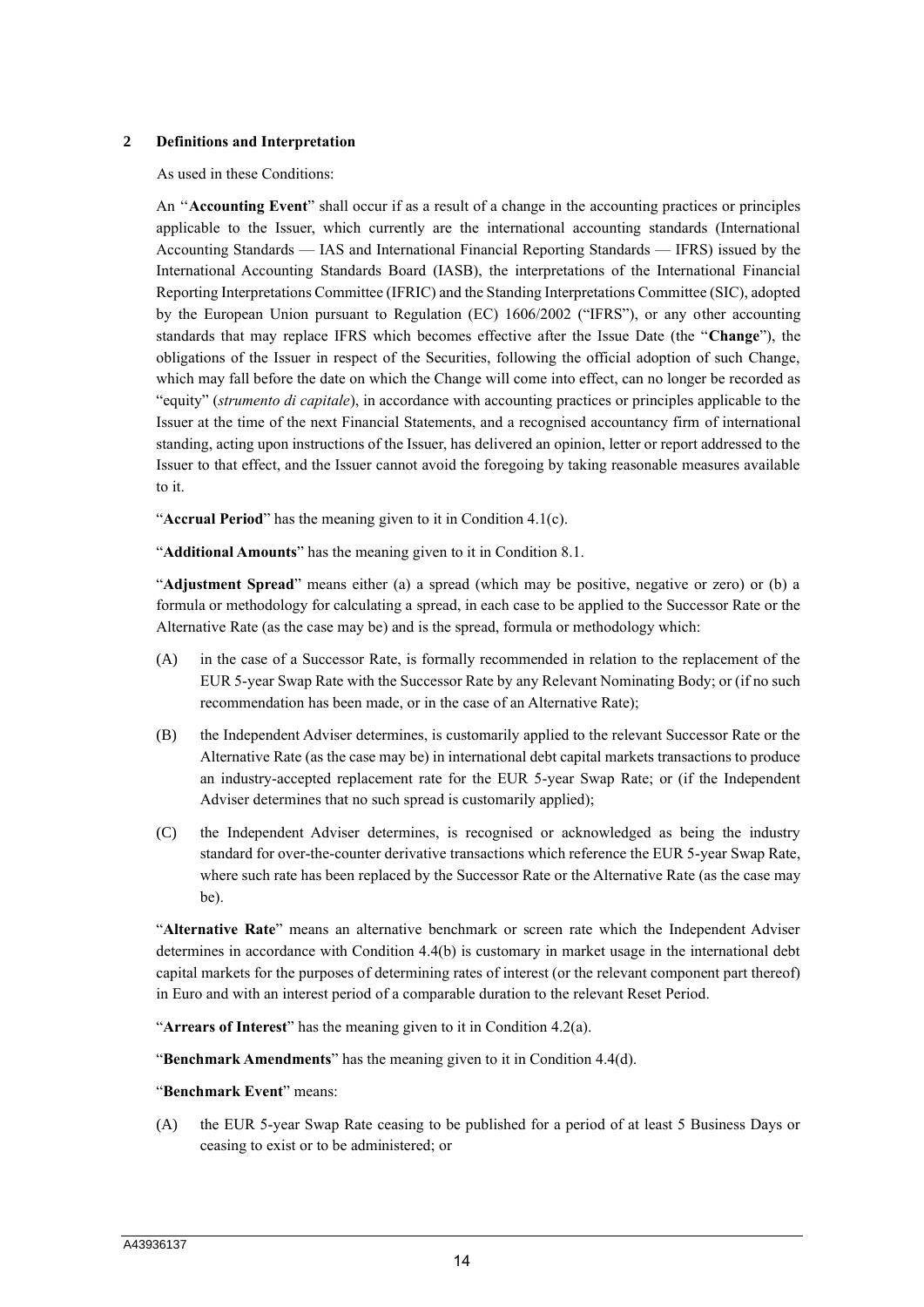- (B) a public statement by the administrator of the EUR 5-year Swap Rate that it has ceased or that it will cease publishing the EUR 5-year Swap Rate permanently or indefinitely (in circumstances where no successor administrator has been appointed that will continue publication of the EUR 5-year Swap Rate); or
- (C) a public statement by the supervisor of the administrator of the EUR 5-year Swap Rate, that the EUR 5-year Swap Rate has been or will, by a specified date on or prior to the next Reset Interest Determination Date, be permanently or indefinitely discontinued; or
- (D) a public statement by the supervisor of the administrator of the EUR 5-year Swap Rate as a consequence of which the EUR 5-year Swap Rate will be prohibited from being used or that its use will be subject to restrictions or adverse consequences either generally, or in respect of the Securities, in each case on or prior to the next Reset Interest Determination Date; or
- (E) it has become unlawful for the Principal Paying Agent, the Agent Bank, the Issuer or other party to calculate any payments due to be made to any Securityholder using the EUR 5-year Swap Rate; or
- (F) the making of a public statement by the supervisor of the administrator of the EUR 5-year Swap Rate announcing that such EUR 5-year Swap Rate is no longer representative or may no longer be used, in each case in circumstances where the same shall be applicable to the Securities,

provided that in the case of sub-paragraphs (B), (C) and (D), the Benchmark Event shall occur on the later of (i) the date which is six months prior to the date of the cessation of publication of the EUR 5year Swap Rate, the discontinuation of the EUR 5-year Swap Rate, or the prohibition of use of the EUR 5-year Swap Rate, as the case may be and (ii) the date of the relevant public statement.

"**Business Day**" means a day which is both a day on which commercial banks and foreign exchange markets settle payments and are open for general business (including dealing in foreign exchange and foreign currency deposits) in London and Milan and a TARGET2 Settlement Day.

"**Calculation Amount**" has the meaning given to it in Condition 4.1(c).

"**Calculation Date**" means the third Business Day preceding the Make-whole Redemption Date.

"**Call Date**" has the meaning given to it in Condition 6.2.

"**Code**" has the meaning given to it in Condition 8.1.

"**Decree No. 239**" means Italian Legislative Decree No. 239 of 1 April 1996, as amended.

"**Decree No. 917**" means Italian Presidential Decree No. 917 of 22 December 1986, as amended.

"**Deferral Notice**" has the meaning given to it in Condition 4.2(a).

"**Deferred Interest Payment**" has the meaning given to it in Condition 4.2(a).

"**Determination Period**" has the meaning given to it in Condition 4.1(c).

"**Early Redemption Date**" means the date of redemption of the Securities pursuant to Conditions 6.3 to 6.8.

"**Early Redemption Price**" will be the amount determined by the Agent Bank on the Redemption Calculation Date as follows:

(A) in the case of a Withholding Tax Event or a Substantial Repurchase Event at any time, 100 per cent. of the principal amount of the Securities then outstanding; or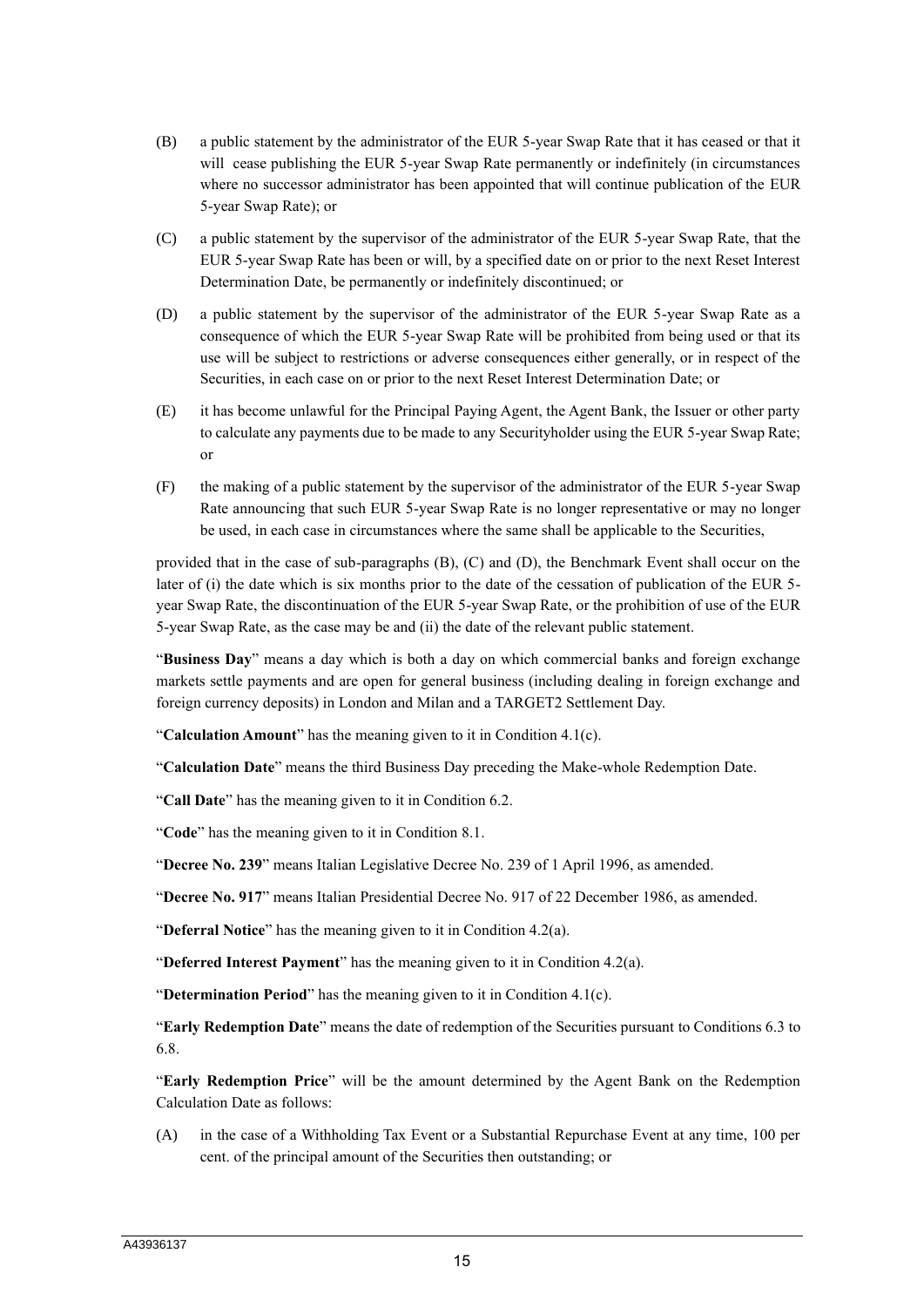- (B) in the case of an Accounting Event, a Rating Methodology Event or a Tax Deductibility Event, either:
	- (i) 101 per cent. of the principal amount of the Securities then outstanding if the Early Redemption Date falls prior to 8 June 2030 (being the date falling three months prior to the First Reset Date); or
	- (ii) 100 per cent. of the principal amount of the Securities then outstanding if the Early Redemption Date falls on or after 8 June 2030 (being the date falling three months prior to the First Reset Date),

and in each case together with any accrued interest to, but excluding, the relevant Early Redemption Date and any outstanding Arrears of Interest.

"**equity credit**" shall include such other nomenclature as any Rating Agency may use from time to time to describe the degree to which an instrument exhibits the characteristics of an ordinary share.

"**EUR 5 year Swap Rate**" has the meaning given to it in Condition 4.1(b).

"**EUR 5 year Swap Rate Quotation**" means, in relation to any Reset Period, the arithmetic mean of the bid and offered rates for the annual fixed leg (calculated on a 30/360 day count basis) of a fixed-forfloating euro interest rate swap which (i) has a term of 5 years commencing on the relevant Reset Interest Determination Date, (ii) is in an amount that is representative of a single transaction in the relevant market at the relevant time with an acknowledged dealer of good credit in the swap market, and (iii) has a floating leg based on the 6-month EURIBOR rate (calculated on an Actual/360 day count basis);

"**EUR Reset Reference Bank Rate**" means the percentage rate determined by the Agent Bank on the basis of the EUR 5 year Swap Rate Quotations provided by the EUR Reset Reference Banks to the Issuer and notified to the Agent Bank at approximately 11:00 a.m. (CET) on the relevant Reset Interest Determination Date.

"**EUR Reset Reference Banks**" means five major banks in the Euro-zone interbank market selected by the Issuer.

"**EUR Reset Screen Page**" means the Thomson Reuters screen "ICESWAP2 / EURSFIXA" (or such other page as may replace it on Thomson Reuters or, as the case may be, on such other information service that may replace Reuters providing or sponsoring the information appearing there for the purpose of displaying rates comparable to the EUR 5 Year Swap Rate).

"**EURIBOR**" means the Euro-zone interbank offered rate.

"**Euronext Dublin**" means the Irish Stock Exchange plc trading as Euronext Dublin.

"**Exchanged Securities**" has the meaning given to it in Condition 7.1.

"**FATCA Withholding**" has the meaning given to it in Condition 8.1.

"**Financial Statements**" means either of:

- (A) audited annual consolidated financial statements of the Issuer; or
- (B) unaudited condensed consolidated half-year financial statements of the Issuer which are subject to a formal ''review'' from an independent auditor,

in each case prepared in accordance with IFRS or any successor accounting standards applicable to the Issuer.

"**First Reset Date**" means 8 September 2030.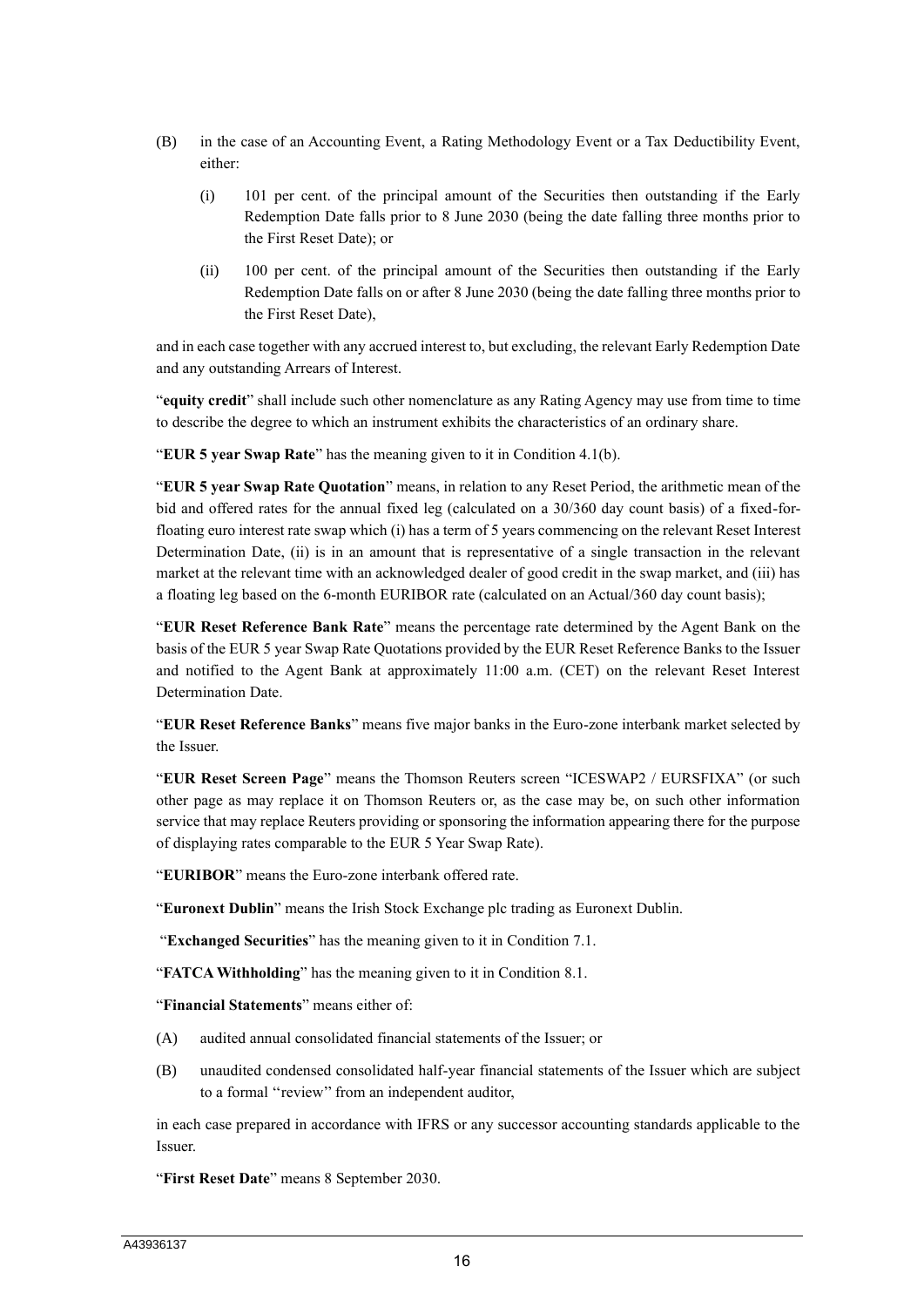"**Fitch**" means Fitch Italia S.p.A.

"**Group**" means the Issuer and its Subsidiaries from time to time.

"**Interest Payment Date**" means 8 September in each year.

"**Interest Period**" means the period from (and including) the Issue Date to (but excluding) the first Interest Payment Date and each successive period from (and including) an Interest Payment Date to (but excluding) the next succeeding Interest Payment Date ending on the date fixed for redemption.

"**Insolvency Proceedings**" means any insolvency proceedings (*procedura concorsuale*) or proceedings equivalent or analogous thereto under the laws of any applicable jurisdiction, including, but not limited to, bankruptcy (*fallimento*), composition with creditors (*concordato preventivo*) (including pre concordato pursuant to Article 161(6) of the Italian Bankruptcy Law), forced administrative liquidation (*liquidazione coatta amministrativa*), extraordinary administration (*amministrazione straordinaria*) and extraordinary administration of large companies in insolvency (*amministrazione straordinaria delle grandi imprese in stato di insolvenza*), debt restructuring agreements (*accordo di ristrutturazione*) pursuant to Article 182-bis of the Italian Bankruptcy Law (including the procedure described under Article 182-bis(6) of the Italian Bankruptcy Law) and Articles 57 ff. of the Italian Bankruptcy Law Reform, reorganisation plans pursuant to Article 67(3)(d) of the Italian Bankruptcy Law and Article 56 of the Italian Bankruptcy Law Reform, judicial liquidation pursuant to articles 121 ff. of the Italian Bankruptcy Law Reform, the undertaking of any court approved restructuring with creditors or the making of any application (or filing of documents with a court) for the appointment of an administrator or other receiver (*curatore*), manager administrator (*commissario straordinario o liquidatore*) or other similar official under any applicable law.

"**Issue Date**" means 8 March 2021.

"**Italian Bankruptcy Law**" means Royal Decree No. 267 of 1942, as amended from time to time, including pursuant to the Italian Bankruptcy Law Reform.

"**Italian Bankruptcy Law Reform**" means the crisis and insolvency code set out under the Legislative Decree No. 14 of 2019, as amended from time to time.

"**Junior Securities**" means:

- (A) the ordinary shares (*azioni ordinarie*) of the Issuer;
- (B) any other class of the Issuer's share capital (including savings shares (*azioni di risparmio*) and preferred shares (*azioni privilegiate*)); and

(C)

- (i) any securities of the Issuer (including *strumenti finanziari* issued under Article 2346 of the Italian Civil Code); and
- (ii) any securities issued by a company other than the Issuer which have the benefit of a guarantee or similar instrument from the Issuer,

which securities (in the case of  $(C)(i)$ ) or guarantee or similar instrument (in the case of  $(C)(ii)$ ) rank or are expressed to rank *pari passu* with the claims described under (A) and (B) above and/or junior to the Securities.

"**Liquidation Event Date**" has the meaning given to it in Condition 6.1.

#### A "**Mandatory Arrears of Interest Settlement Event**" shall have occurred if: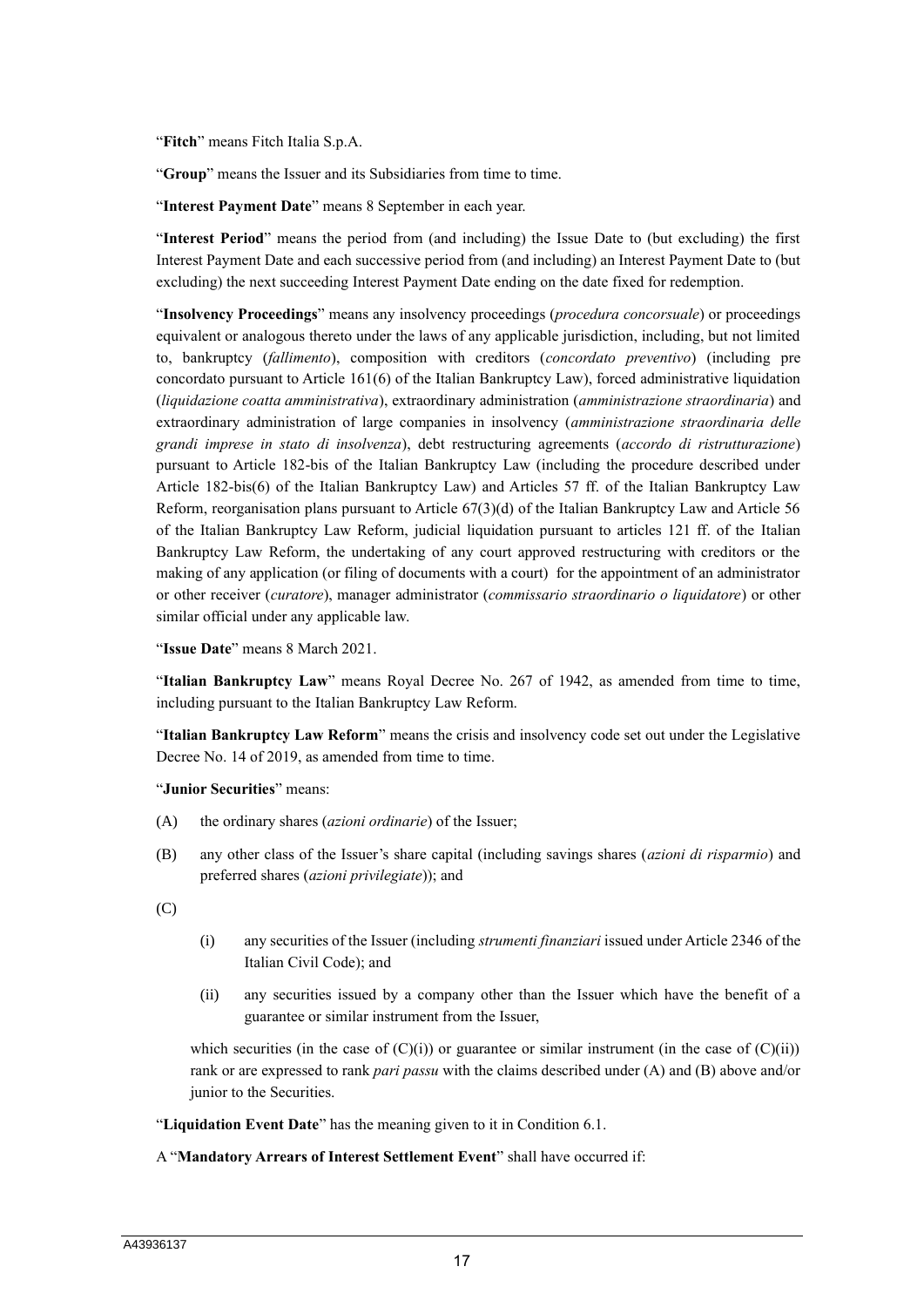- (A) a dividend (either interim or final) or any other distribution or payment was validly resolved on, declared, paid or made in respect of any Junior Securities, except where such dividend, distribution or payment was contractually required to be declared, paid or made under the terms of such Junior Securities; or
- (B) a dividend (either interim or final) or any other distribution or payment was validly resolved on, declared, paid or made in respect of any Parity Securities, except where such dividend, distribution or payment was contractually required to be declared, paid or made under the terms of such Parity Securities (including, without limitation, where any such payment occurs mandatorily at the maturity of such Parity Securities); or
- (C) the Issuer or any Subsidiary has repurchased, purchased, redeemed or otherwise acquired any Junior Securities, except where (x) such repurchase, purchase, redemption or acquisition was undertaken in connection with the satisfaction by the Issuer or any Subsidiary of its respective obligations under (i) any share buy-back programme existing at the Issue Date or (ii) any stock option plan or free share allocation plan reserved for directors, officers and/or employees of the Issuer or any associated hedging transaction or (y) such repurchase, purchase, redemption or acquisition is contractually required to be made under the terms of such Junior Securities; or
- (D) the Issuer or any Subsidiary has repurchased, purchased, redeemed or otherwise acquired any Parity Securities, except where (x) such repurchase, purchase, redemption or acquisition is contractually required to be made under the terms of such Parity Securities (including, without limitation, where any such payment occurs mandatorily at the maturity of such Parity Securities) or (y) such repurchase, purchase, redemption or acquisition is effected as a public tender offer or public exchange offer at a purchase price per security which is below its par value.

"**Make-whole Redemption Amount**" means the amount which is equal to (i) the greater of (a) the principal amount of the Securities and (b) the sum of the then present values of the remaining scheduled payments of principal and interest on the Securities (determined on the basis of redemption of the Securities at their principal amount on 8 June 2030 (the date falling 3 months before the First Reset Date), and excluding any interest accrued up to (but excluding) the Make-whole Redemption Date and any outstanding Deferred Interest Payment) discounted to the Make-whole Redemption Date on an annual basis at a discount rate equal to the Make-whole Redemption Rate plus 0.35 per cent., plus (ii) any interest accrued up to (but excluding) the Make-whole Redemption Date and any outstanding Arrears of Interest, all as determined by the Reference Dealers and as notified on the Calculation Date by the Reference Dealers to the Issuer.

"**Make-whole Redemption Date**" has the meaning given to it in Condition 6.7.

"**Make-whole Redemption Rate**" means (a) the mid-market yield to maturity of the Reference Security which appears on the Relevant Make-whole Screen Page at 11:00 a.m. (Central European Time) on the Calculation Date or (b) to the extent that the mid-market yield to maturity does not appear on the Relevant Make-whole Screen Page at such time, the arithmetic average of the number of quotations given by the Reference Dealers of the mid-market yield to maturity of the Reference Security at or around 11:00 a.m. (Central European Time) on the Calculation Date.

"**Mandatory Settlement Date**" means the earliest of:

- (A) the fifth Business Day following the date on which a Mandatory Arrears of Interest Settlement Event occurs;
- (B) following any Deferred Interest Payment, on the next scheduled Interest Payment Date on which the Issuer does not elect to defer all of the interest accrued in respect of the relevant Interest Period; and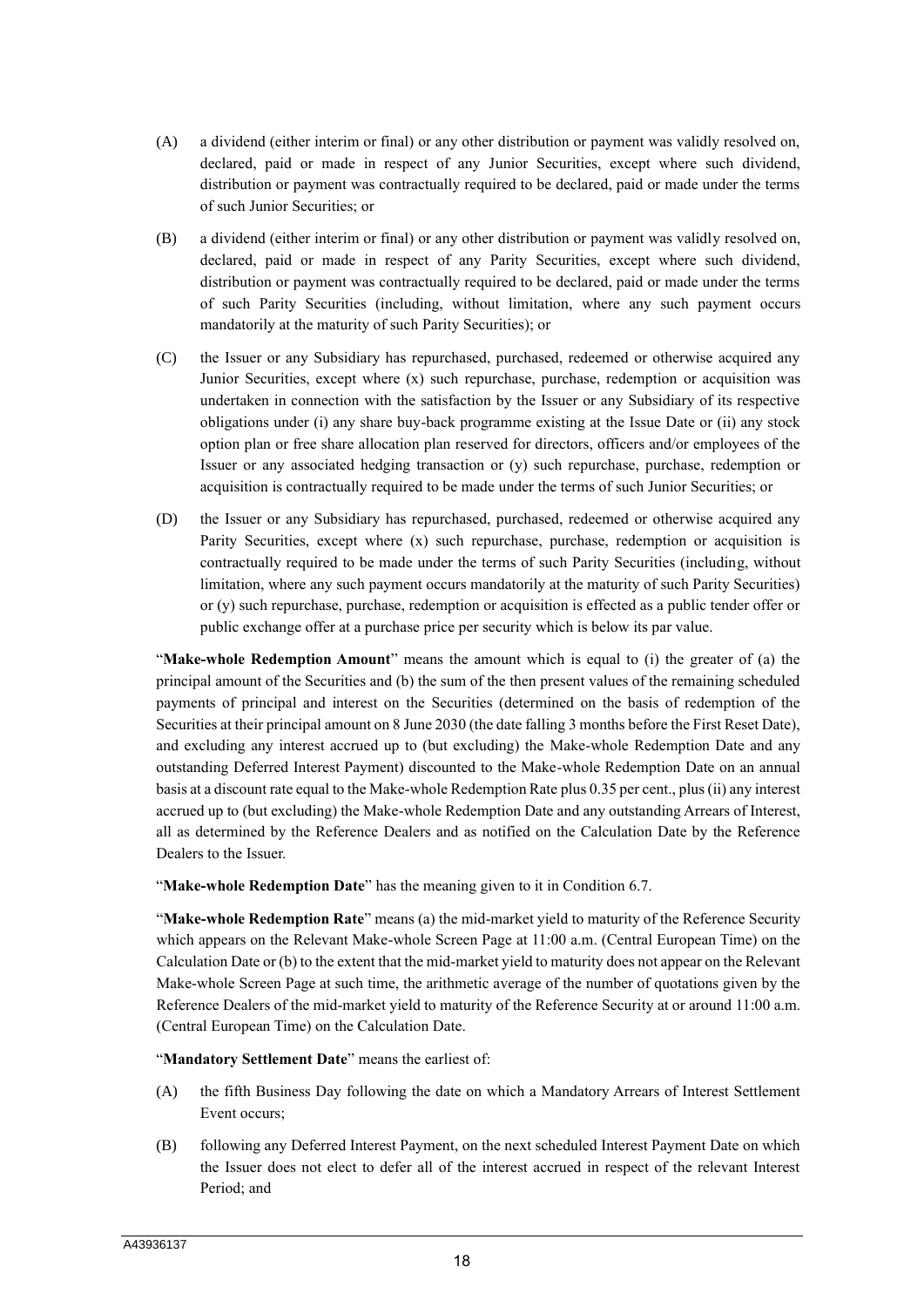(C) the date on which the Securities are redeemed or repaid in accordance with Condition 6, including at the Liquidation Event Date (unless otherwise required by mandatory provisions of applicable law).

"**Moody's**" means Moody's France S.A.S.

"**Parity Securities**" means:

- (A) any securities or other instruments issued by the Issuer which rank, or are expressed to rank, *pari passu* with the Issuer's obligations under the Securities and includes the Issuer's £500,000,000 Capital Securities due 2076 and having a principal amount outstanding equal to £250,000,000 (ISIN: XS1014987355); the Issuer's  $\epsilon$ 1,250,000,000 Perpetual Capital Securities and having a principal amount outstanding equal to  $\epsilon$ 297,424,000 (ISIN: XS0954675129); the Issuer's £400,000,000 Capital Securities due 2075 (ISIN: XS0954674825); the Issuer's U.S.\$1,250,000,000 Capital Securities due 2073 (ISIN: X Securities IT0004961808 N Securities IT0004961816 — X Receipt US29265WAA62 N Receipt US29265WAB46); the Issuer's €750,000,000 Perpetual 8.5 Year Non-Call Capital Securities (ISIN: XS1713463559); the Issuer's €750,019,000 Perpetual 5.5 Year Non-Call Capital Securities (ISIN: XS1713463716); the Issuer's €900,001,000 Capital Securities due 2080 (ISIN: XS2000719992) and the Issuer's €600,000,000 Perpetual 6.5 Years Non-Call Capital Securities (ISIN: XS2228373671); and
- (B) any securities or other instruments issued by a company other than the Issuer which have the benefit of a guarantee or similar instrument from the Issuer, which guarantee or similar instrument ranks or is expressed to rank *pari passu* with the Issuer's obligations under the Securities.

"**Prevailing Interest Rate**" means the rate of interest payable on the Securities applicable from time to time pursuant to Condition 4.

"**Rating Agency**" means any of Moody's, S&P, Fitch and any other rating agency substituted for any of them by the Issuer with the prior written approval of the Trustee and, in each case, any of their respective successors to the rating business thereof.

"**Rating Agency Confirmation**" means a written confirmation from a Rating Agency which has assigned ratings to the Issuer on a basis sponsored by the Issuer which is either received by the Issuer directly from the relevant Rating Agency or indirectly via publication by such Rating Agency.

A "**Rating Methodology Event**" shall be deemed to have occurred if the Issuer has received a Rating Agency Confirmation stating that:

- (A) due to an amendment, clarification or change in the "equity credit" (or such similar nomenclature then used by such Rating Agency) criteria of such Rating Agency, which amendment, clarification or change has occurred after the Relevant Rating Date, the Securities are eligible for a level of equity credit that is lower than the level or equivalent level of equity credit assigned to the Securities by such Rating Agency on the Relevant Rating Date; or
- (B) following a Refinancing Event, the Securities would have become eligible (had such Refinancing Event not occurred), due to an amendment, clarification or change in the "equity credit" (or such similar nomenclature then used by such Rating Agency) criteria, for a level of equity credit that is lower than the level or equivalent level of equity credit assigned to the Securities by such Rating Agency on the Relevant Rating Date;).

"**Redemption Calculation Date**" means the fourth Business Day prior to the relevant Early Redemption Date.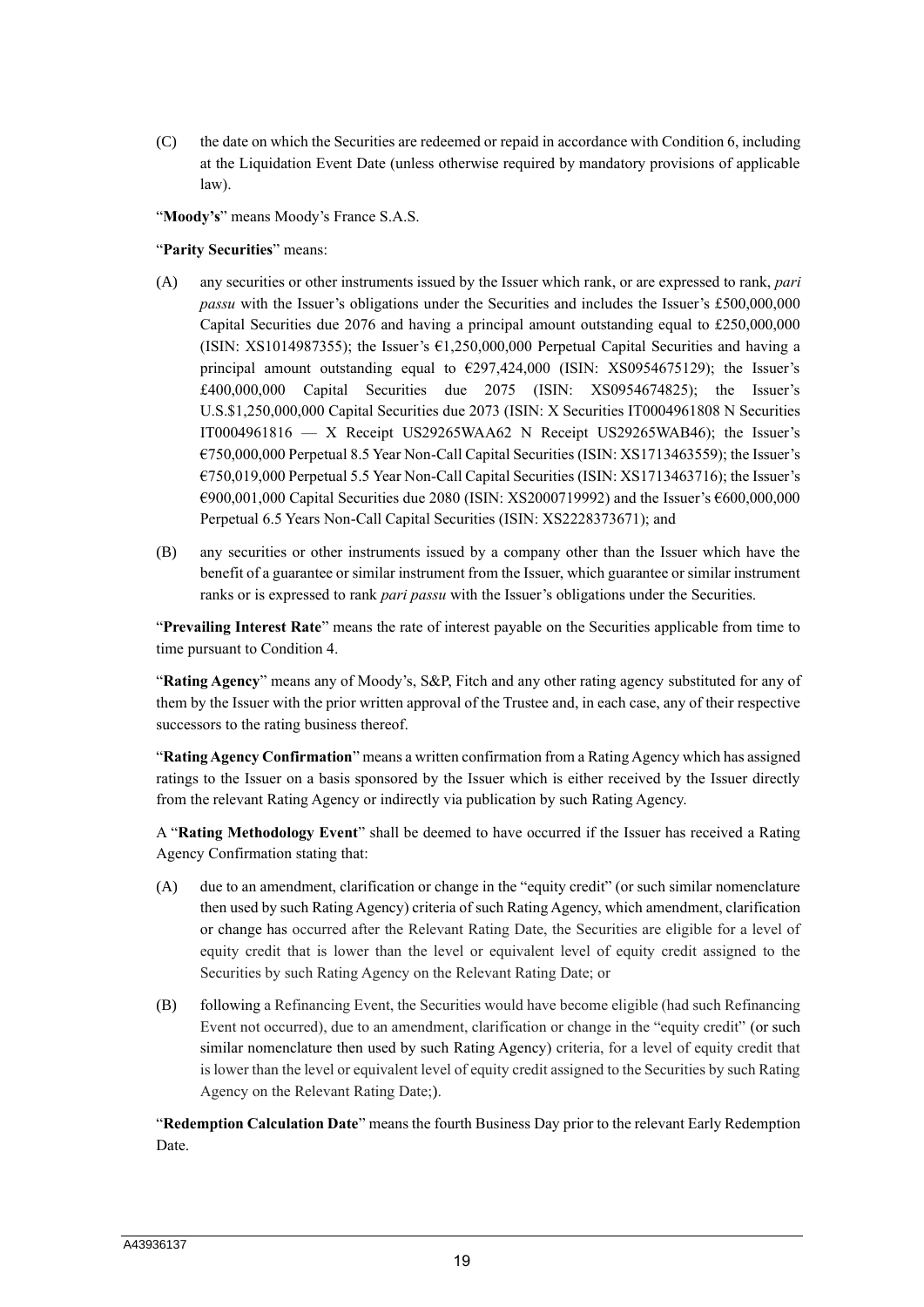"**Reference Dealers**" means 5 major investment banks in the swap, money or securities market as may be selected by the Issuer.

"**Reference Security**" means DBR 0 08/15/30 (ISIN: DE0001102507 ). If a Reference Security is no longer outstanding, a Similar Security will be chosen by the Reference Dealers at 11:00 a.m. (Central European Time) on the Calculation Date, quoted in writing by the Reference Dealers to the Issuer and published in accordance with Condition 12, and such Similar Security shall replace the previous Reference Security for the purposes of determination of the Make-whole Redemption Amount.

"**Refinancing Event**" means the refinancing, in whole or in part, of the Securities following the Relevant Rating Date and, as a result of such refinancing, the Securities having become eligible for a level of equity credit that is lower than the level or equivalent level of equity credit assigned to the Securities by such Rating Agency on the Relevant Rating Date.

"**Relevant Date**" means the date on which any payment first becomes due but, if the full amount payable has not been received by the Principal Paying Agent or the Trustee on or before the due date, it means the date on which, the full amount of the money having been so received, notice to that effect has been duly given to the Securityholders by the Issuer in accordance with Condition 12.

"**Relevant Make-whole Screen Page**" means the relevant Bloomberg screen page (or any successor or replacement page, section or other part of the information service), or such other page, section or other part as may replace it on the information service or such other information service, in each case, as may be nominated by the person providing or sponsoring the information appearing there for the purpose of displaying the mid-market yield to maturity for the Reference Security

"**Relevant Nominating Body**" means, in respect of a benchmark or screen rate (as applicable):

- (A) the European Central Bank, or any central bank or other supervisory authority which is responsible for supervising the administrator of the benchmark or screen rate (as applicable); or
- (B) any working group or committee sponsored by, chaired or co-chaired by or constituted at the request of (a) the European Central Bank, (b) any central bank or other supervisory authority which is responsible for supervising the administrator of the benchmark or screen rate (as applicable), (c) a group of the aforementioned central banks or other supervisory authorities or (d) the Financial Stability Board or any part thereof.

"**Relevant Rating Date**" means the Issue Date or, if later, the date on which the Securities are assigned equity credit by the relevant Rating Agency for the first time;

"**Reset Date**" means the First Reset Date and each date falling on the fifth anniversary thereafter.

"**Reset Interest Determination Date**" means, in respect of any Reset Period, the day falling two Business Days prior to the beginning of the relevant Reset Period.

"**Reset Period**" means each period from and including the First Reset Date to but excluding the next following Reset Date and thereafter from and including each Reset Date to but excluding the next following Reset Date.

"**S&P**" means S&P Global Ratings Europe Limited (France Branch).

"**Similar Security**" means a reference security or reference securities issued by the same issuer as the Reference Security having actual or interpolated maturity comparable with the remaining term of the Securities that would be utilised, at the time of selection and in accordance with customary financial practice, in pricing new issues of corporate debt securities of comparable maturity to the first Call Date of the Securities.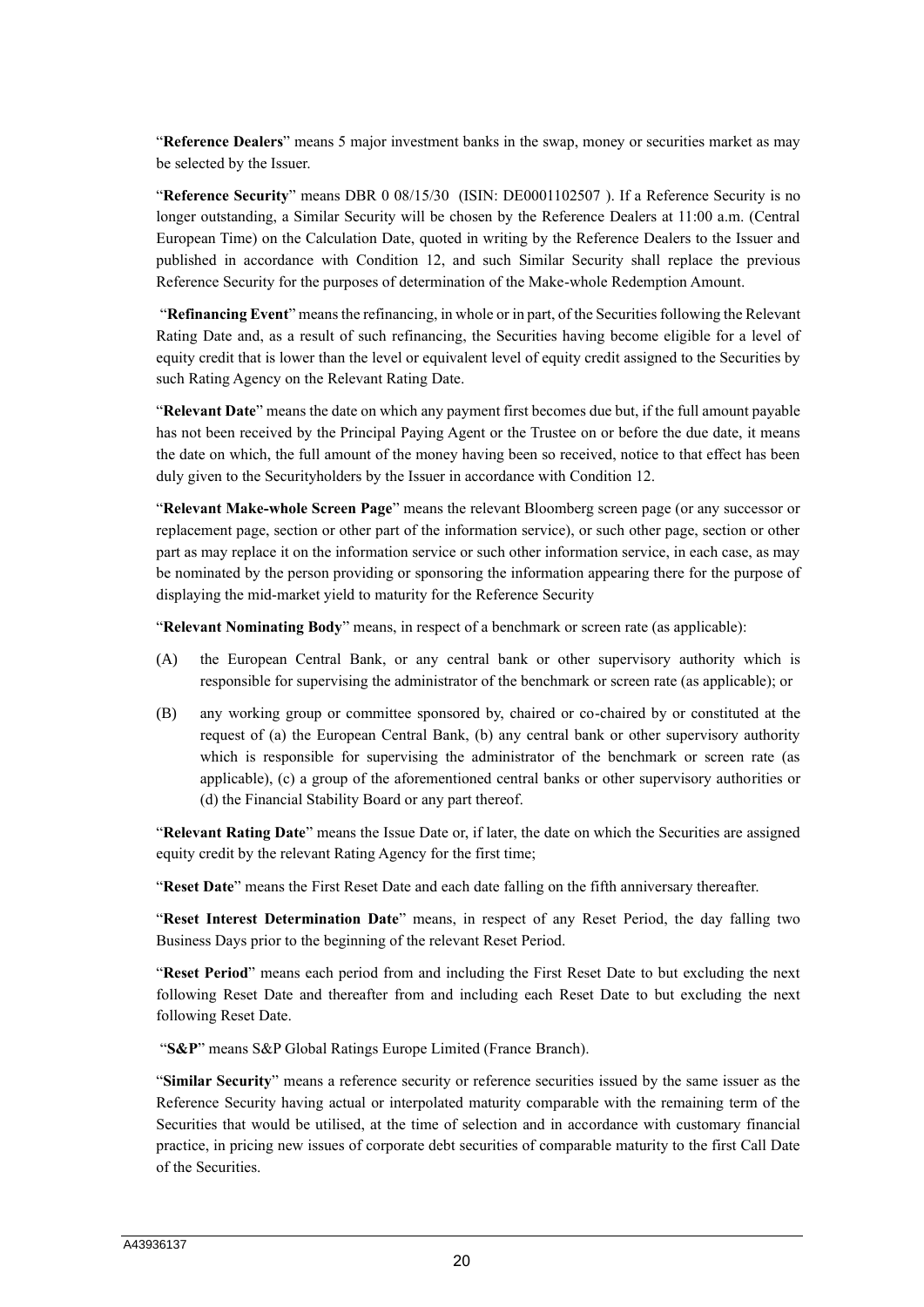"**Subsidiary**" means any entity which is a subsidiary (*società controllata*) of the Issuer within the meaning of Article 2359 of the Italian Civil Code and Article 93 of Legislative Decree No. 58 of 24 February 1998, as amended.

A "**Substantial Repurchase Event**" shall be deemed to have occurred if, prior to the giving of the relevant notice of redemption, at least 75 per cent. of the aggregate principal amount of the Securities issued on the Issue Date has been purchased by or on behalf of the Issuer or a Subsidiary and has been cancelled.

"**Successor Rate**" means the rate that the Independent Adviser determines is a successor to or replacement of the EUR 5 year Swap Rate and which is formally recommended by any Relevant Nominating Body.

"**TARGET2 Settlement Day**" means any day on which the Trans-European Automated Real-Time Gross Settlement Express Transfer (TARGET2) System is open.

A "**Tax Deductibility Event**" shall be deemed to have occurred if, as a result of a Tax Law Change, payments of interest by the Issuer in respect of the Securities are no longer, or within 90 calendar days of the date of any opinion provided pursuant to Condition 6.4(b)(ii) will no longer be, deductible in whole or in part for Italian corporate income tax purposes, and the Issuer cannot avoid the foregoing by taking reasonable measures available to it. For the avoidance of doubt, a Tax Deductibility Event shall not occur if payments of interest by the Issuer in respect of the Securities are not deductible in whole or in part for Italian corporate income tax purposes solely as a result of general tax deductibility limits set forth by Article 96 of Decree No. 917 as at (and on the basis of the general tax deductibility limits calculated in the manner applicable as at) the Issue Date.

"**Tax Jurisdiction**" means the Republic of Italy and/or such other taxing jurisdiction to which the Issuer becomes subject or any political subdivision or any authority thereof or therein having power to tax.

"**Tax Law Change**" means: (i) any amendment to, clarification of, or change in, the laws or treaties (or any regulations thereunder) of a Tax Jurisdiction affecting taxation; (ii) any governmental action or (iii) any amendment to, clarification of, or change in the official position or the interpretation of such governmental action (including an amendment, clarification or change resulting from a publicly available reply to a ruling or a circular letter issued by a governmental authority) that differs from the previously generally accepted official position or interpretation resulting from a publicly available reply to a ruling or a circular letter, in each case, by any legislative body, court, governmental authority or regulatory body, which amendment, clarification, change or governmental action is effective, on or after the Issue Date.

"**Taxes**" means any present or future taxes or duties, assessments or governmental charges of whatever nature.

"**Varied Securities**" has the meaning given to it in Condition 7.1.

A "**Withholding Tax Event**" shall be deemed to have occurred if, following the Issue Date:

- (A) as a result of a Tax Law Change, the Issuer has or will become obliged to pay Additional Amounts in respect of the Securities and such obligation cannot be avoided by the Issuer taking reasonable measures available to it; or
- (B) a person into which the Issuer is merged or to whom it has conveyed, transferred or leased all or substantially all of its assets and who has been substituted in place of the Issuer as principal debtor under the Securities is required to pay Additional Amounts in respect of the Securities and such obligation cannot be avoided by such person taking reasonable measures available to it, unless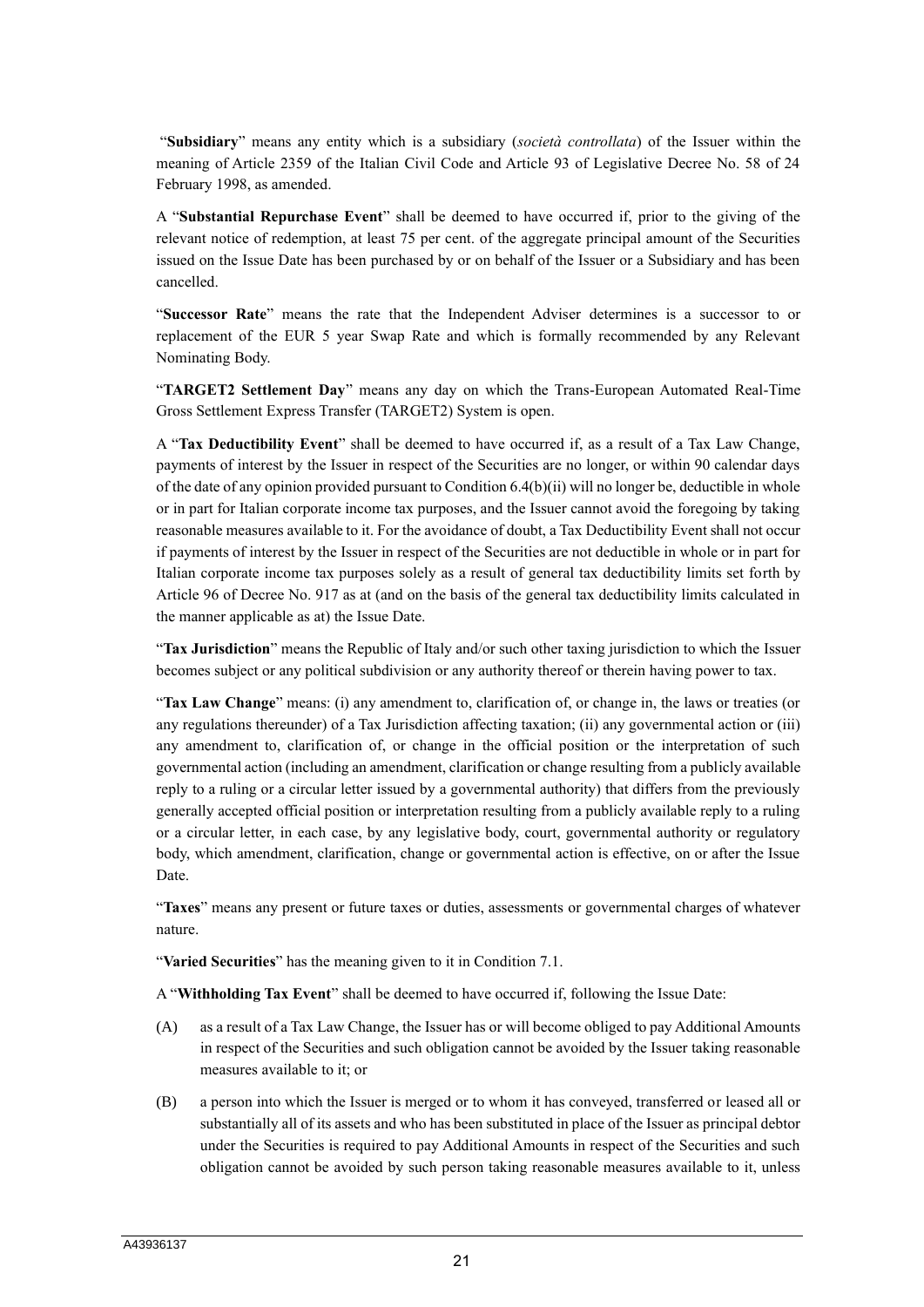the sole purpose of such a merger, conveyance, transfer or lease would be to permit the Issuer to redeem the Securities.

### **3 Status and Subordination**

#### **3.1 Status**

The Securities and the Coupons constitute direct, unsecured and subordinated obligations of the Issuer and rank and will at all times rank *pari passu* without any preference among themselves and with Parity Securities. The Securities constitute *obbligazioni* pursuant to Articles 2410 *et seq*. of the Italian Civil Code. The obligations of the Issuer in respect of the Securities and the Coupons are subordinated as described in Condition 3.2.

#### **3.2 Subordination**

The obligations of the Issuer to make payment in respect of principal and interest on the Securities and the Coupons, including its obligations in respect of any Arrears of Interest, will, in the event of the winding-up, insolvency, dissolution or liquidation of the Issuer, rank:

- (a) senior only to the Issuer's payment obligations in respect of any Junior Securities;
- (b) *pari passu* among themselves and with the Issuer's payment obligations in respect of any Parity Securities; and
- (c) junior to all other payment obligations of the Issuer, present and future, whether subordinated (including any claims pursuant to Article 2411, first paragraph, of the Italian Civil Code) or unsubordinated,

in each case except as otherwise required by mandatory provisions of applicable law.

Nothing in this Condition 3.2 shall affect or prejudice the payment of costs, charges, expenses, liabilities or remuneration of the Trustee or Agents or the rights and remedies of the Trustee or the Agents in respect thereof.

# **3.3 No Set-off**

To the extent and in the manner permitted by applicable law, no Securityholder or Couponholder may exercise, claim or plead any right of set-off, counterclaim, compensation or retention in respect of any amount owed to it by the Issuer in respect of, or arising from, the Securities or the Coupons and each Securityholder and Couponholder will, by virtue of his holding of any Security or Coupon, be deemed to have waived all such rights of set-off, counterclaim, compensation or retention. The Issuer may not set off any claims it may have against the Securityholders against any of its obligations under the Securities or the Coupons.

#### **4 Interest and Interest Deferral**

# **4.1 Interest**

#### *(a) Interest Rates and Interest Payment Dates*

Unless previously redeemed or repurchased and cancelled in accordance with these Conditions and subject to the further provisions of this Condition 4, the Securities will bear interest on their principal amount as follows:

(i) from (and including) the Issue Date to (but excluding) the First Reset Date, at the rate of 1.875 per cent. per annum, payable annually in arrear on each Interest Payment Date; and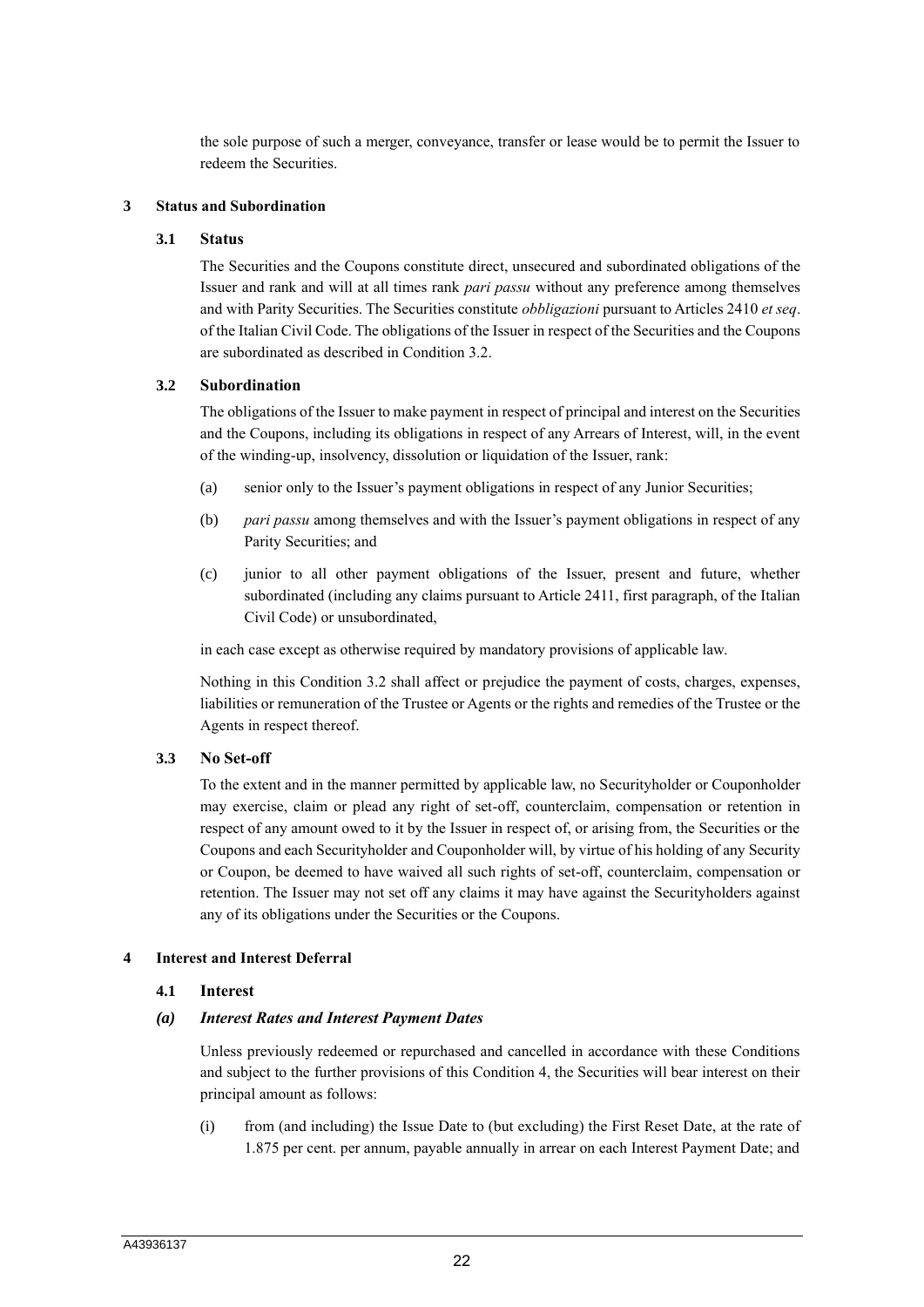- (ii) from (and including) the First Reset Date to (but excluding) the date fixed for redemption, at, in respect of each Reset Period, the relevant EUR 5 year Swap Rate plus:
	- (A) in respect of the Reset Period commencing on the First Reset Date to but excluding 8 September 2035, 2.011 per cent. per annum;
	- (B) in respect of the Reset Periods commencing on 8 September 2035, 8 September 2040 and 8 September 2045, 2.261 per cent. per annum; and
	- (C) in respect of any other Reset Period after 8 September 2050, 3.011 per cent. per annum;

all as determined by the Agent Bank for annual payment in arrear on each Interest Payment Date, commencing on the First Interest Payment Date.

#### *(b) Determination of EUR 5 year Swap Rate*

- (i) For the purposes of these Conditions, the relevant "**EUR 5 year Swap Rate**", in respect of a Reset Period, shall be the annual mid-swap rate as displayed on the EUR Reset Screen Page as at 11:00 a.m. (CET) on the relevant Reset Interest Determination Date.
- (ii) If the relevant EUR 5 year Swap Rate does not appear on the EUR Reset Screen Page on the relevant Reset Interest Determination Date, the Issuer shall request each of the EUR Reset Reference Banks to provide it with its EUR 5 year Swap Rate Quotation (such EUR 5 year Swap Rate Quotation to be notified by the Issuer to the Agent Bank) and the Agent Bank will determine the EUR 5 year Swap Rate as the EUR Reset Reference Bank Rate on the relevant Reset Interest Determination Date.
- (iii) If at least three quotations are provided by the EUR Reset Reference Banks, the EUR 5 year Swap Rate will be determined by the Agent Bank on the basis of the arithmetic mean of the quotations provided, eliminating the highest quotation (or, in the event of equality, one of the highest) and the lowest quotation (or, in the event of equality, one of the lowest).
- (iv) If only two quotations are provided, the EUR 5 year Swap Rate will be the arithmetic mean of the quotations provided.
- (v) If only one quotation is provided, the EUR Reset Reference Banks Rate will be the quotation provided.
- (vi) If no quotations are provided, the EUR Reset Reference Bank Rate for the relevant period will be equal to the last available EUR 5 year mid swap rate for euro swap transactions, expressed as an annual rate, on the EUR Reset Screen Page.

# *(c) Calculation of Interest*

The interest payable on each Security on any Interest Payment Date shall be calculated per  $\epsilon$ 1,000 in principal amount of the Securities (the "**Calculation Amount**"). The amount of interest payable per Calculation Amount for any period shall be equal to the product of the Prevailing Interest Rate for the Interest Period ending immediately prior to such Interest Payment Date, the Calculation Amount and the day-count fraction for the relevant period, rounding the resulting figure to the nearest cent (half a cent being rounded upwards).

The day-count fraction will be calculated on the following basis:

(a) if the Accrual Period is equal to or shorter than the Determination Period during which it falls, the day-count fraction will be the number of days in the Accrual Period divided by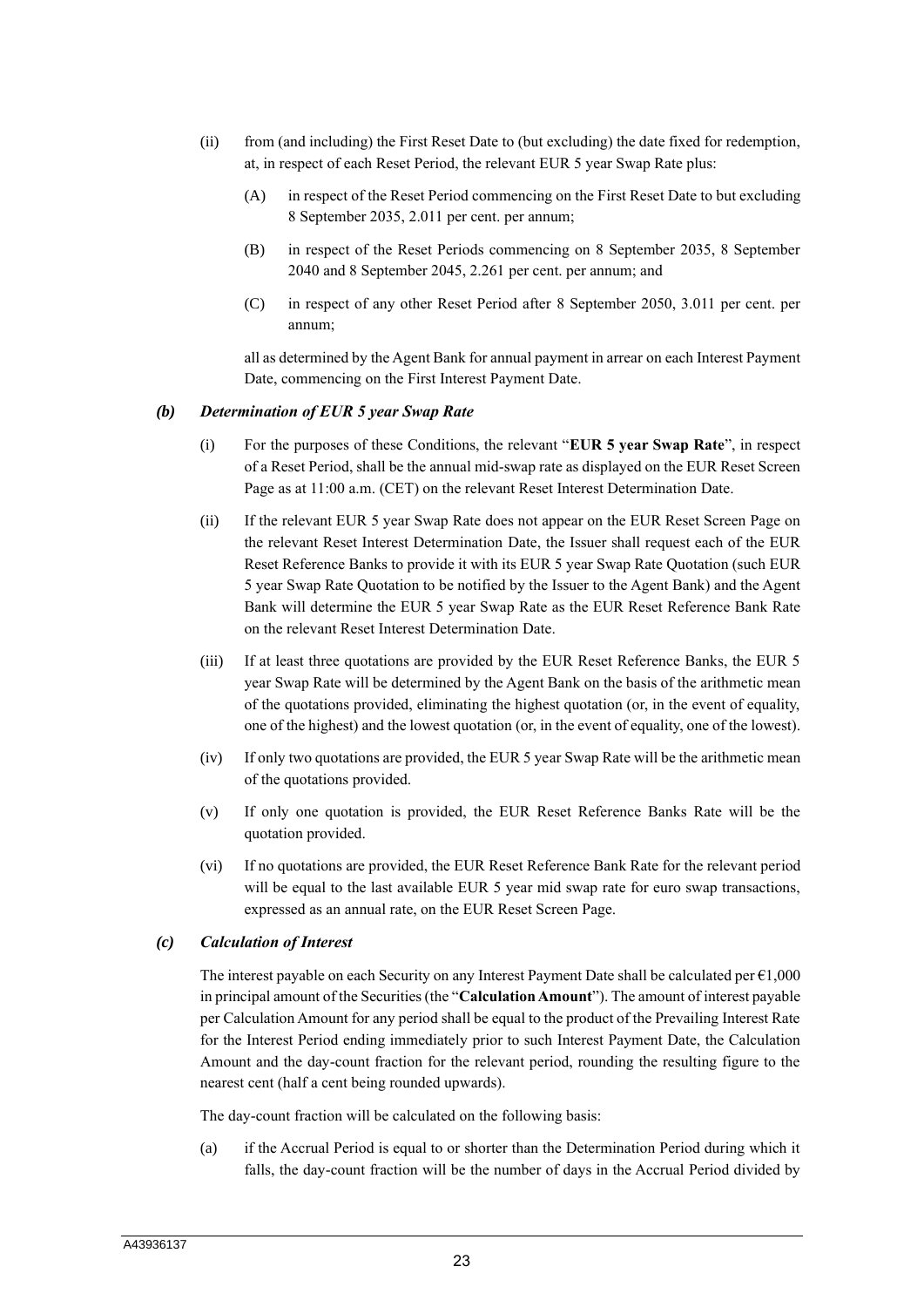the product of  $(1)$  the number of days in such Determination Period and  $(2)$  the number of Determination Periods normally ending in any year; and

- (b) if the Accrual Period is longer than one Determination Period, the day-count fraction will be the sum of:
	- (i) the number of days in such Accrual Period falling in the Determination Period in which it begins divided by the product of (1) the number of days in such Determination Period and (2) the number of Determination Periods normally ending in any year; and
	- (ii) the number of days in such Accrual Period falling in the next Determination Period divided by the product of (a) the number of days in such Determination Period and (2) the number of Determination Periods normally ending in any year

where:

"**Accrual Period**" means the relevant period for which interest is to be calculated (from and including the first such day to but excluding the last); and

"**Determination Period**" means the period from and including 8 September in any year to but excluding the next 8 September.

#### **4.2 Interest Deferral**

Subject to the provisions of the following paragraphs, on each Interest Payment Date, the Issuer shall pay interest on the Securities accrued to (but excluding) that date in respect of the Interest Period ending immediately prior to such Interest Payment Date.

#### *(a) Optional Interest Deferral*

The Issuer may, at its sole discretion, elect to defer in whole, but not in part, any payment of interest accrued on the Securities in respect of any Interest Period (a "**Deferred Interest Payment**") by giving notice (a "**Deferral Notice**") of such election to the Securityholders in accordance with Condition 12 and to the Trustee and the Principal Paying Agent at least five, but not more than 30, Business Days prior to the relevant Interest Payment Date. If the Issuer makes such an election, the Issuer shall have no obligation to make such payment and any such nonpayment of interest shall not constitute a default of the Issuer or any other breach of obligations under the Securities or for any other purpose.

Any Deferred Interest Payment will be deferred and shall constitute "**Arrears of Interest**". Any Arrears of Interest will remain outstanding until paid in full by the Issuer, but Arrears of Interest shall not itself bear interest.

# *(b) Optional Settlement of Arrears of Interest*

The Issuer may pay outstanding Arrears of Interest (in whole but not in part) at any time upon giving not less than 10 and not more than 15 Business Days' notice to the Securityholders in accordance with Condition 12 (which notice shall be irrevocable and will oblige the Issuer to pay the relevant Arrears of Interest on the payment date specified in such notice) and to the Trustee and the Principal Paying Agent at least five, but not more than 30, Business Days prior to the relevant due date for payment.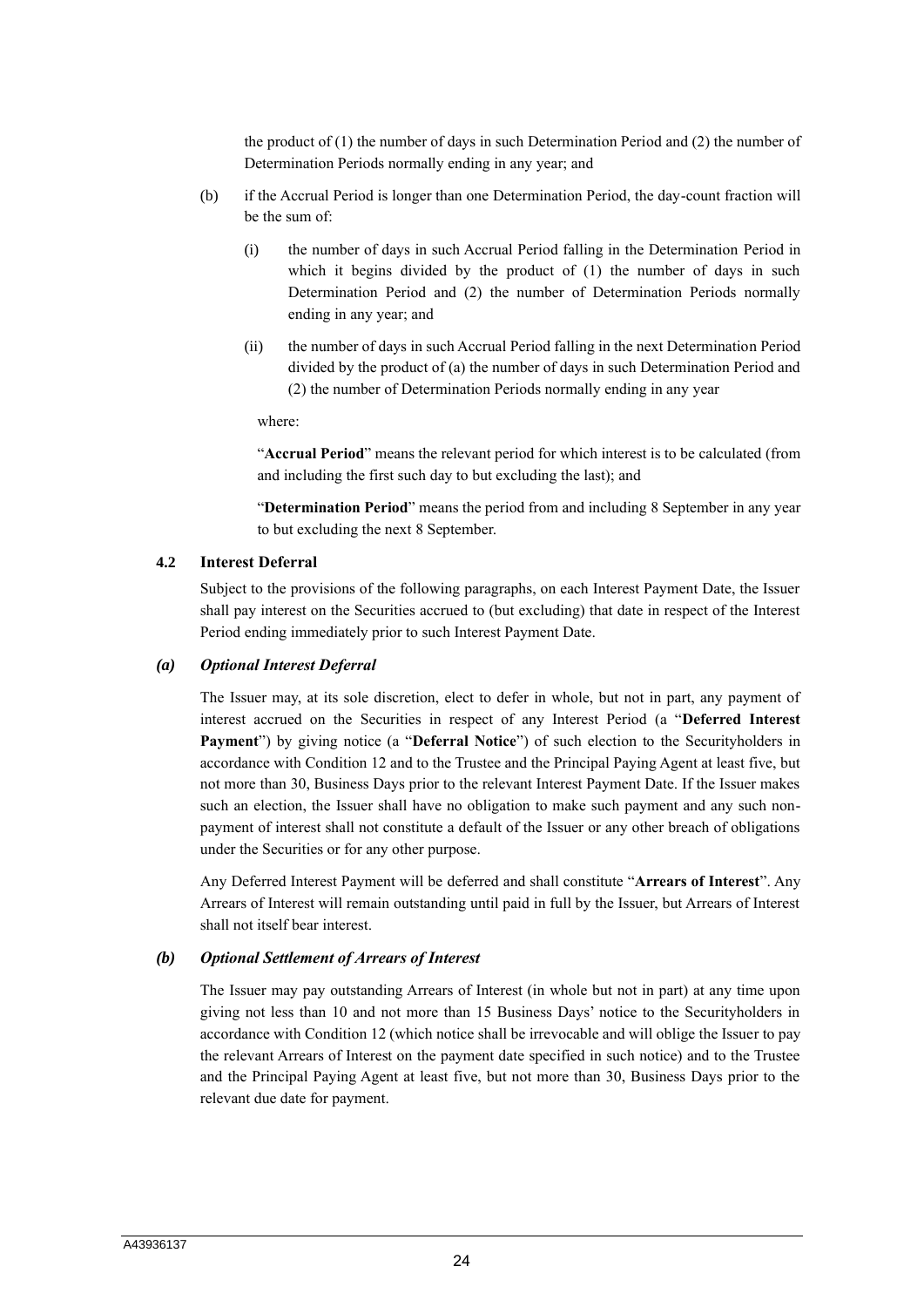## *(c) Mandatory Settlement of Arrears of Interest*

All (but not some only) of any outstanding Arrears of Interest from time to time in respect of all Securities for the time being outstanding shall become due and payable in full and shall be paid by the Issuer on the first occurring Mandatory Settlement Date.

Notice of the occurrence of any Mandatory Settlement Date shall be given to the Securityholders in accordance with Condition 12 and to the Trustee and the Principal Paying Agent at least five, but not more than 30, Business Days prior to the relevant due date for payment.

#### *(d) Notification of Mandatory Settlement Date*

Upon the occurrence of a Mandatory Settlement Date, the Issuer shall promptly deliver to the Trustee a certificate signed by two duly authorised representatives of the Issuer confirming the occurrence thereof upon which the Trustee may rely absolutely without liability to any person for so doing.

#### **4.3 Accrual of Interest**

The Securities will cease to bear interest from (and including) the calendar day on which they are due for redemption. If the Issuer fails to redeem the Securities upon due presentation and surrender thereof when due, interest will continue to accrue as provided in the Trust Deed.

#### **4.4 Benchmark discontinuation**

#### *(a) Independent Adviser*

If a Benchmark Event occurs in relation to the EUR 5 year Swap Rate on any Reset Interest Determination Date, then the Issuer shall use its reasonable endeavours to appoint and consult with an Independent Adviser, as soon as reasonably practicable, to determine a Successor Rate, failing which an Alternative Rate (in accordance with Condition 4.4(b)) and, in either case, an Adjustment Spread and any Benchmark Amendments (in accordance with Condition 4.4(d)) by no later than five business days prior to the Determination Date relating to the next Determination Period for which the Reset Interest (or any component part thereof) is to be determined by reference to the EUR 5 year Swap Rate.

An Independent Adviser appointed pursuant to this Condition 4.4 shall act in good faith and in a commercially reasonable manner as an expert and in consultation with the Issuer. In the absence of fraud and gross negligence, the Independent Adviser shall have no liability whatsoever to the Issuer, the Paying Agents or the Securityholders for any determination made by it pursuant to this Condition 4.4.

If: (i) the Issuer is unable to appoint an Independent Adviser; or (ii) the Independent Adviser appointed by it fails to determine a Successor Rate or, failing which, an Alternative Rate in accordance with this Condition 4.4(a) prior to the relevant Reset Interest Determination Date, the EUR 5 year Swap Rate applicable to the next succeeding Reset Period shall be the last available EUR 5 year mid swap rate for euro swap transactions, expressed as an annual rate, on the EUR Reset Screen Page. For the avoidance of doubt, this Condition 4.4(a) shall apply to the relevant next succeeding Reset Period only and any subsequent Reset Periods are subject to the subsequent operation of, and to adjustment as provided in, this Condition 4.4(a).

#### *(b) Successor Rate or Alternative Rate*

If the Independent Adviser determines that:

(i) there is a Successor Rate, then such Successor Rate and the applicable Adjustment Spread shall subsequently be used in place of the EUR 5 year Swap Rate to determine the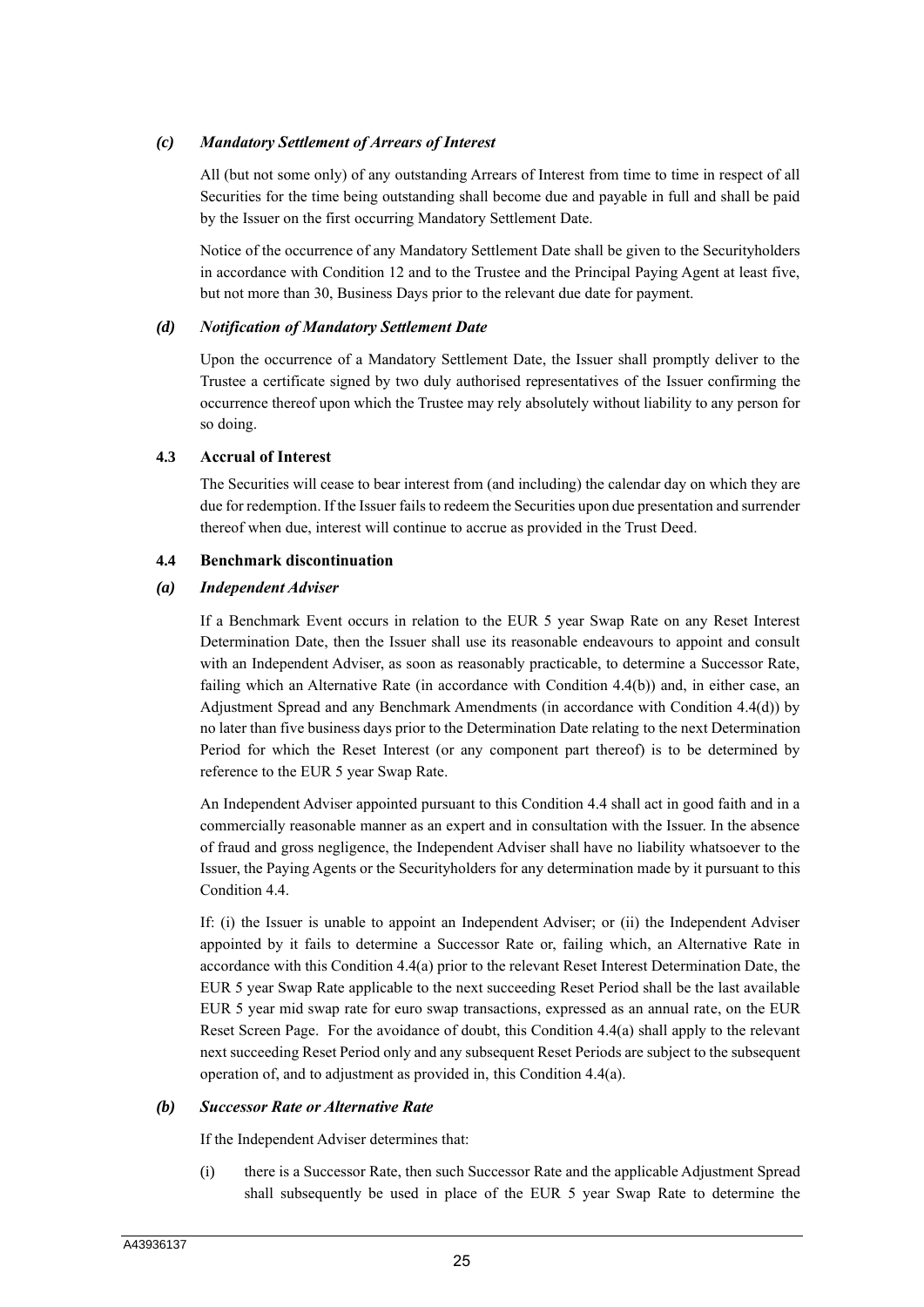Prevailing Interest Rate (or the relevant component part thereof) for all future payments of interest on the Securities (subject to the operation of this Condition 4.4); or

(ii) there is no Successor Rate but that there is an Alternative Rate, then such Alternative Rate and the applicable Adjustment Spread shall subsequently be used in place of the EUR 5 year Swap Rate to determine the Prevailing Interest Rate (or the relevant component part thereof) for all future payments of interest on the Securities (subject to the operation of this Condition 4.4).

#### *(c) Adjustment Spread*

The Adjustment Spread (or the formula or methodology for determining the Adjustment Spread) shall be applied to the Successor Rate or the Alternative Rate (as the case may be). If the Independent Adviser (if required to determine a Successor Rate, failing which an Alternative Rate and, in either case, an Adjustment Spread, according to Condition 4.4(a)) is unable to determine the quantum of, or a formula or methodology for determining, such Adjustment Spread, then the Successor Rate or Alternative Reference Rate (as applicable) will apply without an Adjustment Spread.

#### *(d) Benchmark Amendments*

If any Successor Rate or Alternative Rate and, in either case, the applicable Adjustment Spread is determined in accordance with this Condition 4.4 and the Independent Adviser determines (i) that amendments to these Conditions are necessary to ensure the proper operation of such Successor Rate or Alternative Rate and, in either case, the applicable Adjustment Spread (such amendments, the "**Benchmark Amendments**") and (ii) the terms of the Benchmark Amendments, then the Issuer shall, subject to giving notice thereof in accordance with Condition 4.4(e), without any requirement for the consent or approval of Securityholders, vary these Conditions to give effect to such Benchmark Amendments with effect from the date specified in such notice.

In connection with any such variation in accordance with this Condition 4.4(d), the Issuer shall comply with the rules of any stock exchange on which the Securities are for the time being listed or admitted to trading.

Benchmark Amendments may comprise, by way of example, the following amendments: (A) amendments to the definition of "EUR 5 year Swap Rate"; (B) amendments to the day-count fraction and the definitions of "business day", "Interest Payment Date", "Rate of Interest", and/or "Interest Period" (including the determination of whether the Alternative Rate will be determined in advance of or prior to the relevant Interest Period or in arrear on or prior to the end of the relevant Interest Period); and/or (C) any change to the business day convention.

Notwithstanding any other provision of this Condition 4.4, no Successor Rate or Alternative Rate will be adopted, nor will the applicable Adjustment Spread be applied, nor will any Benchmark Amendments be made, if and to the extent that, in the determination of the Issuer, the same could reasonably be expected to cause a Rating Methodology Event to occur.

At the request of the Issuer, but subject to receipt by the Trustee of a certificate signed by two duly authorised representatives of the Issuer pursuant to Condition 4.4(e), the Trustee shall (at the expense of the Issuer), without any requirement for the consent or approval of the Securityholders, be obliged to concur with the Issuer in effecting any Benchmark Amendments (including, inter alia, by the execution of a deed supplemental to or amending the Trust Deed), provided that the Trustee shall not be obliged to agree to any Benchmark Amendments which, in the sole opinion of the Trustee, would have the effect of (i) exposing the Trustee to any liability against which it has not been indemnified and/or secured and/or prefunded to its satisfaction; or (ii) increasing the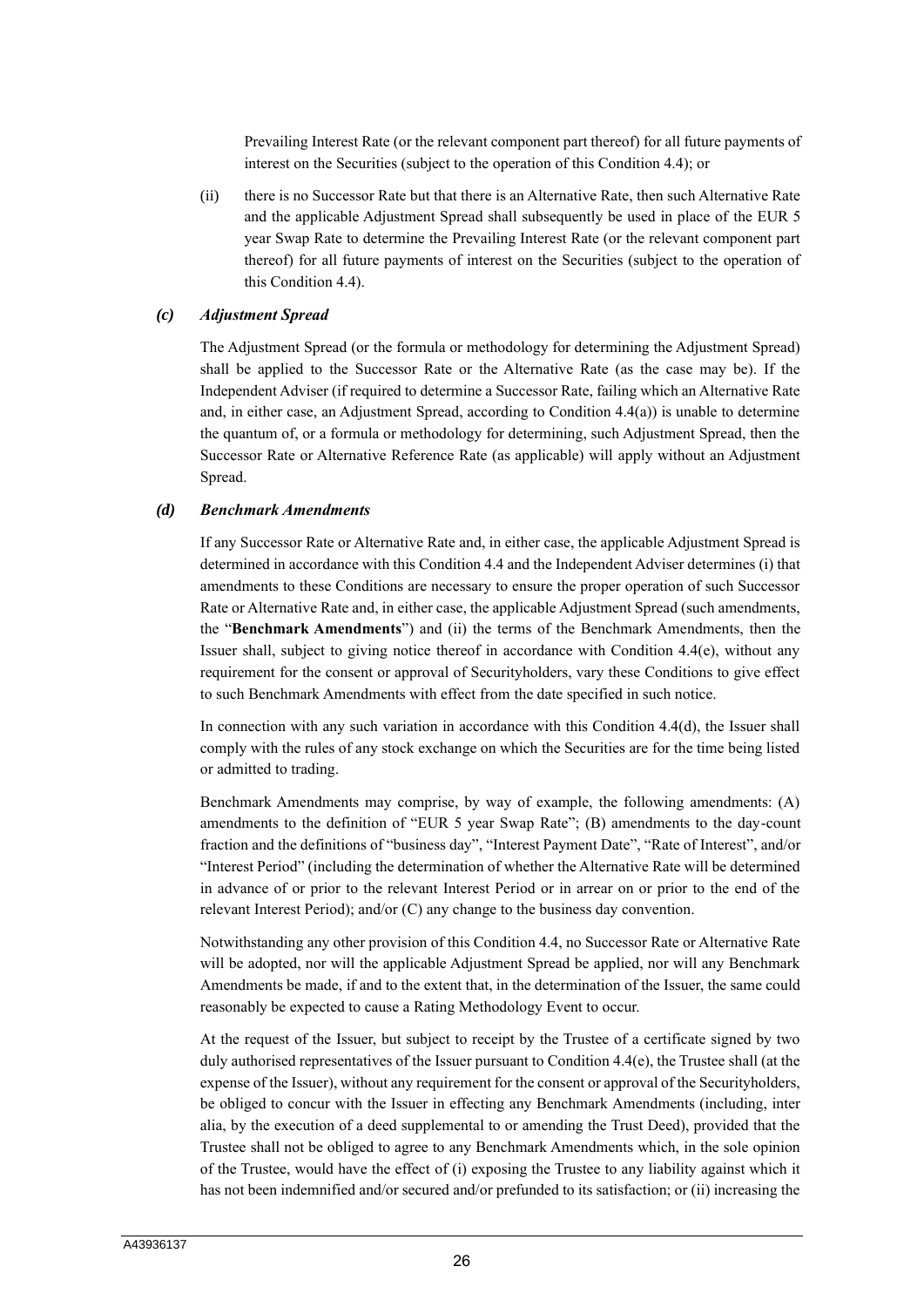obligations, responsibilities or duties, or decreasing the protections, of the Trustee under the Trust Deed and/or the Conditions in any way.

### *(e) Notices etc*

Any Successor Rate or Alternative Rate and, in either case, the applicable Adjustment Spread and the specific terms of any Benchmark Amendments, determined under this Condition 4.4 will be notified promptly by the Issuer to the Trustee, the Principal Paying Agent and the Agent Bank and, in accordance with Condition 12 (*Notices*), the Securityholders. Such notice shall be irrevocable and shall specify the effective date of the Benchmark Amendments, if any.

No later than notifying the Trustee of the same, the Issuer shall deliver to the Trustee a certificate signed by two duly authorised representatives of the Issuer:

- (a) confirming (i) that a Benchmark Event has occurred, (ii) the Successor Rate or, as the case may be, the Alternative Rate, (iii) the applicable Adjustment Spread and (iv) the specific terms of the Benchmark Amendments (if any), in each case as determined in accordance with the provisions of this Condition 4.4; and
- (b) certifying that the Benchmark Amendments (if any) are necessary to ensure the proper operation of such Successor Rate or Alternative Rate and (in either case) the applicable Adjustment Spread.

The Trustee shall be entitled to rely on such certificate (without liability to any person) as sufficient evidence thereof. The Successor Rate or Alternative Rate and the Adjustment Spread and the Benchmark Amendments (if any) specified in such certificate will (in the absence of manifest error or bad faith in the determination of the Successor Rate or Alternative Rate and the Adjustment Spread and the Benchmark Amendments (if any) and without prejudice to the Trustee's, the Agent Bank's or the Principal Paying Agent's ability to rely on such certificate as aforesaid) be binding on the Issuer, the Trustee, the Calculation Agent, the Paying Agents and the Securityholders.

# *(f) Survival of EUR 5 year Swap Rate*

Without prejudice to the obligations of the Issuer under Condition 4.4(a), (b), (c) and (d), the EUR 5 year Swap Rate and the fallback provisions provided for in Condition 4.1(b) will continue to apply unless and until a Benchmark Event has occurred.

# **5 Payment and Exchanges of Talons**

*Provisions for payments in respect of Global Securities are set out under "Summary of Provisions Relating to the Securities while represented by the Global Securities" below.*

# **5.1 Payments in respect of Securities**

Payments of principal and interest in respect of each Security will be made against presentation and surrender (or, in the case of part payment only, endorsement) of the Security, except that payments of interest due on an Interest Payment Date will be made against presentation and surrender (or, in the case of part payment only, endorsement) of the relevant Coupon, in each case at the specified office outside the United States of any of the Paying Agents.

# **5.2 Method of Payment**

Payments will be made by credit or transfer to a euro account (or any other account to which euro may be credited or transferred) specified by the payee.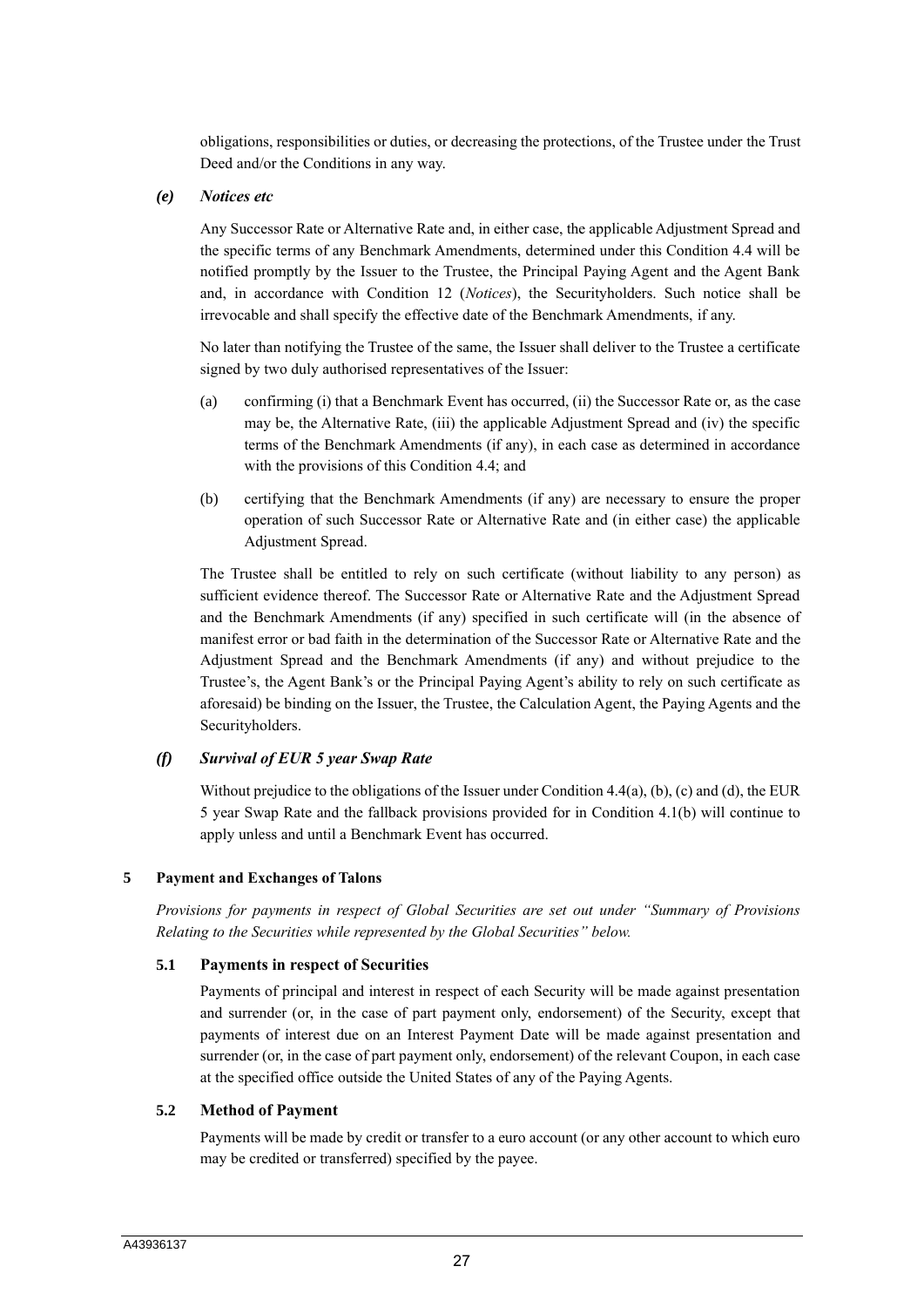# **5.3 Missing Unmatured Coupons**

Upon the date on which any Security becomes due and repayable, all unmatured Coupons appertaining to the Security (whether or not attached) shall become void and no payment shall be made in respect of such Coupons.

# **5.4 Payments subject to Applicable Laws**

Payments will be subject in all cases to any other applicable fiscal or other laws and regulations in the place of payment or other laws and regulations to which the Issuer or its agents agree to be subject and, save as provided in Condition 8 below, the Issuer will not be liable for any Taxes imposed or levied by such laws, regulations or agreements.

# **5.5 Payment only on a Presentation Date**

A holder shall be entitled to present a Security or Coupon for payment only on a Presentation Date and shall not be entitled to any further interest or other payment if a Presentation Date is after the due date for payment of any amount in respect of any Security or Coupon.

"**Presentation Date**" means a day which (subject to Condition 9):

- (a) is or falls after the relevant due date for payment of any amount in respect of any Security or Coupon;
- (b) is a day on which commercial banks and foreign exchange markets settle payments and are open for general business (including dealing in foreign exchange and foreign currency deposits) in the place of the specified office of the Paying Agent at which the Security or Coupon is presented for payment; and
- (c) in the case of payment by credit or transfer to a euro account as referred to above, is a TARGET2 Settlement Day.

# **5.6 Exchange of Talons**

On and after the Interest Payment Date on which the final Coupon comprised in any Coupon sheet matures, the Talon comprised in the Coupon sheet may be surrendered at the specified office of any Paying Agent in exchange for a further Coupon sheet (including any appropriate further Talon), subject to the provisions of Condition 9. Each Talon shall, for the purposes of these Conditions, be deemed to mature on the Interest Payment Date on which the final Coupon comprised in the relative Coupon sheet matures.

# **5.7 Initial Paying Agents**

The names of the initial Paying Agents and their initial specified offices are set out at the end of these Conditions. The Issuer reserves the right, subject to the prior written approval of the Trustee, at any time to vary or terminate the appointment of any Paying Agent and to appoint additional or other Paying Agents provided that:

- (a) there will at all times be a Principal Paying Agent;
- (b) there will at all times be a Paying Agent in a jurisdiction within Europe, other than the jurisdiction in which the Issuer is incorporated; and
- (c) there will at all times be an Agent Bank.

Notice of any termination or appointment and of any changes in specified offices will be given to the Securityholders promptly by the Issuer in accordance with Condition 12.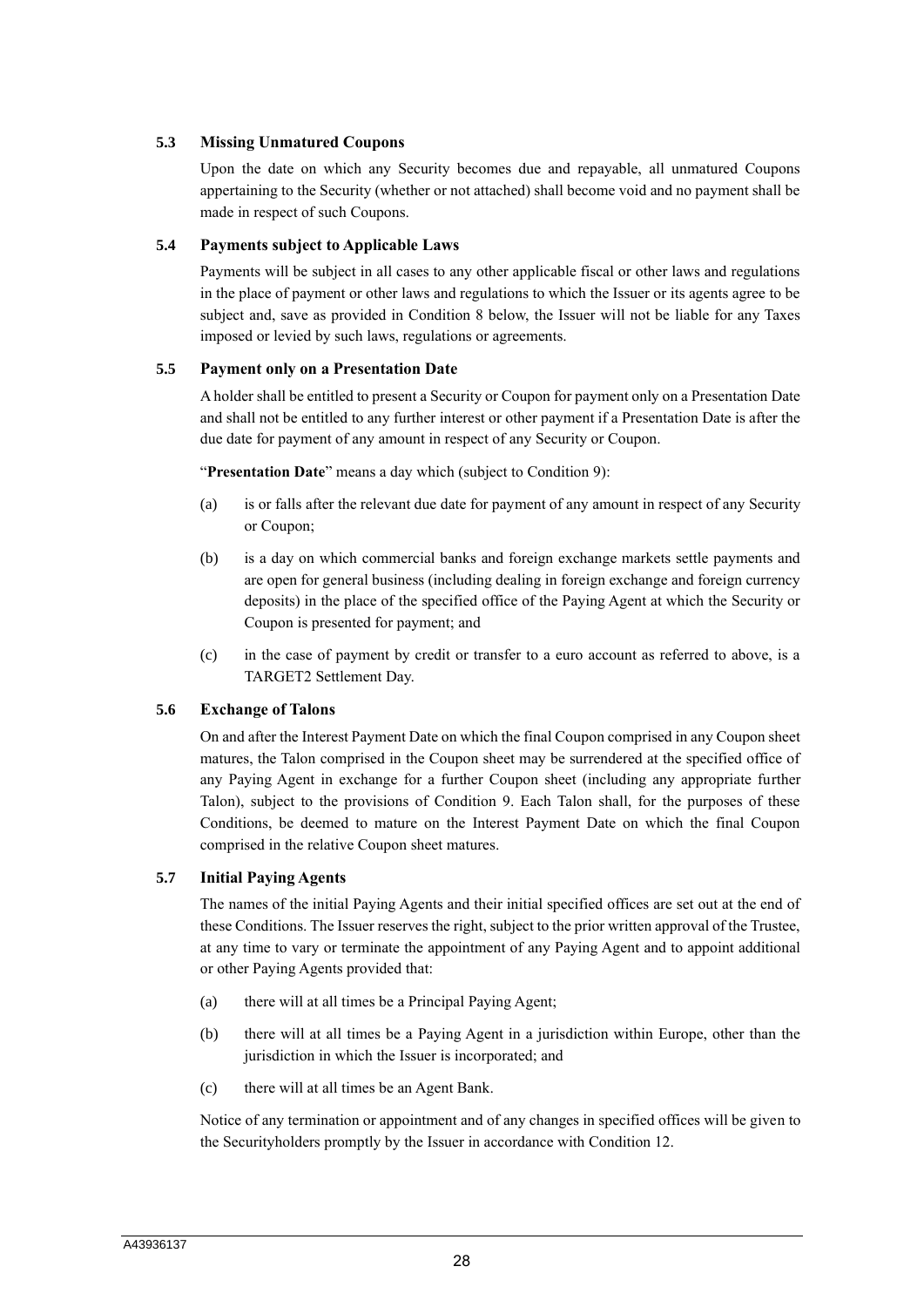#### **6 Redemption and Purchase**

### **6.1 No fixed redemption**

Unless previously redeemed or purchased and cancelled as provided below, the Securities will become due and payable and will be redeemed on the date on which a winding up, dissolution or liquidation of the Issuer (otherwise than for the purpose of a solvent amalgamation, merger or reconstruction under which the assets and liabilities of the Issuer are assumed by the entity resulting from such amalgamation, merger or reconstruction and such entity assumes the obligations of the Issuer in respect of the Securities in accordance with Condition 13.2) is instituted (the "**Liquidation Event Date**"), including in connection with any Insolvency Proceedings, in accordance with (i) any applicable legal provision, or any decision of any judicial or administrative authority, or (ii) any resolution passed at a shareholders' meeting of the Issuer or (iii) any provision which is set out in the by-laws of the Issuer from time to time (including the maturity of the Issuer which, as of the Issue Date, is set in its by-laws at 31 December 2100). Upon having become due and payable according to the provisions above, the Securities will be redeemed at an amount equal to their principal amount, together with any outstanding interest accrued up to (but excluding) the Liquidation Event Date and any outstanding Arrears of Interest.

# **6.2 Optional Redemption**

The Issuer may redeem all of the Securities (but not some only) on any date during the period commencing on (and including) 8 June 2030 and ending on (and including) the First Reset Date or upon any Interest Payment Date thereafter (each such date, a "**Call Date**"), in each case at their principal amount together with any accrued interest up to (but excluding) the relevant Call Date and any outstanding Arrears of Interest, on giving not less than 30 and not more than 60 calendar days' notice to the Securityholders in accordance with Condition 12.

#### **6.3 Early Redemption following a Withholding Tax Event**

- (a) If a Withholding Tax Event occurs, the Issuer may redeem all (but not some only) of the Securities at any time at the applicable Early Redemption Price upon giving not less than 30 and not more than 60 calendar days' notice to the Trustee and the Securityholders in accordance with Condition 12, provided that no such notice shall be given earlier than 90 days prior to the earliest date on which the Issuer would be obliged to pay such Additional Amounts were a payment in respect of the Securities then due.
- (b) Prior to giving a notice to the Securityholders pursuant to this Condition 6.3, the Issuer will deliver to the Trustee in a form and with content reasonably satisfactory to the Trustee:
	- (i) a certificate signed by two duly authorised representatives of the Issuer stating that the Issuer is entitled to effect such redemption and setting forth a statement of facts showing that the conditions precedent to the right of the Issuer to redeem the Securities in accordance with this Condition 6.3 have been satisfied; and
	- (ii) an opinion of independent legal or tax advisers, appointed by the Issuer at its own expense, of recognised standing in the jurisdiction of incorporation of the Issuer to the effect that the Issuer has or will become obliged to pay Additional Amounts as a result of (in the case of paragraph (A) of the definition of Withholding Tax Event) a Tax Law Change or (in the case of paragraph (B) of the definition of Withholding Tax Event) the relevant merger, conveyance, transfer or lease,

and the Trustee shall be entitled to accept and rely on the above certificate and opinion as sufficient evidence of the satisfaction of the conditions precedent set out above and the facts set out therein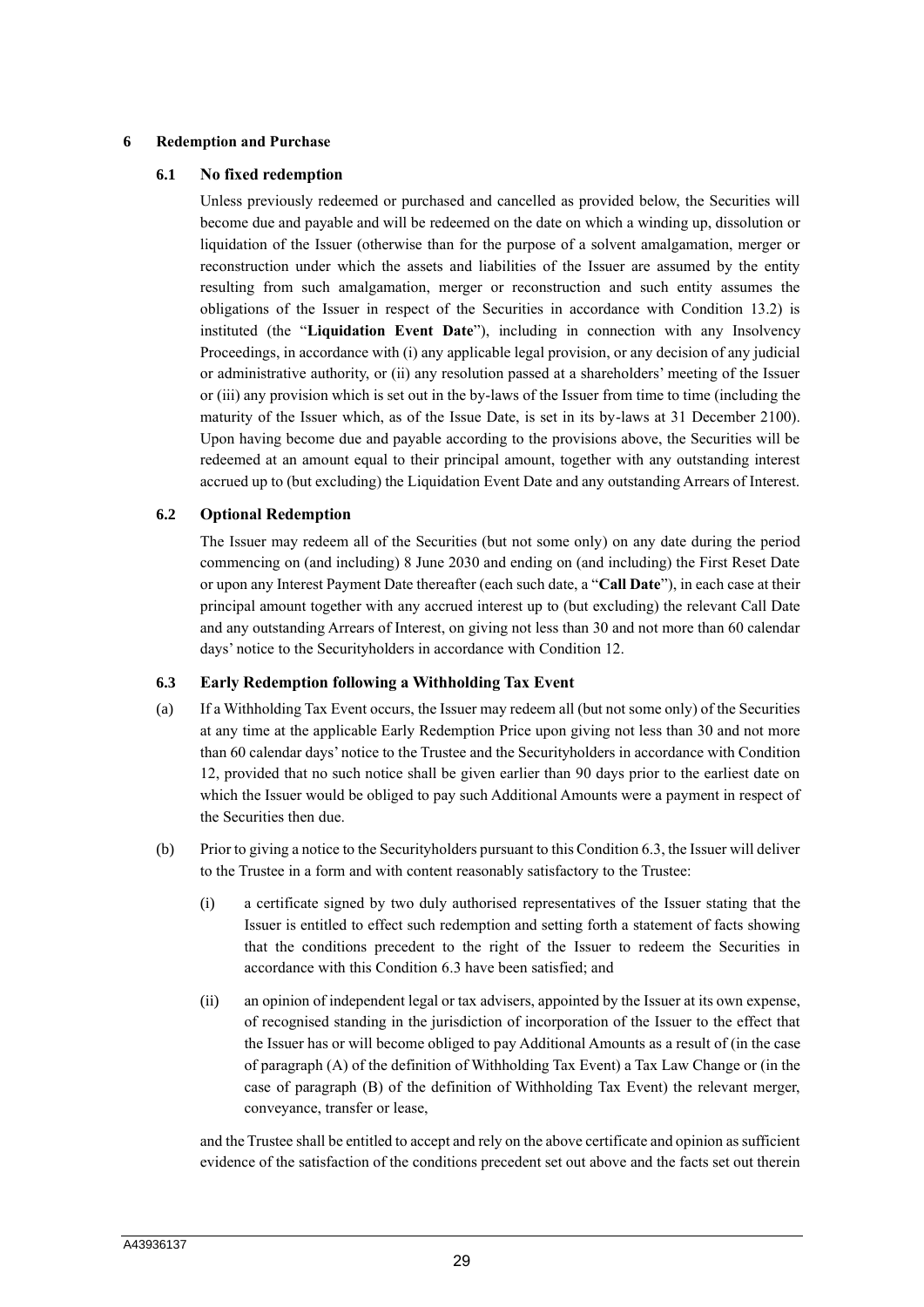in which event the same shall be conclusive and binding on the Securityholders and the Couponholders.

# **6.4 Early Redemption following a Tax Deductibility Event**

(a) If a Tax Deductibility Event occurs, the Issuer may redeem all (but not some only) of the Securities at any time at the applicable Early Redemption Price upon giving not less than 30 and not more than 60 calendar days' notice of redemption to the Trustee and the Securityholders in accordance with Condition 12.

Prior to giving a notice to the Securityholders pursuant to this Condition 6.4, the Issuer will deliver to the Trustee in a form and with content reasonably satisfactory to the Trustee:

- (i) a certificate signed by two duly authorised representatives of the Issuer stating that the Issuer is entitled to effect such redemption and setting forth a statement of facts showing that the conditions precedent to the right of the Issuer to redeem the Securities in accordance with this Condition 6.4 have been satisfied; and
- (ii) an opinion of an independent legal or tax adviser, appointed by the Issuer at its own expense, of recognised standing in the jurisdiction of incorporation of the Issuer to the effect that payments of interest by the Issuer in respect of the Securities are no longer, or within 90 calendar days of the date of that opinion will no longer be, deductible in whole or in part for Italian corporate income tax purposes as a result of a Tax Law Change,

and the Trustee shall be entitled to accept and rely on the above certificate and opinion as sufficient evidence of the satisfaction of the conditions precedent set out above and the facts set out therein in which event the same shall be conclusive and binding on the Securityholders and the Couponholders.

# **6.5 Early Redemption following a Rating Methodology Event**

(a) If a Rating Methodology Event occurs, the Issuer may redeem all (but not some only) of the Securities at any time at the applicable Early Redemption Price upon giving not less than 30 and not more than 60 calendar days' notice of redemption to the Trustee and the Securityholders in accordance with Condition 12.

Prior to giving a notice to the Securityholders pursuant to this Condition 6.5, the Issuer will deliver to the Trustee in a form and with content reasonably satisfactory to the Trustee:

- (i) a certificate signed by two duly authorised representatives of the Issuer stating that the Issuer is entitled to effect such redemption and setting forth a statement of facts showing that the conditions precedent to the right of the Issuer to redeem the Securities in accordance with this Condition 6.5 have been satisfied; and
- (ii) a copy of the Rating Agency Confirmation relating to the applicable Rating Methodology Event unless the delivery of such Rating Agency Confirmation would constitute a breach of the terms on which such confirmation is delivered to the Issuer,

and the Trustee shall be entitled to accept and rely on the above certificate and, if applicable, copy of the Rating Agency Confirmation as sufficient evidence of the satisfaction of the conditions precedent set out above and the facts set out therein, in which event the same shall be conclusive and binding on the Securityholders and the Couponholders.

# **6.6 Early Redemption upon the occurrence of an Accounting Event**

(a) If an Accounting Event occurs, the Issuer may redeem all (but not some only) of the Securities at any time at the applicable Early Redemption Price upon giving not less than 30 and not more than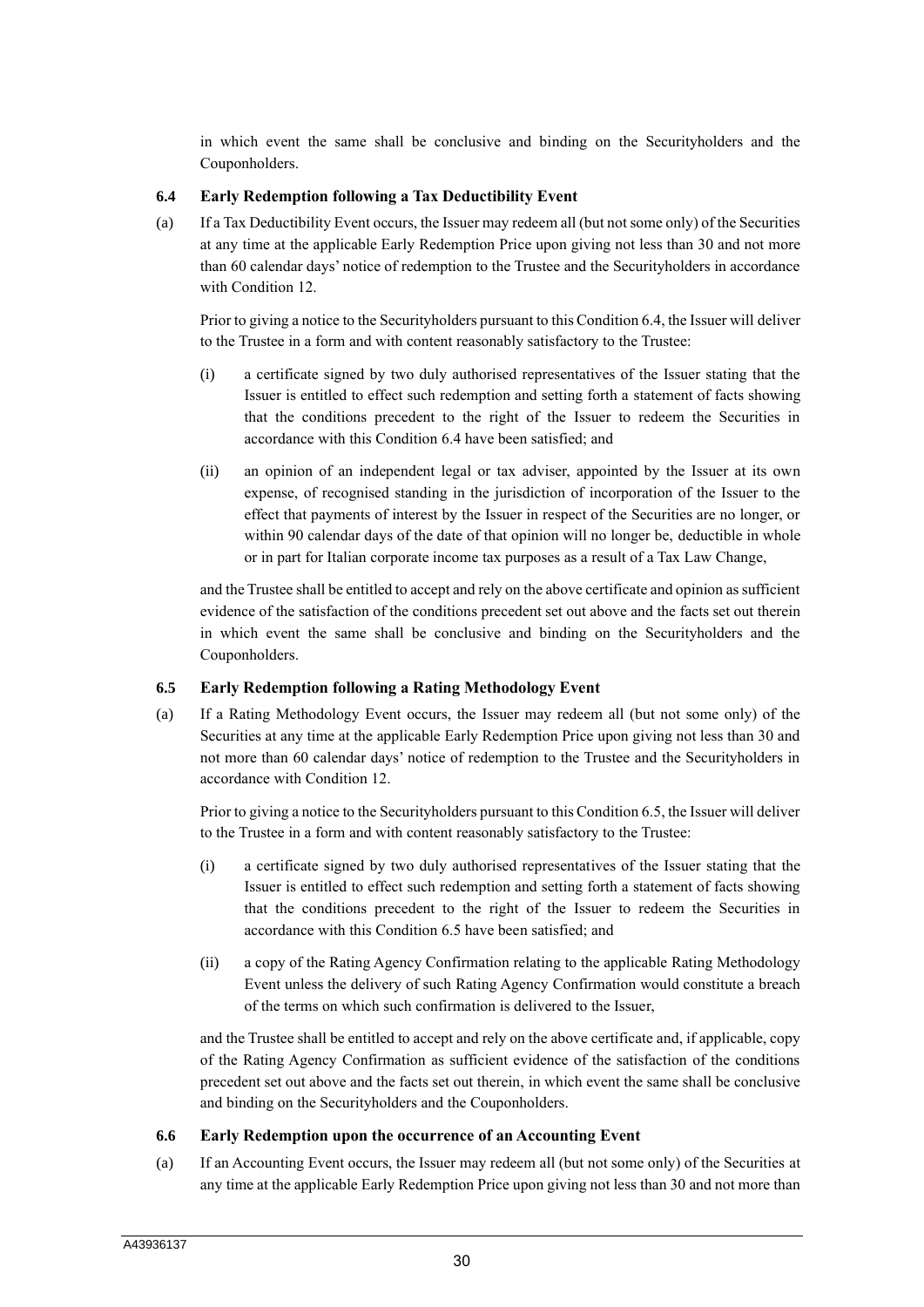60 calendar days' notice of redemption to the Trustee and the Securityholders in accordance with Condition 12.

The Issuer may notify the redemption of the Securities as a result of the occurrence of an Accounting Event from (and including) the date on which the Change is officially adopted, which may fall before the date on which the Change will come into effect.

Prior to giving a notice to the Securityholders pursuant to this Condition 6.6, the Issuer will deliver to the Trustee in a form and with content reasonably satisfactory to the Trustee:

- (i) a certificate signed by two duly authorised representatives of the Issuer stating that the Issuer is entitled to effect such redemption and setting forth a statement of facts showing that the conditions precedent to the right of the Issuer to redeem the Securities in accordance with this Condition 6.6 have been satisfied; and
- (ii) a copy of the opinion, letter or report of a recognised accountancy firm of international standing, appointed by the Issuer at its own expense, as set forth in the definition of "Accounting Event",

and the Trustee shall be entitled to accept and rely on the above certificate and opinion, letter or report as sufficient evidence of the satisfaction of the conditions precedent set out above and the facts set out therein, in which event the same shall be conclusive and binding on the Securityholders and the Couponholders.

#### **6.7 Make-whole redemption at the option of the Issuer**

The Issuer may redeem all (but not some only) of the Securities on any day prior to 8 June 2030 (date falling 3 months before the First Reset Date) at the applicable Make-whole Redemption Amount on giving not less than 30 and not more than 60 calendar days' notice (which shall specify the date fixed for redemption (the "**Make-whole Redemption Date**")) to the Trustee and the Securityholders in accordance with Condition 12.

#### **6.8 Purchases and Substantial Repurchase Event**

The Issuer or any Subsidiary may at any time purchase Securities (provided that all unmatured Coupons appertaining to the Securities are purchased with the Securities) in any manner and at any price. Such Securities may be held, reissued, resold or, at the option of the Issuer, surrendered to any Paying Agent for cancellation.

If a Substantial Repurchase Event occurs, the Issuer may redeem all (but not some only) of the outstanding Securities at any time at the applicable Early Redemption Price, subject to the Issuer having given the Trustee and the Securityholders not less than 30 and not more than 60 calendar days' notice in accordance with Condition 12.

#### **6.9 Cancellations**

All Securities which are redeemed or exchanged pursuant to Condition 7 (*Exchange or Variation upon a Withholding Tax Event, Tax Deductibility Event, Rating Methodology Event or Accounting Event and Preconditions to such Exchange or Variation*) will forthwith be cancelled, together with all unmatured Coupons attached to the Securities or surrendered with the Securities at the time of redemption. All Securities so cancelled and any Securities purchased and cancelled pursuant to Condition 6.8 above shall be forwarded to the Principal Paying Agent and accordingly may not be held, reissued or resold.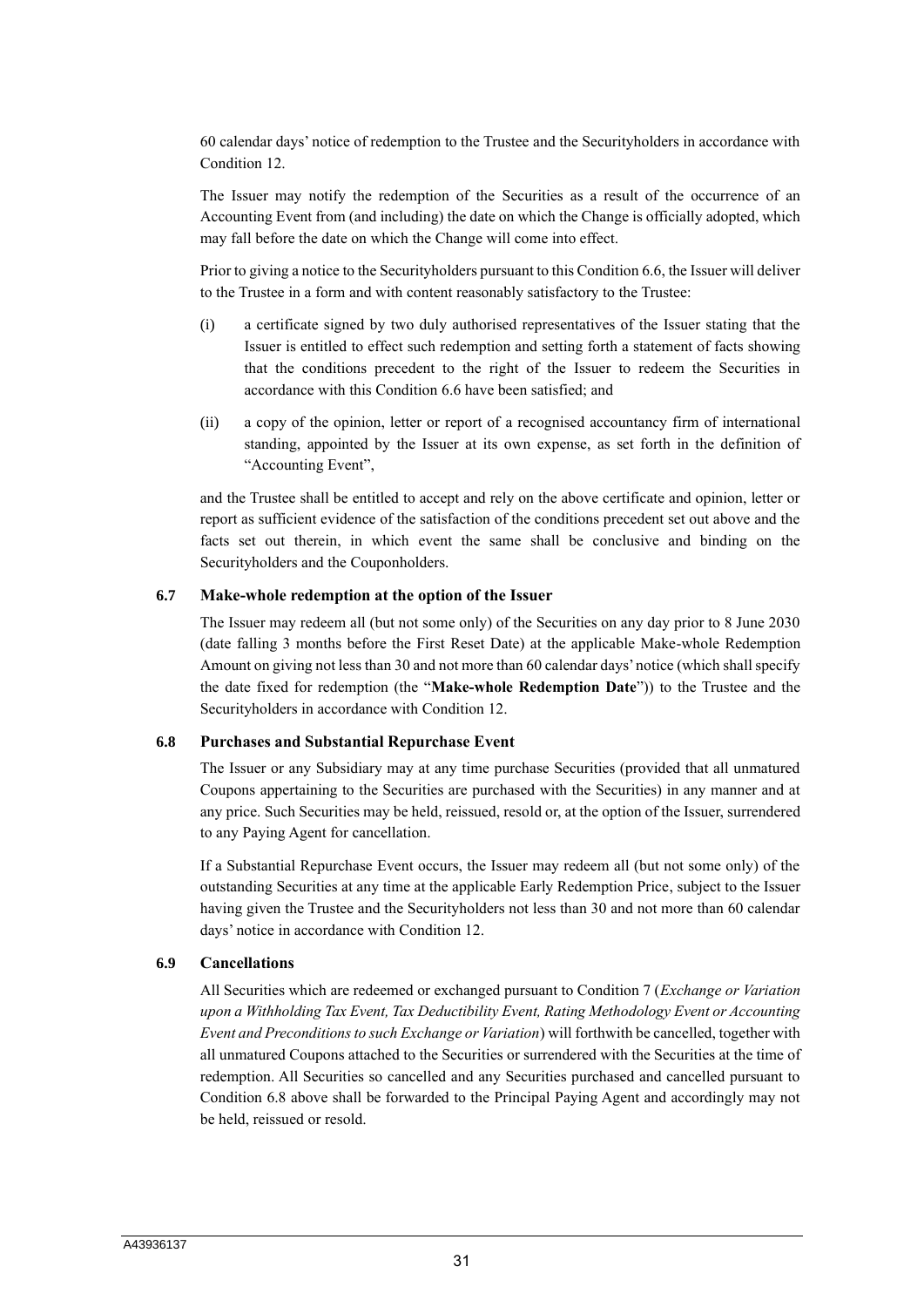#### **6.10 Notices Final**

A notice of redemption given pursuant to any of Conditions 6.2, 6.3, 6.4, 6.5, 6.6, 6.7 or 6.8 shall be irrevocable and upon the expiry of any such notice, the Issuer shall be bound to redeem the Securities in accordance with the terms of the relevant Condition.

*The following does not form a part of the terms of the Securities:*

*The Issuer intends (without thereby assuming a legal obligation) that it will redeem or repurchase the Securities only to the extent that the part of the aggregate principal amount of the Securities to be redeemed or repurchased which was assigned "equity credit" (or such similar nomenclature used by S&P from time to time) at the time of the issuance of the Securities does not exceed such part of the net proceeds received by the Issuer or any Subsidiary of the Issuer prior to the date of such redemption or repurchase from the sale or issuance of securities by the Issuer or such Subsidiary to third party purchasers (other than group entities of the Issuer) which is assigned by S&P "equity credit" (or such similar nomenclature used by S&P from time to time) at the time of sale or issuance of such securities (but taking into account any changes in hybrid capital methodology or another relevant methodology or the interpretation thereof since the issuance of the Securities), unless:*

- *(i) the rating (or such similar nomenclature then used by S&P) assigned by S&P to the Issuer is at least equal to the rating assigned to the Issuer on the date of the most recent hybrid security issuance (excluding any refinancing) which was assigned by S&P a "equity credit" similar to the Securities and the Issuer is of the view that such rating would not fall below this level as a result of such redemption or repurchase, or*
- *(ii) in the case of a repurchase, such repurchase is of less than (a) 10 per cent. of the aggregate principal amount of the Securities originally issued in any period of 12 consecutive months or (b) 25 per cent. of the aggregate principal amount of the Securities originally issued in any period of 10 consecutive years, or*
- *(iii) the Securities are redeemed pursuant to a Tax Deductibility Event or a Withholding Tax Event, or an Accounting Event or a Substantial Repurchase Event or a Rating Methodology Event which results from an amendment, clarification or change in the "equity credit" criteria by S&P; or*
- *(iv) the Securities are not assigned an "equity credit" by S&P (or such similar nomenclature then used by S&P) at the time of such redemption or repurchase, or*
- *(v) in the case of a repurchase, such repurchase relates to an aggregate principal amount of Securities which is less than or equal to the excess (if any) above the maximum aggregate principal amount of the Issuer's hybrid capital to which S&P then assigns equity content under its prevailing methodology; or*
- *(vi) such redemption or repurchase occurs on or after the Reset Date falling on 8 September 2050.*

# **7 Exchange or Variation upon a Withholding Tax Event, Tax Deductibility Event, Rating Methodology Event or Accounting Event and Preconditions to such Exchange or Variation**

**7.1** If the Issuer determines that a Withholding Tax Event, Tax Deductibility Event, Rating Methodology Event or an Accounting Event has occurred and is continuing, and has provided the Trustee with the relevant certificate and opinion, or in the case of Condition 6.5 only, the Rating Agency Confirmation, pursuant to Condition 6.3, 6.4, 6.5 or 6.6 (as applicable), then the Issuer may, subject to Condition 7.2 below (without any requirement for the consent or approval of the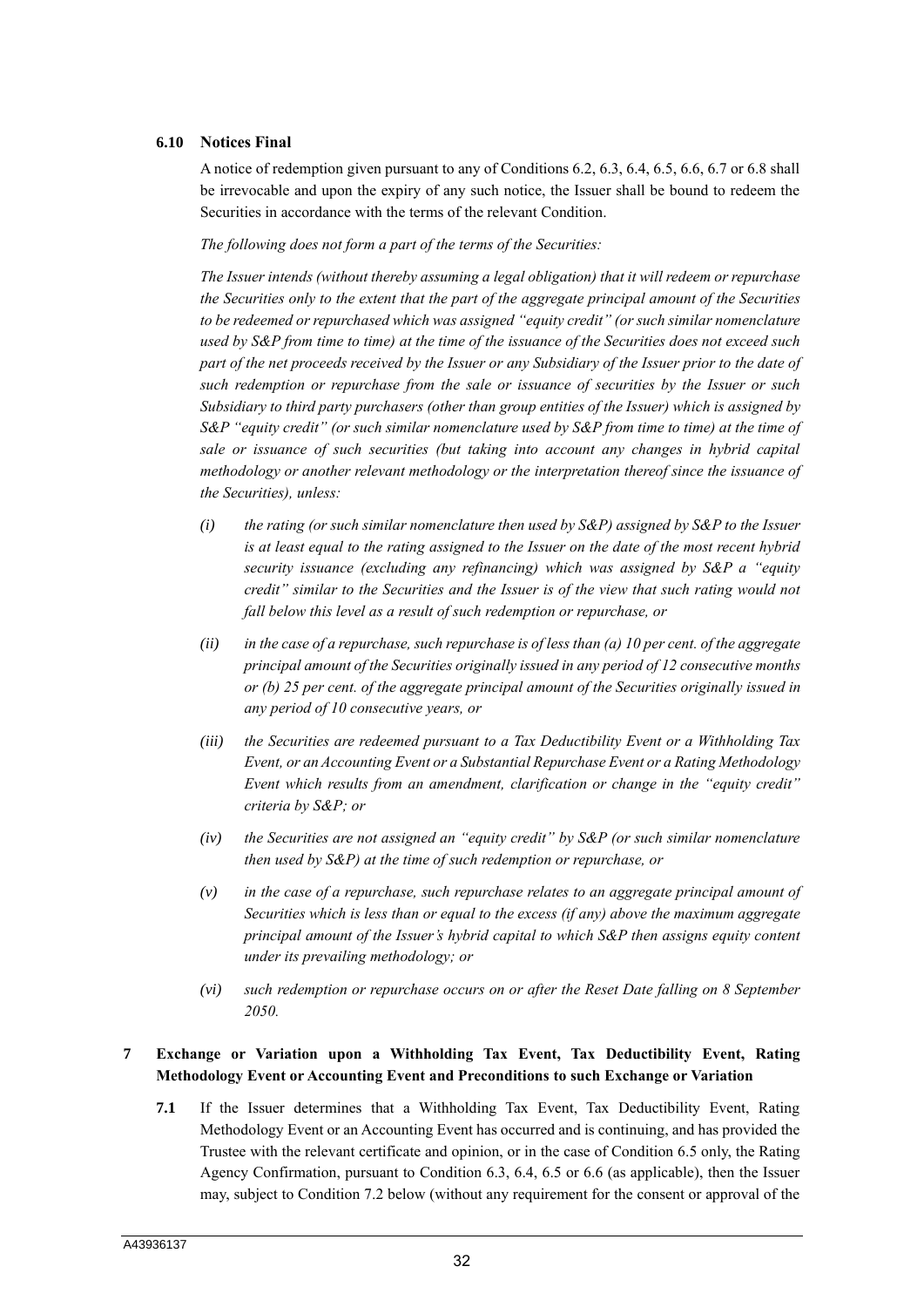Securityholders or Couponholders), subject to its having satisfied the Trustee immediately prior to the giving of any notice referred to herein that the provisions of this Condition 7 have been complied with and having given not less than 30 nor more than 60 Business Days' notice to the Trustee, the Principal Paying Agent and, in accordance with Condition 12 (Notices), to the Securityholders (which notice shall be irrevocable), as an alternative to an early redemption of the Securities at any time:

- (i) exchange the Securities (the "**Exchanged Securities**"), or
- (ii) vary the terms of the Securities (the "**Varied Securities**"),

so that:

- (A) in the case of a Tax Deductibility Event, the Issuer is entitled to claim a deduction or a higher deduction (as the case may be) in respect of interest paid when computing its tax liabilities for Italian corporation income tax purposes as compared with the entitlement (in the case of the Issuer) after the occurrence of the relevant Tax Deductibility Event,
- (B) in the case of a Withholding Tax Event, in making any payments in respect of the Exchanged Securities or Varied Securities the Issuer is only required to pay lesser or no Additional Amounts in respect of the Exchanged Securities or Varied Securities,
- (C) in the case of an Accounting Event, the aggregate nominal amount of the Exchanged Securities or Varied Securities (as the case may be) will be recorded as a "financial liability" in accordance with accounting practices or principles applicable to the Issuer at the time of the next Financial Statements of the Issuer, or
- (D) in the case of a Rating Methodology Event, the aggregate nominal amount of the Exchanged Securities or Varied Securities (as the case may be) is assigned "equity credit" by the relevant Rating Agency that is equal to or greater than that which was assigned to the Securities on the Issue Date (or if "equity credit" is not assigned to the Securities by the relevant Rating Agency on the Issue Date, at the date on which "equity credit" is assigned by such Rating Agency for the first time),

and the Trustee shall, subject to the following provisions of this Condition 7, and subject to the receipt by it of the certificate by two duly authorised representatives of the Issuer referred to in Condition 7.2 below, agree to such exchange or variation.

Upon expiry of such notice, the Issuer shall either vary the terms of or, as the case may be, exchange the Securities in accordance with this Condition 7 and cancel such Exchanged Securities.

The Trustee shall (at the expense of the Issuer) enter into a supplemental trust deed and/or supplemental agency agreement with the Issuer (including indemnities satisfactory to the Trustee) solely in order to effect the exchange of the Securities, or the variation of the terms of the Securities, provided that the Trustee shall not be obliged to enter into such supplemental trust deed and/or supplemental agency agreement if the terms of the Exchanged Securities or the Varied Securities would impose, in the Trustee's opinion, more onerous obligations upon it or expose it to liabilities or reduce its protections. If the Trustee does not enter into such supplemental trust deed and/or supplemental agency agreement (and the Trustee shall have no liability or responsibility to any person if it does not do so), the Issuer may redeem the Securities as provided in Condition 6 (Redemption and Purchase).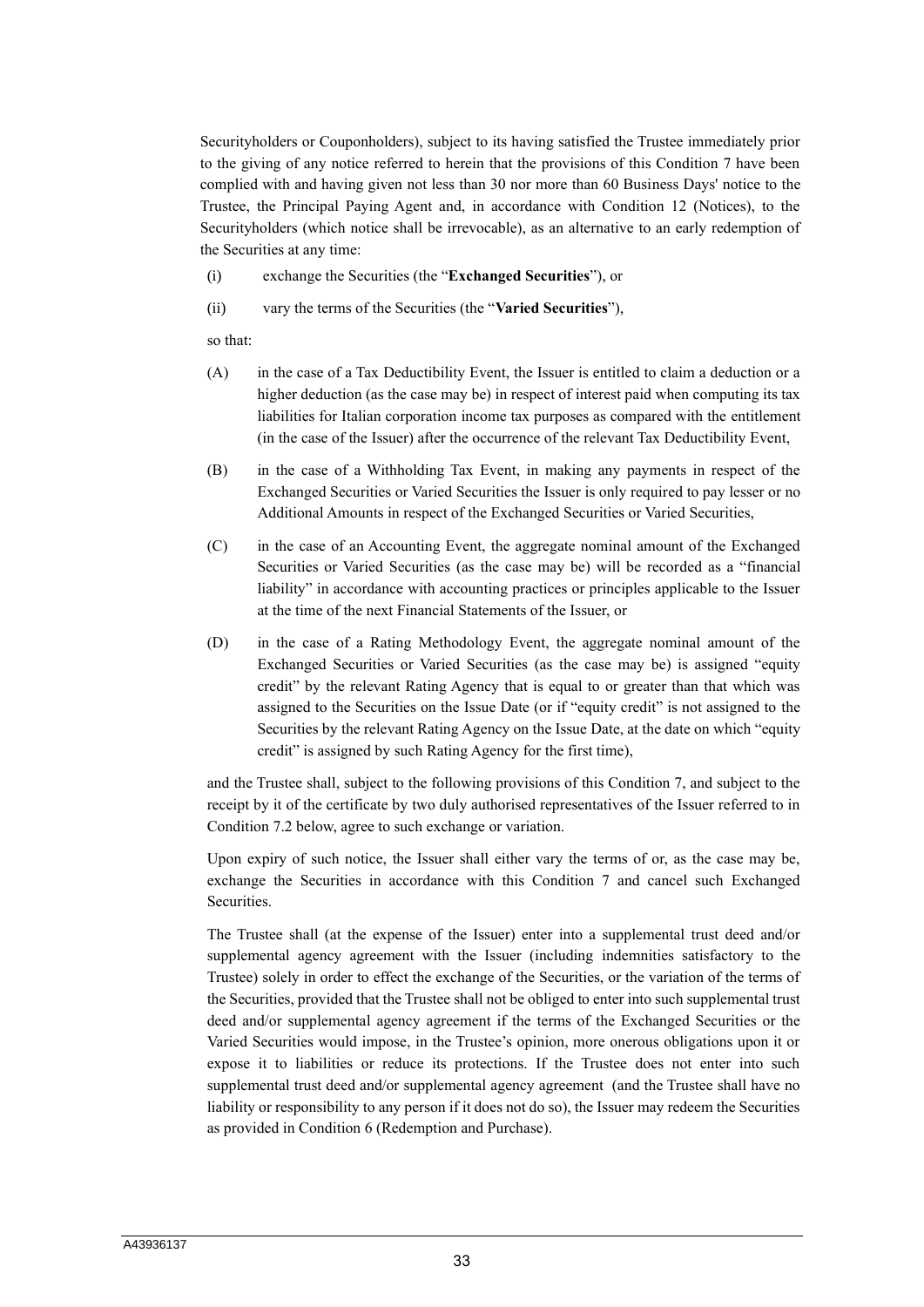- **7.2** Any such exchange or variation shall be subject to the following conditions:
	- (i) for as long as the Securities are listed on any stock exchange, the Issuer complying with the rules of the relevant stock exchange (or any other relevant authority) on which the Securities are for the time being admitted to trading, and (for so long as the rules of such exchange require) the publication of any appropriate supplement, listing particulars or offering circular in connection therewith, and the Exchanged Securities or Varied Securities continue to be admitted to trading on the same stock exchange as the Securities were admitted to trading immediately prior to the relevant exchange or variation;
	- (ii) the Issuer paying any outstanding Arrears of Interest in full prior to such exchange or variation or providing for the accrual of an amount equal to the Arrears of Interest under the terms of the Exchanged Securities or the Varied Securities (as applicable);
	- (iii) the Exchanged Securities or Varied Securities shall: (A) rank at least *pari passu* with the ranking of the Securities prior to the exchange or variation, and (B) benefit from the same interest rates and the same Interest Payment Dates, the same First Reset Date and early redemption rights (provided that the relevant exchange or variation may not itself trigger any early redemption right), a maturity date which shall not be longer than the maturity date of the Issuer as provided from time to time under the relevant by-laws, the same rights to accrued interest or Arrears of Interest and any other amounts payable under the Securities which, in each case, has accrued to the Securityholders and has not been paid, the same rights to principal and interest, and, if publicly rated by a Rating Agency which has provided a solicited rating at the invitation or with the consent of the Issuer, immediately prior to such exchange or variation, at least the same credit rating immediately after such exchange or variation by each such Rating Agency, as compared with the relevant solicited rating(s) immediately prior to such exchange or variation (as determined by the Issuer using reasonable measures available to it including discussions with the Rating Agencies to the extent practicable) (C) not contain terms providing for the mandatory deferral or cancellation of interest and (D) not contain terms providing for loss absorption through principal write-down or conversion to shares;
	- (iv) the terms of the exchange or variation, in the sole opinion of the Issuer (acting reasonably) not being prejudicial to the interests of the Securityholders, including compliance with (iii) above, as certified to the Trustee by two duly authorised representatives of the Issuer, having consulted in good faith with an independent financial institution of international repute or an independent financial adviser experienced in the international capital markets, and any such certificate shall be final and binding on all parties;
	- (v) the preconditions to exchange or variation set out in the Trust Deed having been satisfied, including the issue of legal opinions addressed to the Trustee (in form and substance satisfactory to the Trustee) (copies of which shall be made available to the Securityholders by appointment at the specified offices of the Trustee during usual office hours or at the Trustee's option may be provided by email to such holder requesting copies of such documents, subject to the Trustee (as applicable) being supplied by the Issuer with copies of such documents) from one or more international law firms of good reputation selected by the Issuer and confirming (x) that the Issuer has capacity to assume all rights, duties and obligations under the Exchanged Securities or Varied Securities (as the case may be) and has obtained all necessary corporate or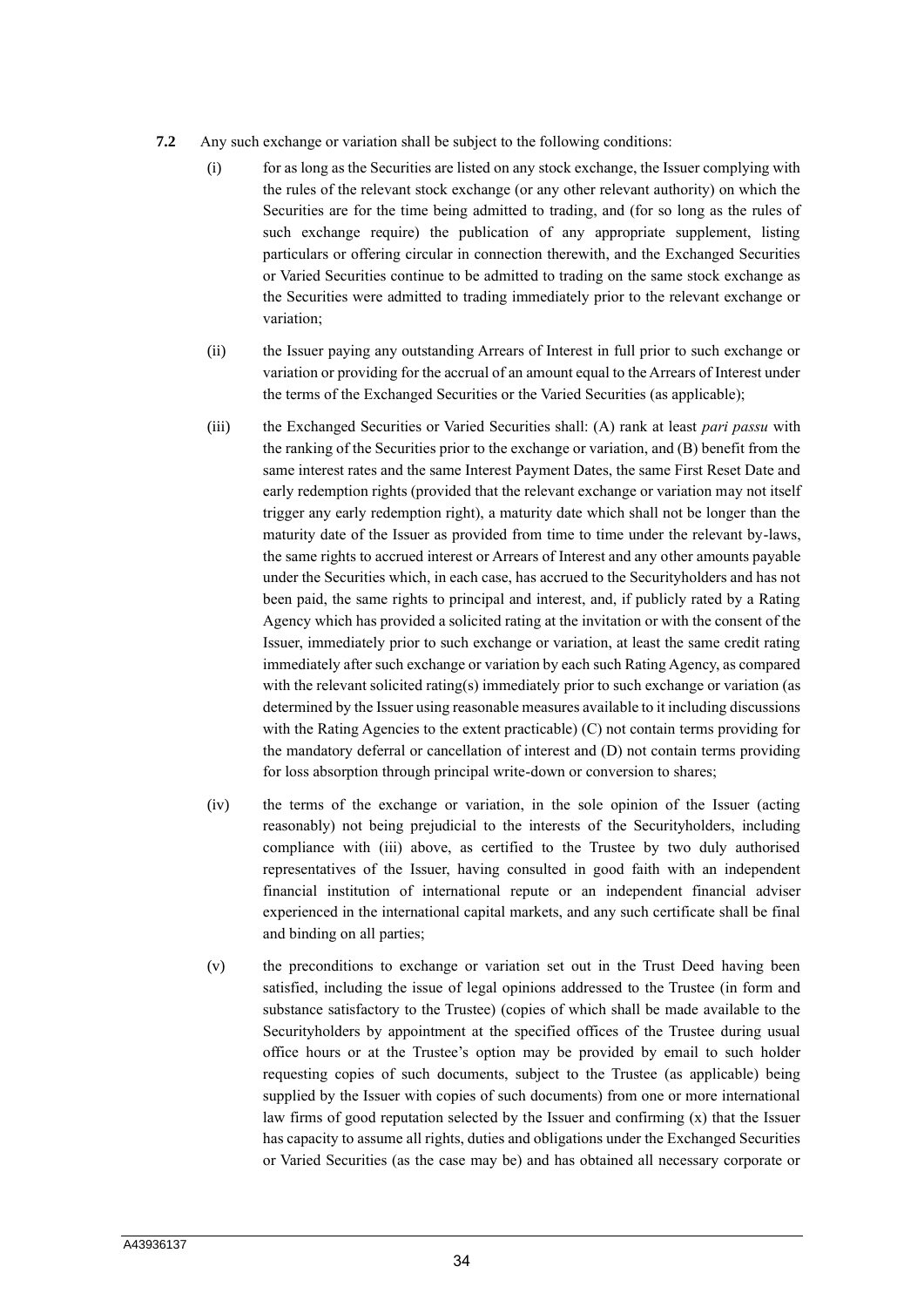governmental authorisation to assume all such rights and obligations and (y) the legality, validity and enforceability of the Exchanged Securities or Varied Securities;

(vi) the delivery to the Trustee of a certificate signed by two duly authorised representatives of the Issuer certifying each of the points set out in paragraphs (i) to (v) above.

The Trustee may rely absolutely upon and shall be entitled to accept such certificates and any such opinions, as are referred to in this Condition 7, without any liability to any person for so doing and without any further inquiry as sufficient evidence of the satisfaction of the criteria set out in such paragraphs, in which event it shall be conclusive and binding on the Securityholders and the Couponholders.

#### **8 Taxation**

#### **8.1 Payment without Withholding**

All payments of principal and interest in respect of the Securities and Coupons by the Issuer will be made without withholding or deduction for or on account of any Taxes imposed or levied by or on behalf of any Tax Jurisdiction, unless such withholding or deduction of the Taxes is required by law. In such event, the Issuer will pay such additional amounts (the "**Additional Amounts**") as may be necessary in order that the net amounts received by the Securityholders and Couponholders after such withholding or deduction shall equal the respective amounts of principal and interest which would otherwise have been receivable in respect of the Securities or, as the case may be, Coupons in the absence of such withholding or deduction; except that no Additional Amounts shall be payable:

- (a) in respect of any Security or Coupon presented for payment
	- (i) in any Tax Jurisdiction; or
	- (ii) by or on behalf of a holder who is liable for such Taxes in respect of such Security or Coupon by reason of his having some connection with a Tax Jurisdiction other than the mere holding of such Security or Coupon; or
	- (iii) by or on behalf of a holder who would be able to avoid such withholding or deduction by making a declaration or any other statement including, but not limited to, a declaration of residence or non-residence, but fails to do so; or
	- (iv) more than 30 days after the Relevant Date except to the extent that the holder thereof would have been entitled to an Additional Amount on presenting the same for payment on such thirtieth day assuming that day to have been a Presentation Date (as defined in Condition 5); or
- (b) in relation to any payment or deduction on account of *imposta sostitutiva* pursuant to Decree No. 239 as amended and/or supplemented or, for the avoidance of doubt, Italian Legislative Decree No. 461 of 21 November 1997 as amended and supplemented and in all circumstances in which the procedures set forth in Decree No. 239 in order to benefit from a tax exemption have not been met or complied with; or
- (c) in the event of payment by the Issuer to a non-Italian resident holder, to the extent that the holder is resident in a country which does not allow for a satisfactory exchange of information with the Italian authorities.

Notwithstanding anything to the contrary contained herein, the Issuer (and any other person making payments on behalf of the Issuer) shall be entitled to withhold and deduct any amounts required to be deducted or withheld pursuant to an agreement described in Section 1471(b) of the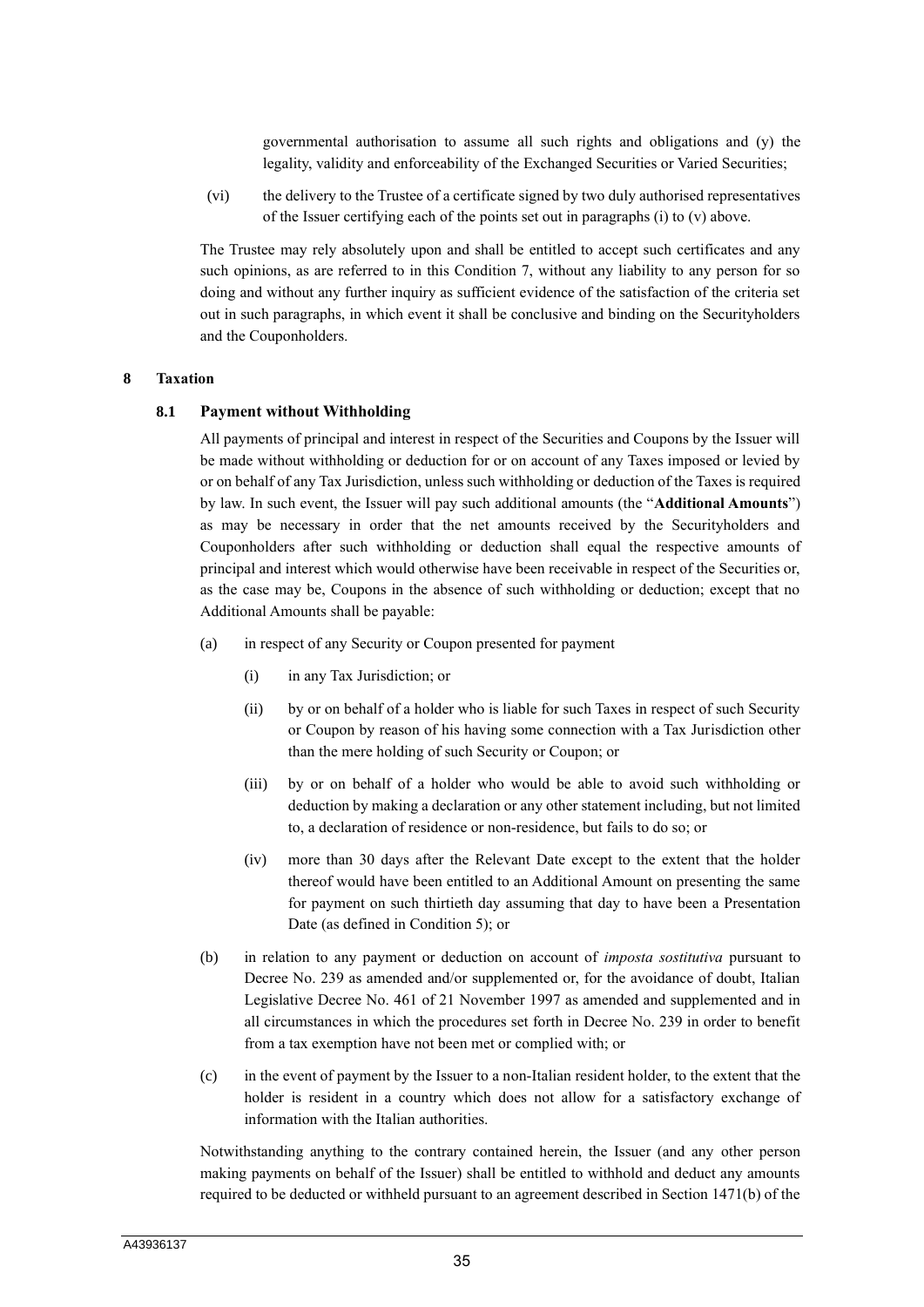U.S. Internal Revenue Code of 1986, as amended (the "**Code**"), or otherwise imposed pursuant to (i) Sections 1471 through 1474 of the Code, or (ii) any regulations thereunder or official interpretations thereof, or (iii) an intergovernmental agreement between the United States and another jurisdiction facilitating the implementation thereof, or (iv) any law implementing such an intergovernmental agreement (any such withholding or deduction, a "**FATCA Withholding**"), and no person shall be required to pay any additional amounts in respect of FATCA Withholding.

#### **8.2 Additional Amounts**

Any reference in these Conditions to any amounts in respect of the Securities shall be deemed also to refer to any Additional Amounts which may be payable under this Condition or under any undertakings given in addition to, or in substitution for, this Condition pursuant to the Trust Deed.

#### **9 Prescription**

The Securities and Coupons (which for this purpose shall not include Talons) will become void unless presented for payment within periods of 10 years (in the case of principal) and 5 years (in the case of interest) from the Relevant Date in respect of the Securities or, as the case may be, the Coupons, subject to the provisions of Condition 5. There shall not be included in any Coupon sheet issued upon exchange of a Talon any Coupon which would be void upon issue under this Condition or Condition 5.

#### **10 Enforcement on the Liquidation Event Date and No Events of Default**

#### **10.1 No Events of Default**

There are no events of default in relation to the Securities.

On the Liquidation Event Date, the Securities will become due and payable at an amount equal to their principal amount, together with any outstanding interest accrued up to (but excluding) the Liquidation Event Date and any outstanding Arrears of Interest.

On or following the Liquidation Event Date, no payments will be made in relation to the Junior Securities of the Issuer before all amounts due, but unpaid, on the Securities have been paid by the Issuer.

# **10.2 Enforcement on the Liquidation Event Date**

On or following the Liquidation Event Date, the Trustee at its sole discretion and subject to Condition 10.3 may (subject to its being indemnified and/or secured and/or prefunded to its satisfaction), institute steps in order to obtain a judgment against the Issuer for any amounts due in respect of the Securities, including the institution of Insolvency Proceedings against the Issuer or the filing of a proof of claim and participation in any Insolvency Proceedings or proceedings for the liquidation, dissolution or winding-up of the Issuer (in which Insolvency Proceedings, liquidation, dissolution or winding-up the Securities shall immediately be due and payable at their principal amount together with any accrued but unpaid interest up to (but excluding) the date on which the Securities become so due and payable and any outstanding Arrears of Interest).

#### **10.3 Enforcement by the Trustee**

(a) Subject to sub-paragraph (b) below, the Trustee may at its discretion and without further notice, take such steps, actions or proceedings against the Issuer as it may think fit to enforce the provisions of the Trust Deed, the Securities and the Coupons, but in no event shall the Issuer, by virtue of the initiation of any such steps, actions or proceedings, be obliged to pay any sum or sums sooner than the same would otherwise have been payable by it.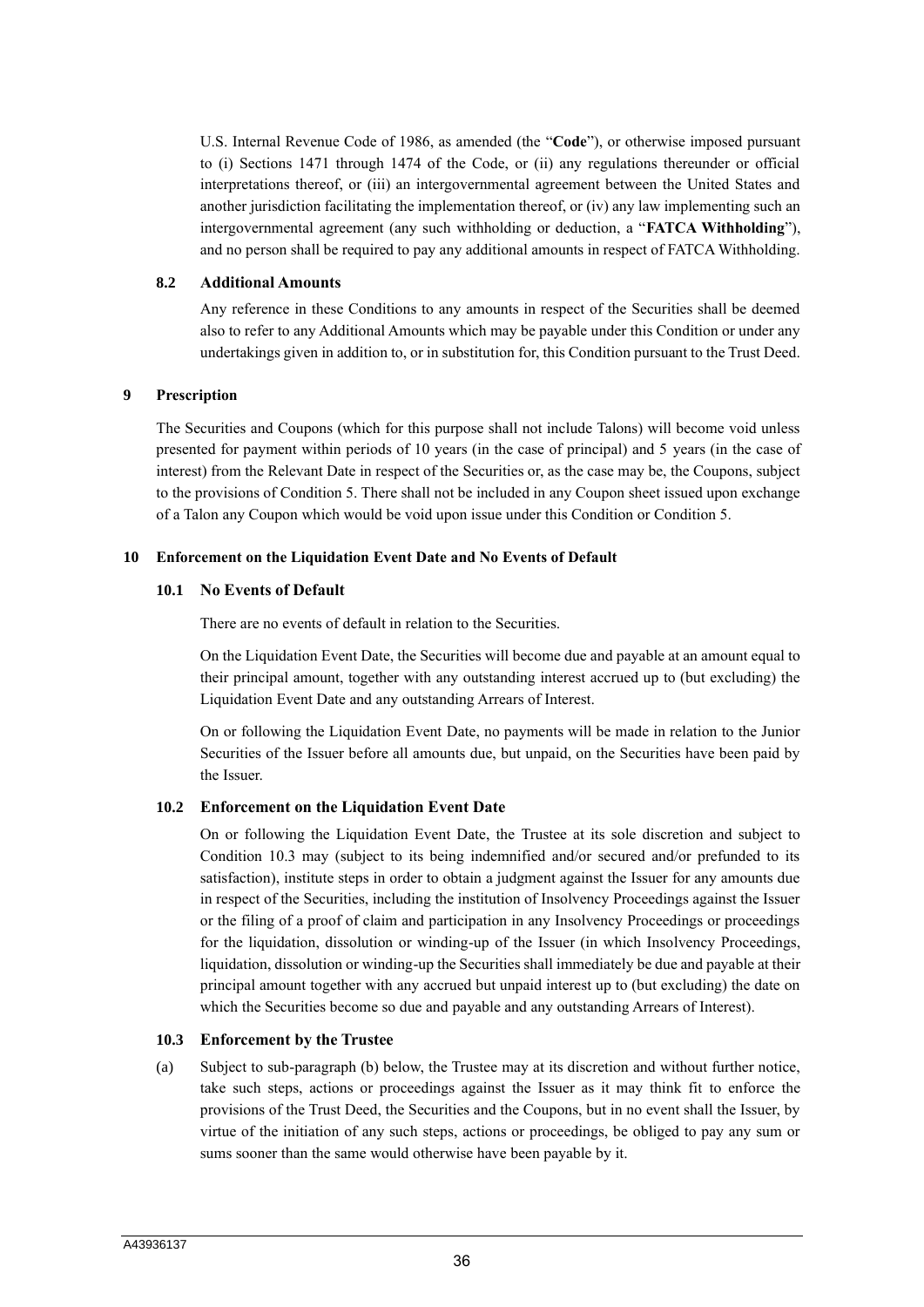(b) The Trustee shall not be bound to take any action referred to in Conditions 10.2 or 10.3(a) above or any other action or steps under or pursuant to the Trust Deed, the Securities or the Coupons unless (a) it has been so directed by an extraordinary resolution of the Securityholders or so requested in writing by the holders of at least one-quarter in principal amount of the Securities then outstanding and (b) it has been indemnified and/or secured and/or prefunded to its satisfaction.

# **10.4 Enforcement by the Securityholders**

No Securityholder or Couponholder shall be entitled to proceed directly against the Issuer or to institute any Insolvency Proceedings against the Issuer or to file a proof of claim and participate in any Insolvency Proceedings or institute proceedings for the liquidation, dissolution or windingup of the Issuer unless the Trustee, having become bound so to proceed, fails so to do within a reasonable period and the failure shall be continuing, in which case the Securityholder or Couponholder shall have only such rights against the Issuer as those which the Trustee would have been entitled to exercise pursuant to this Condition 10.

#### **10.5 Limitation on remedies**

No remedy against the Issuer, other than as referred to in this Condition 10, shall be available to the Trustee, the Securityholders and the Couponholders, whether for the recovery of amounts due in respect of the Securities or under the Trust Deed or in respect of any breach by the Issuer of any of its other obligations under or in respect of the Securities, the Coupons and the Trust Deed.

#### **11 Replacement of Securities and Coupons**

Should any Security or Coupon be lost, stolen, mutilated, defaced or destroyed it may be replaced at the specified office of the Principal Paying Agent upon payment by the claimant of such costs and expenses as may be incurred in connection with the replacement and on such terms as to evidence and indemnity as the Issuer may reasonably require. Mutilated or defaced Securities or Coupons must be surrendered before replacements will be issued.

# **12 Notices**

All notices regarding the Securities will be deemed to be validly given (a) if published in a leading English language daily newspaper of general circulation in London and Ireland (it is expected that such publication will be made in the *Financial Times* in London and the *Irish Times* in Ireland) and (b) if and for so long as the Securities are admitted to trading on, and listed on the Euronext Dublin, on the Euronext Dublin's website, www.ise.ie. The Issuer shall also ensure that notices are duly published in a manner which complies with the rules and regulations of any stock exchange (or any other relevant authority) on which the Securities are for the time being listed or by which they have been admitted to trading. Any such notice will be deemed to have been given on the date of the first publication. If publication as provided above is not practicable, notice will be given in such other manner, and shall be deemed to have been given on such date, as the Trustee may approve. Couponholders will be deemed for all purposes to have notice of the contents of any notices given to the Securityholders in accordance with this paragraph.

# **13 Meetings of Securityholders, Modification, Waiver, Authorisation, Determination and Substitution of the Issuer**

# **13.1 Meetings of Securityholders**

The Trust Deed contains provisions consistent with the laws, legislation, rules and regulations of the Republic of Italy (including without limitation Legislative Decree No. 58 of 24 February 1998,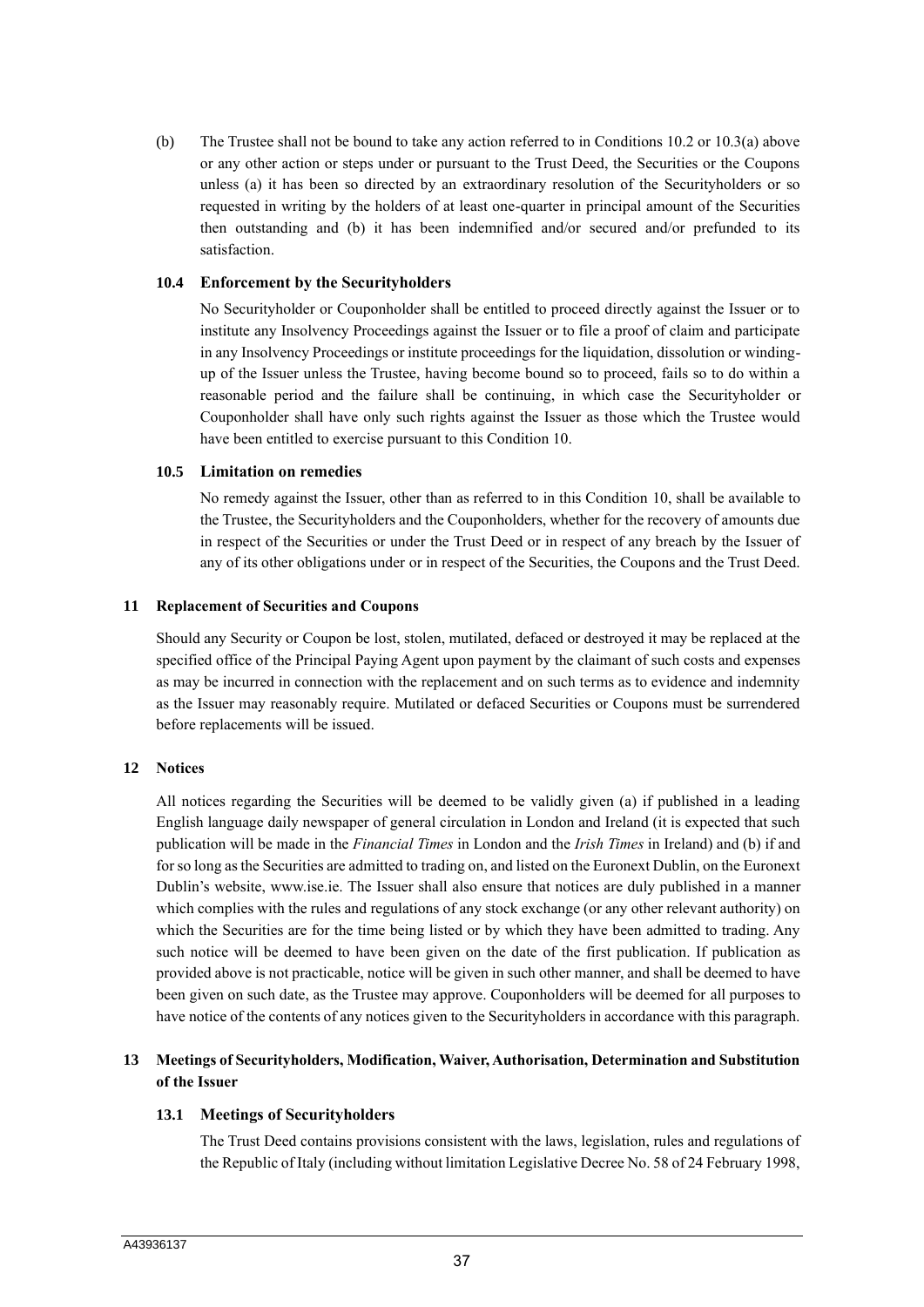as amended) for convening meetings of the Securityholders to consider any matter affecting their interests, including any modifications of the Conditions or of any provisions of the Trust Deed.

According to the laws, legislation, rules and regulations of the Republic of Italy, such meetings will be validly held as a single call meeting or, if the Issuer's by-laws provide for multiple calls, as a multiple call meeting, if (i) in the case of a single call meeting, there are one or more persons present, being or representing Securityholders holding at least one-fifth of the aggregate nominal amount of the Securities, for the time being outstanding, or such a higher quorum as may be provided for in the Issuer's by-laws, or (ii) in the case of a multiple call meeting, (a) there are one or more persons present being or representing Securityholders holding not less than one-half of the aggregate nominal amount of the Securities, for the time being outstanding; (b) in case of an adjourned meeting, there are one or more persons present being or representing Securityholders holding more than one-third of the aggregate nominal amount of the Securities for the time being outstanding; and (c) in the case of any further adjourned meeting, there are one or more persons present being or representing Securityholders holding at least one- fifth of the aggregate nominal amount of the Securities for the time being outstanding, provided that the Issuer's by-laws may in each case (to the extent permitted under the applicable laws and regulations of the Republic of Italy) provide for a higher quorum.

The majority to pass a resolution at any meeting (including, where applicable, an adjourned meeting) will be at least two-thirds of the aggregate nominal amount of the outstanding Securities represented at the meeting; provided however that (A) certain proposals, as set out in Article 2415 of the Italian Civil Code (including, for the avoidance of doubt, (a) any modification of the method of calculating the amount payable or modification of the date fixed for redemption or any date for payment of interest or, where applicable, of the method of calculating the date of payment in respect of any principal or interest in respect of the Securities or change of the subordination provisions of the Trust Deed and (b) any alteration of the currency in which payments under the Securities are to be made or the denomination of the Securities) may only be sanctioned by a resolution passed at a meeting of the Securityholders by the higher of (i) one or more persons holding or representing not less than one half of the aggregate nominal amount of the outstanding Securities, and (ii) one or more persons holding or representing not less than two thirds of the Securities represented at the meeting and (B) the Issuer's by-laws may in each case (to the extent permitted under applicable Italian law) provide for higher majorities.

Resolutions passed at any meeting of the Securityholders shall be binding on all Securityholders, whether or not they are present at the meeting, and on all Couponholders. In accordance with the Italian Civil Code, a *rappresentante comune*, being a joint representative of Securityholders, may be appointed in accordance with Article 2417 of the Italian Civil Code in order to represent the Securityholders' interest hereunder and to give execution to the resolutions of the meeting of the Securityholders.

#### **13.2 Substitution of the Issuer**

(a) The Trustee may, without the consent of the Securityholders or the Couponholders, agree with the Issuer to the substitution in place of the Issuer (or of any previous substitute under this Condition 13.2) as the principal debtor under the Securities, Coupons and the Trust Deed of another company, being any entity that will succeed to, or to which the Issuer (or those of any previous substitute under this Condition 13.2) will transfer, all or substantially all of its assets and business (or any previous substitute under this Condition 13.2) by operation of law, contract or otherwise, subject to (i) the Trustee being satisfied that such substitution does not result in the substituted issuer having an entitlement, as at the date on which such substitution becomes effective, to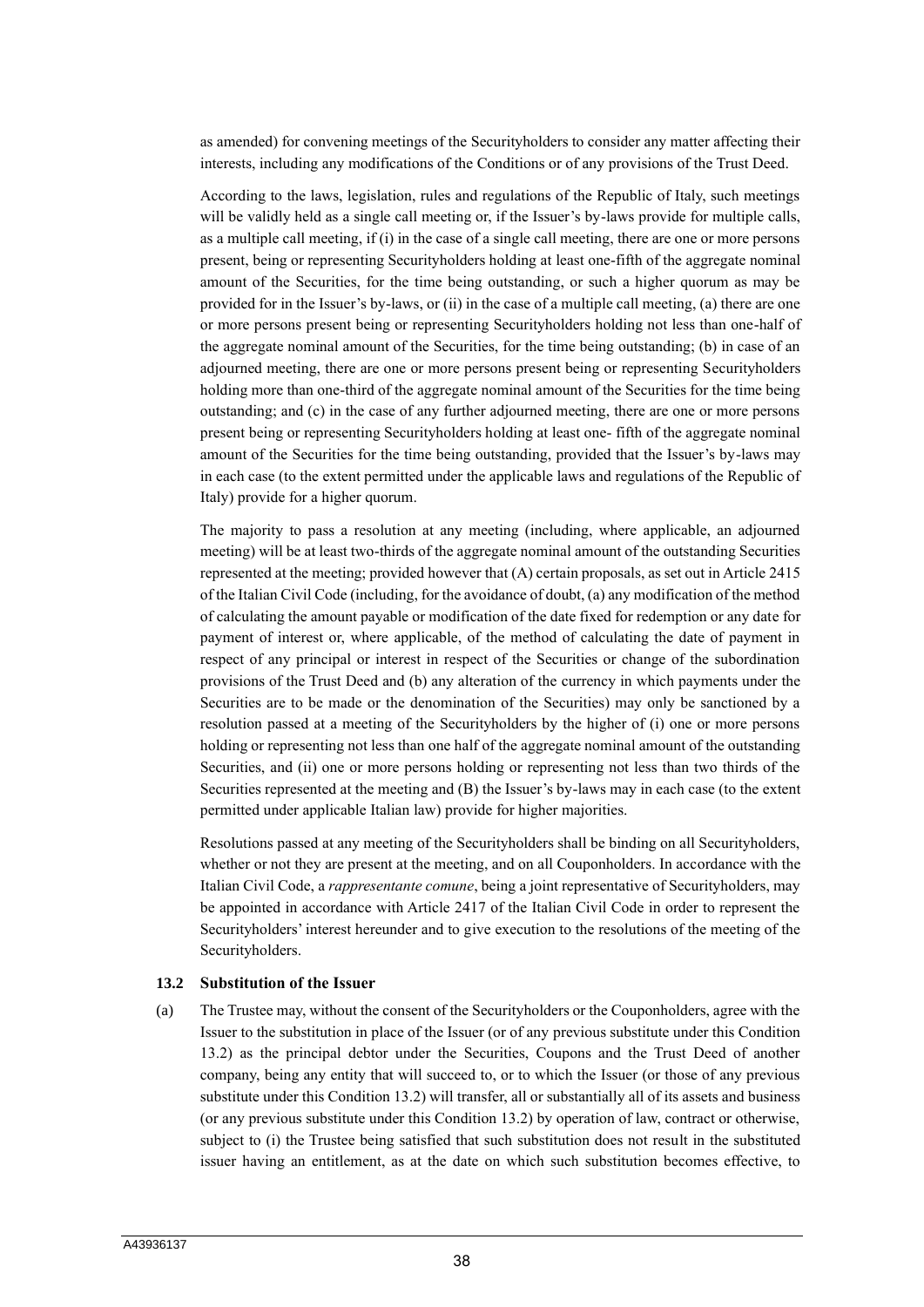redeem the Securities pursuant to Conditions 6.3, 6.4, 6.5 or 6.6, and (ii) certain other conditions set out in the Trust Deed being satisfied.

- (b) The Issuer has covenanted in the Trust Deed that, for so long as the Securities remain outstanding, it will not consolidate or merge with another company or firm or sell or lease all or substantially all of its assets to another company unless (i) if the Issuer merges out of existence or sells or leases all or substantially all of its assets, the other company assumes all the then-existing obligations of the Issuer (including, without limitation, all obligations under the Securities and the Trust Deed), either by law or contractual arrangements and (ii) certain other conditions set out in the Trust Deed are complied with.
- (c) As long as the Securities are admitted to trading on the regulated market of Euronext Dublin and/or listed on the official list of Euronext Dublin, in the case of such a substitution, the Issuer will give notice of any substitution pursuant to Condition 13.2(a) above to Euronext Dublin and, as soon as reasonably practicable but in any event not later than 30 calendar days after the execution of such documents required by, and the compliance with such other requirements of, the Trust Deed in connection with the substitution, notice of such substitution will be given to the Securityholders by the Issuer in a form previously approved by the Trustee in accordance with Condition 12, in which event the substitution shall be conclusive and binding on the Securityholders and the Couponholders.

#### **13.3 Waiver, authorisation, determination and exercise by the Trustee of discretions etc.**

The Trustee may agree, without the consent of the Securityholders or Couponholders, to any modification (except as mentioned in the Trust Deed) of, or to the waiver or authorisation of any breach or proposed breach of, any of the provisions of the Securities or the Trust Deed where, in any such case, it is not, in the opinion of the Trustee, materially prejudicial to the interests of the Securityholders so to do or may agree, without any such consent as aforesaid, to any modification which is, in the opinion of the Trustee, of a formal, minor or technical nature or to correct an error which is manifest). Any such modification, waiver, authorisation or determination shall be binding on the Securityholders and the Couponholders and, unless the Trustee otherwise agrees, any such modification shall be notified to the Securityholders in accordance with Condition 12 as soon as practicable thereafter.

#### **13.4 Trustee to have Regard to Interests of Securityholders as a Class**

In connection with the exercise by it of any of its trusts, powers, authorities and discretions (including, without limitation, any modification, waiver, authorisation, determination or substitution), the Trustee shall have regard to the general interests of the Securityholders as a class (but shall not have regard to any interests arising from circumstances particular to individual Securityholders or Couponholders whatever their number) and, in particular but without limitation, shall not have regard to the consequences of any such exercise for individual Securityholders or Couponholders (whatever their number) resulting from their being for any purpose domiciled or resident in, or otherwise connected with, or subject to the jurisdiction of, any particular territory or any political subdivision thereof and the Trustee shall not be entitled to require, nor shall any Securityholder or Couponholder be entitled to claim, from the Issuer, the Trustee or any other person any indemnification or payment in respect of any tax consequences of any such exercise upon individual Securityholders or Couponholders except to the extent already provided for in Condition 8 and/or any undertaking or covenant given in addition to, or in substitution for, Condition 8 pursuant to the Trust Deed.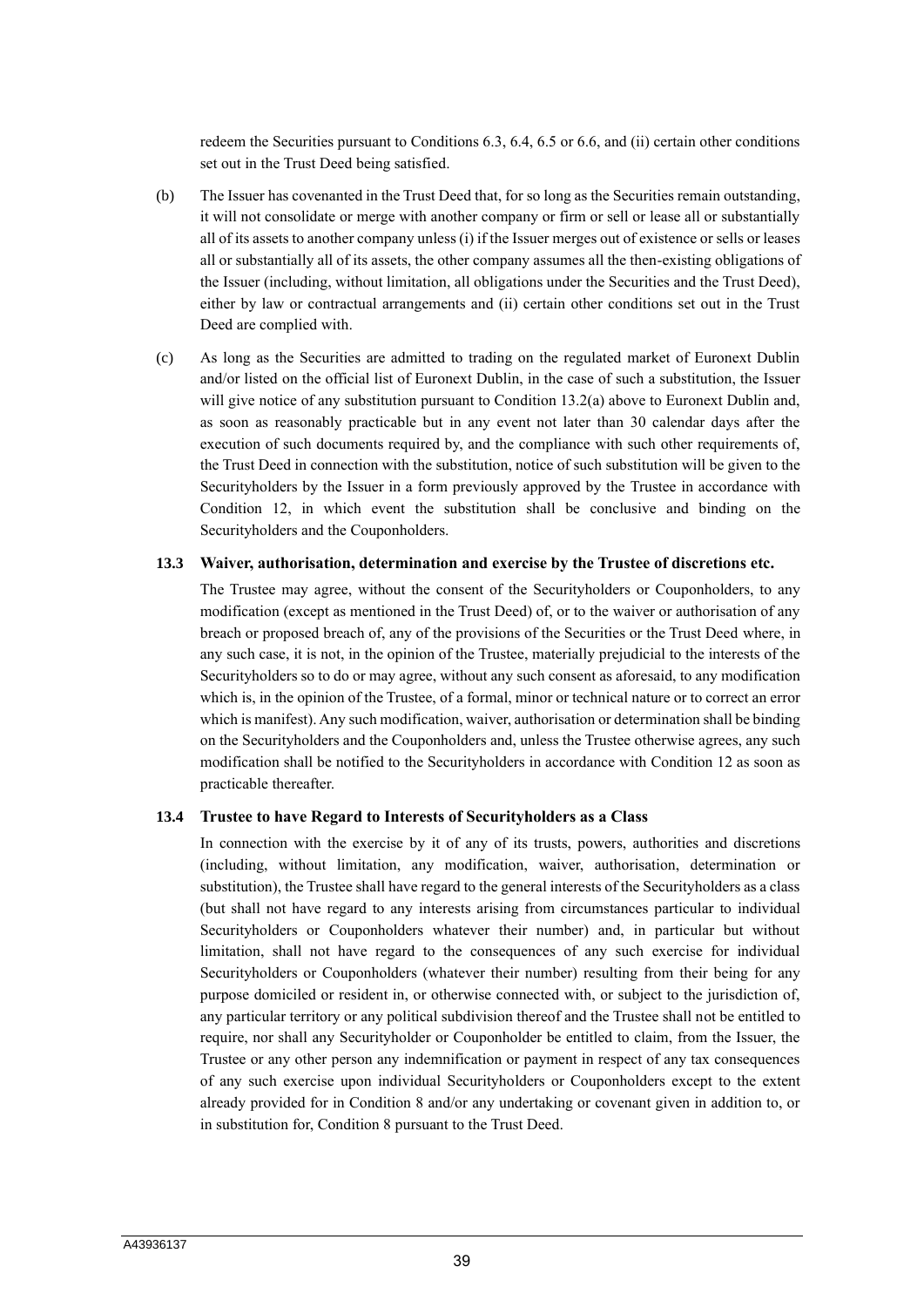#### **14 Indemnification of the Trustee and its Contracting with the Issuer**

#### **14.1 Indemnification of the Trustee**

The Trust Deed contains provisions for the indemnification of the Trustee and for its relief from responsibility, including provisions relieving it from taking action unless indemnified and/or secured and/or prefunded to its satisfaction.

#### **14.2 Trustee Contracting with the Issuer**

The Trust Deed also contains provisions pursuant to which the Trustee is entitled, *inter alia*, (a) to enter into business transactions with the Issuer and/or any Subsidiary and to act as trustee for the holders of any other securities issued or guaranteed by, or relating to, the Issuer and/or any Subsidiary, (b) to exercise and enforce its rights, comply with its obligations and perform its duties under or in relation to any such transactions or, as the case may be, any such trusteeship without regard to the interests of, or consequences for, the Securityholders or Couponholders, and (c) to retain and not be liable to account for any profit made or any other amount or benefit received thereby or in connection therewith.

#### **15 Further Issues**

The Issuer is at liberty from time to time without the consent of the Securityholders or Couponholders to create and issue further securities or bonds (whether in bearer or registered form) either (a) ranking *pari passu* in all respects (or in all respects save for the first payment of interest thereon) and so that the same shall be consolidated and form a single series with the outstanding securities or bonds of any series (including the Securities) constituted by the Trust Deed or any supplemental deed or (b) upon such terms as to ranking, interest, conversion, redemption and otherwise as the Issuer may determine at the time of the issue. Any further securities or bonds which are to form a single series with the outstanding securities or bonds of any series (including the Securities) constituted by the Trust Deed or any supplemental deed shall, and any other further securities or bonds may (with the consent of the Trustee), be constituted by a deed supplemental to the Trust Deed. The Trust Deed contains provisions for convening a single meeting of the Securityholders and the holders of securities or bonds of other series in certain circumstances where the Trustee so decides.

#### **16 Governing Law and Submission to Jurisdiction**

#### **16.1 Governing Law**

The Trust Deed, the Securities and the Coupons and any non-contractual obligations arising out of or in connection with the Trust Deed, the Securities and the Coupons are governed by, and shall be construed in accordance with, English law, except for Conditions 3.1 and 3.2, which shall each be governed by Italian law. Condition 13.1 and the provisions of the Trust Deed concerning the meeting of Securityholders and the appointment of the *rappresentante comune* in respect of the Securities are subject to compliance with Italian law.

#### **16.2 Jurisdiction of English Courts**

The Issuer has, in the Trust Deed, irrevocably agreed for the benefit of the Trustee, the Securityholders and the Couponholders that the courts of England are to have exclusive jurisdiction to settle any disputes which may arise out of or in connection with the Trust Deed, the Securities or the Coupons (including any disputes relating to any non- contractual obligations which may arise out of or in connection with the Trust Deed, the Securities or the Coupons) and accordingly has submitted to the exclusive jurisdiction of the English courts.